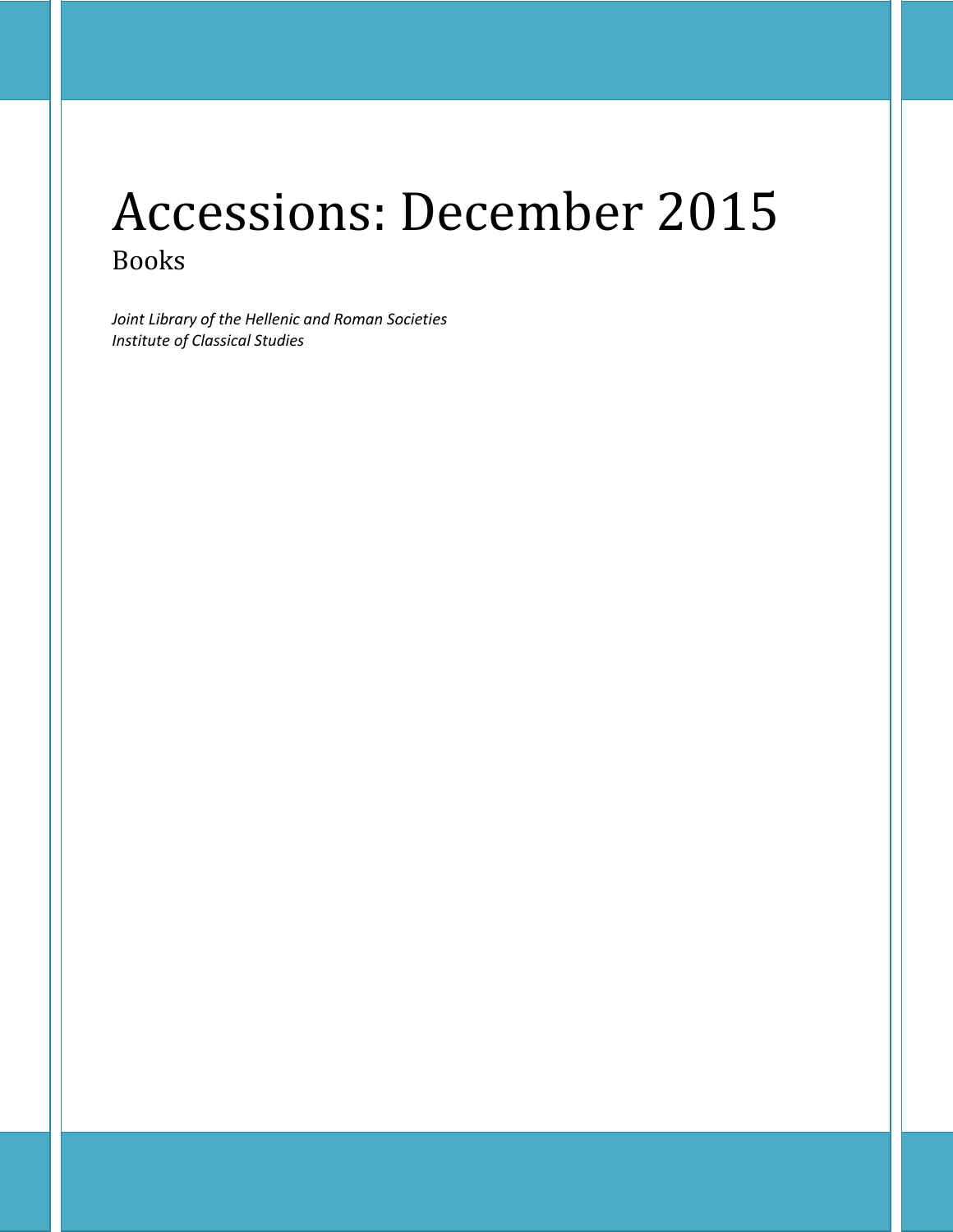# **Table of Contents**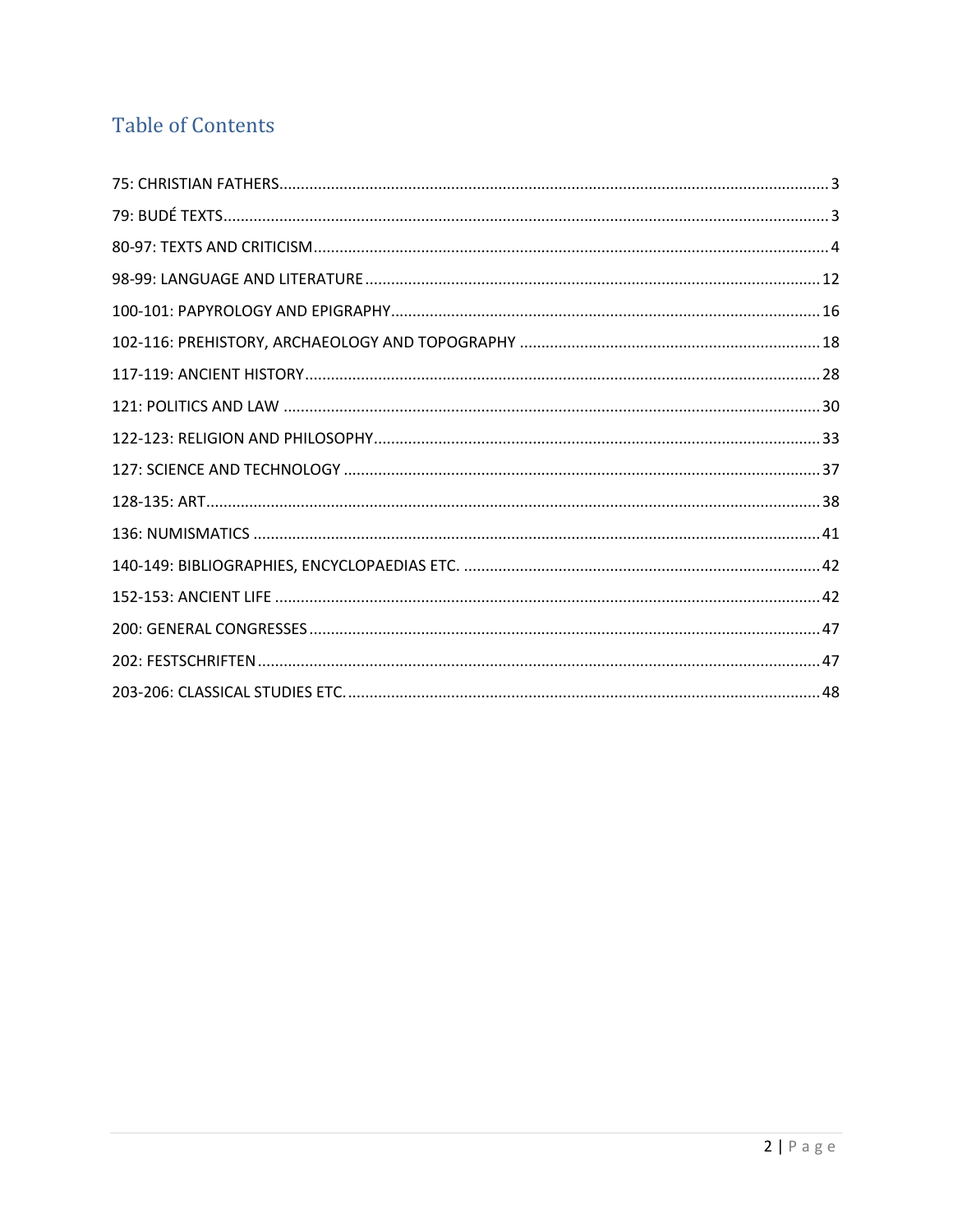# <span id="page-2-0"></span>**75: CHRISTIAN FATHERS**

75: MAX. The Oxford handbook of Maximus the Confessor / edited by Pauline Allen and Bronwen Neil. 1st ed. Oxford handbooks. Oxford : Oxford University Press, 2015. xxviii, 611 p. : 2 maps ; 26 cm. 0199673837 (hbk.). 9780199673834 (hbk.) : £95.00. H.

# <span id="page-2-1"></span>**79: BUDÉ TEXTS**

79: ANU. Anubion. Poème astrologique, témoignages et fragments / Anoubion ; texte établi et traduit et annoté par Paul Schubert. Collection des universités de France. Série grecque ; 517. Paris : Les Belles Lettres, 2015. cxliv, 157 [i.e. 265] p. ; 20 cm. 225100601X (pbk.). 9782251006017 (pbk.) : €53.00. H.

79: CAE. Caecilius, Calactinus. Fragments et témoignages / Caecilius de Calè-actè ; texte établi, traduit et annoté par Frédérique Woerther. Collection des universités de France. Série grecque ; 518. Paris : Les Belles Lettres, 2015. xl, 204 [i.e. 234] p. ; 20 cm. 2251006028 (pbk.). 9782251006024 (pbk.) : €43.00.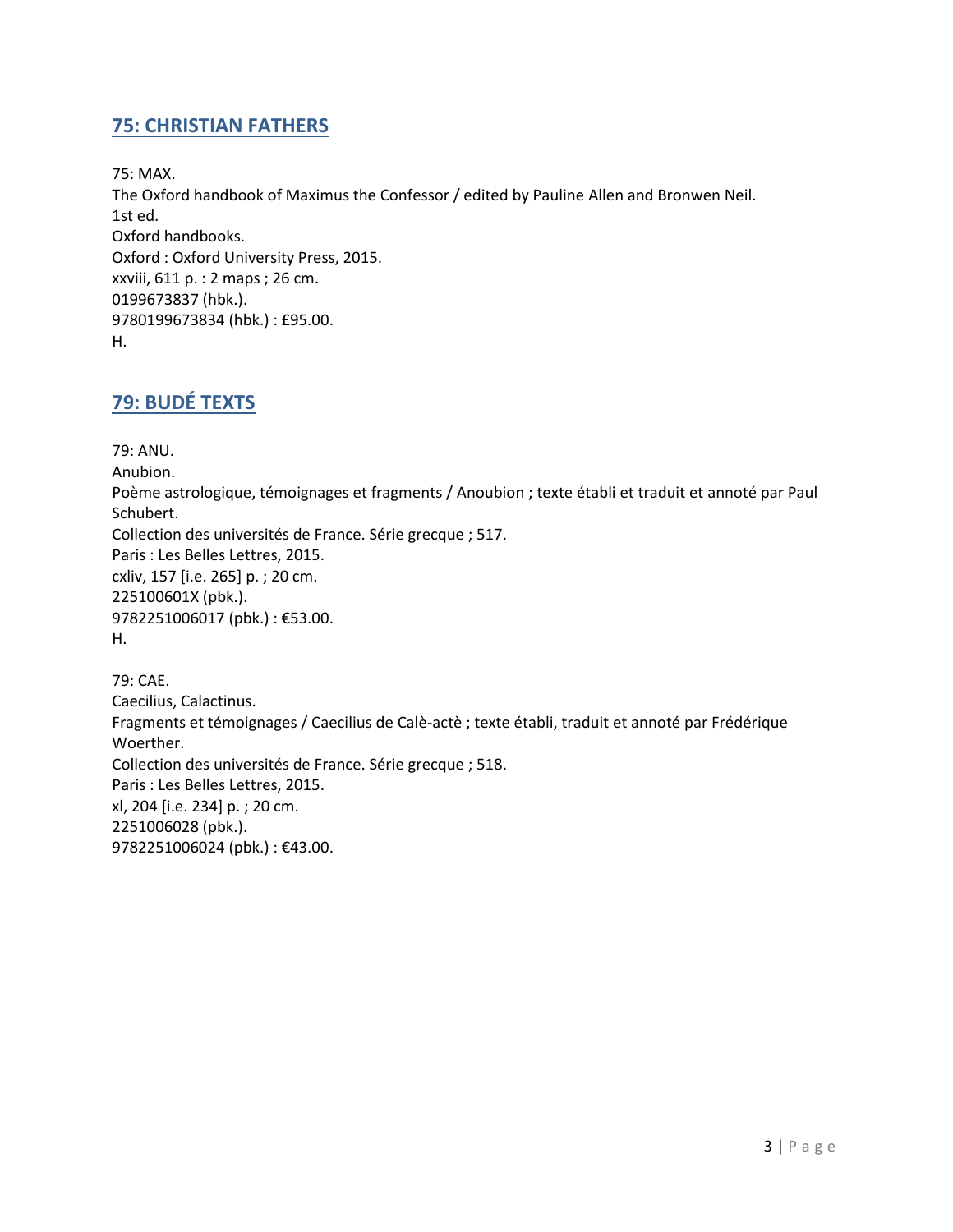# <span id="page-3-0"></span>**80-97: TEXTS AND CRITICISM**

80.6J: RAD. Rader, Richard. Theology and existentialism in Aeschylus : written in the cosmos / Richard Rader. Routledge monographs in classical studies ; 20. New York ; London : Routledge, 2015. xii, 210 p. ; 24 cm. 1138796735 (hbk.). 9781138796737 (hbk.) : £90.00. 9781315757674 (ebk). H.

81.27A.

Aristophanes. Clouds, Women at the Thesmophoria, Frogs / Aristophanes ; a verse translation, with introductions and notes, by Stephen Halliwell. Oxford : Oxford University Press, 2015. xcv, 298 p. ; 23 cm. 0198149948 (hbk.). 9780198149941 (hbk.) : £55.00. H.

81.27N: MHI. The political theory of Aristophanes : explorations in poetic wisdom / edited by Jeremy J. Mhire and Bryan-Paul Frost. Albany : SUNY Press, 2014. vii, 362 p. ; 24 cm. 1438450036 (hbk.). 9781438450032 (hbk.) : \$95.00. 1438450044 (pbk.). 9781438450049 (pbk.) : £19.25 / \$26.95.

```
82G. 
Aristotle.
Aristotle's ethics : writings from the complete works / revised, edited, and with an introduction by 
Jonathan Barnes and Anthony Kenny.
Princeton ; Oxford : Princeton University Press, 2014.
513 p. ; 22 cm.
0691158460 (pbk.). 
9780691158464 (pbk.) : £15.95. 
H.
```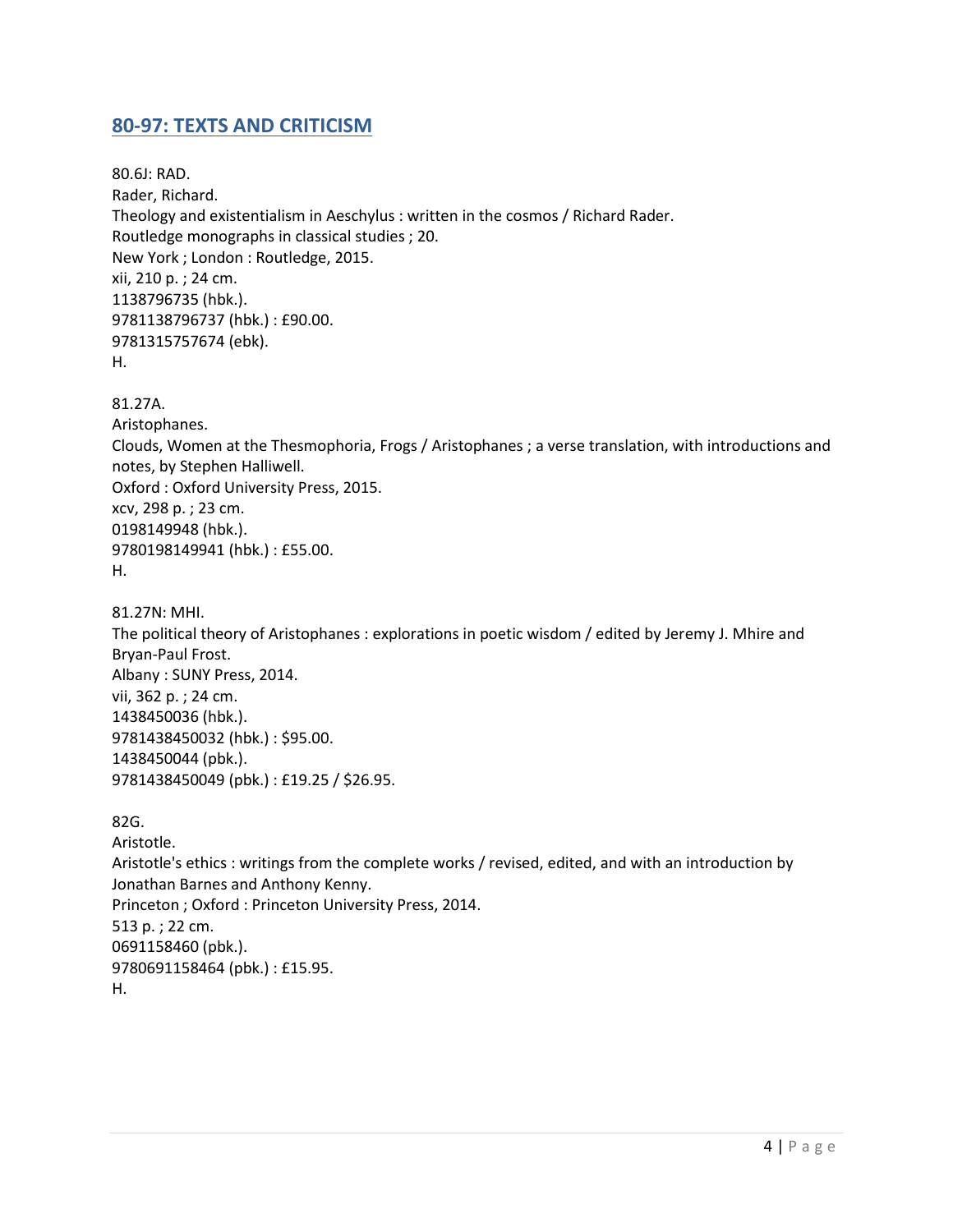82o: TER. Terrel, Jean. La politique d'Aristote : la démocratie à l'épreuve de la division sociale / par Jean Terrel. Bibliothèque d'histoire de la philosophie. Nouvelle série. Paris : Vrin, 2015. 417 p. ; 22 cm. 2711626369 (pbk.). 9782711626366 (pbk.) : €36.00. 82P.1: DOW. Dow, Jamie. Passions and persuasion in Aristotle's Rhetoric / Jamie Dow. Oxford Aristotle studies. Oxford : Oxford University Press, 2015. ix, 248 p. ; 23 cm. 0198716265 (hbk.). 9780198716266 (hbk.) : £40.00. H. 82R: COL. Colaner, Nathan R. Aristotle on knowledge of nature and modern skepticism / Nathan R. Colaner. Lanham, Maryland ; London : Lexington Books, 2015. xiii, 195 p. ; 24 cm. 0739177125 (hbk.). 9780739177129 (hbk.) : £52.95. 0739177133 (e-book). 780739177136 (e-book). H. 82R: GAS. Gasser, Andreas, 1977- Form und Materie bei Aristoteles : Vorarbeiten zu einer Interpretation der Substanzbücher / Andreas Gasser. Collegium metaphysicum ; 11. Tübingen : Mohr Siebeck, 2015. ix, 346 p. ; 24 cm. 3161536665 (pbk.). 9783161536663 (pbk.): €64.00.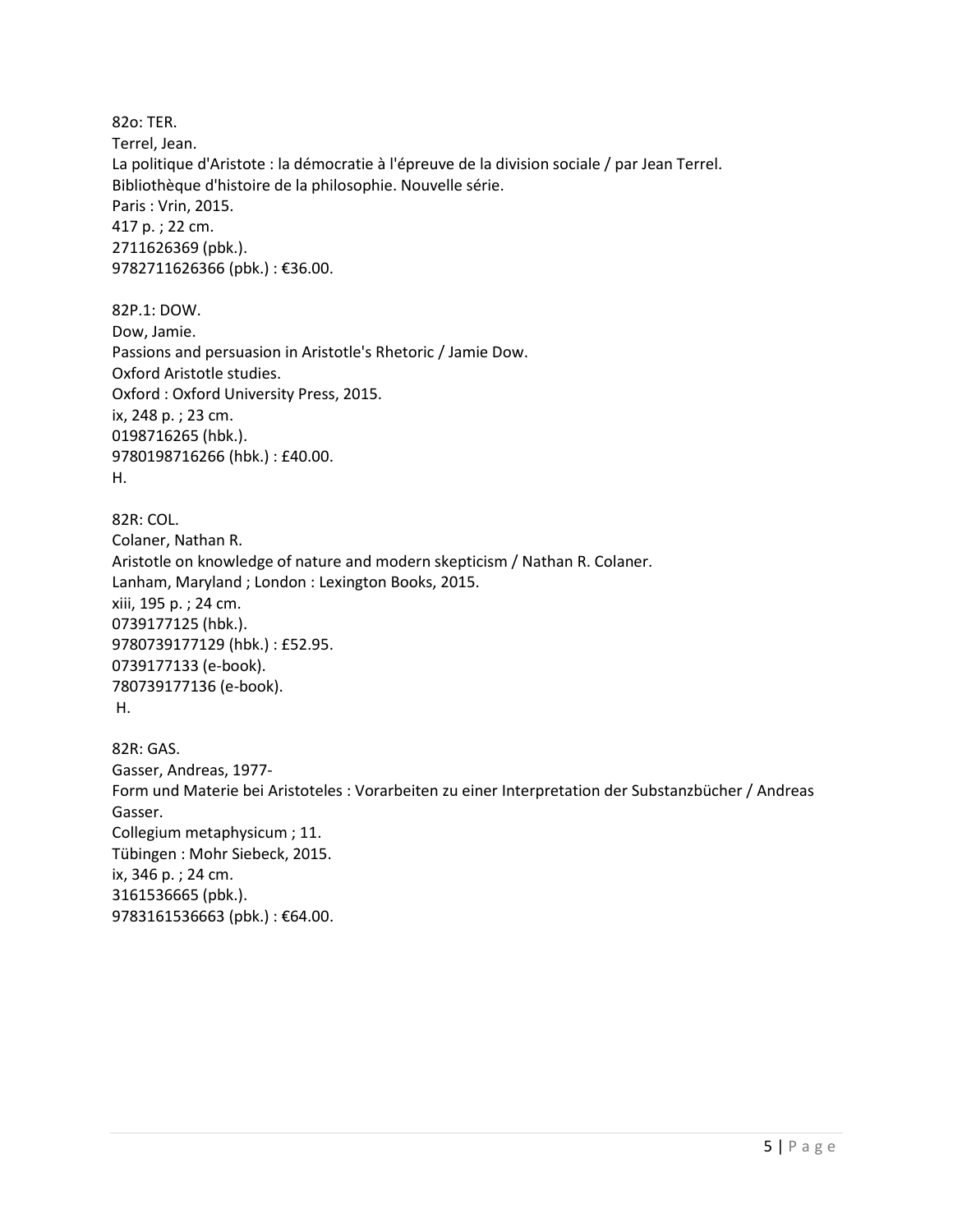83.10. Augustus, Emperor of Rome, 63 B.C.-14 A.D. Res gestae : i miei atti / Augusto ; a cura di Patrizia Arena. Documenti e studi / Dipartimento di scienze dell'antichità e del tardoantico dell'Università di Bari Aldo Moro. Sezione storica ; 58. Bari : Edipuglia, 2014. 186 p. : ill., plans ; 24 cm. 8872287375 (pbk.). 9788872287378 (pbk.) : €35.00.

85.41.

Epictetus. Entretiens, fragments et sentences / Épictète ; introduction, traduction par Robert Muller. Bibliothèque des textes philosophiques. Paris : Librairie Philosophique J. Vrin, 2015. 536 p. ; 18 cm. 2711626164 (pbk.). 9782711626168 (pbk.) : €15.00.

85.41. Epictetus. Sentences et fragments / Épictète ; texte traduit, présenté et annoté par Olivier D'Jeranian. Le philosophe. Paris : Éditions Manucius, 2014. 136 p. ; 16 cm. 2845784309 (pbk.). 9782845784307 (pbk.) : €10.00.

86B.

Euripides. Trojan women, Helen, Hecuba : three plays about women and the Trojan War / Euripides ; verse translations by Francis Blessington, with introductions and notes. Wisconsin studies in classics. Madison, Wisconsin : The University of Wisconsin Press, 2015. xvi, 250 p. ; 21 cm. 0299305244 (pbk.). 9780299305246 (pbk.) : £17.95 / \$18.95. 9780299305239 (e-book). H.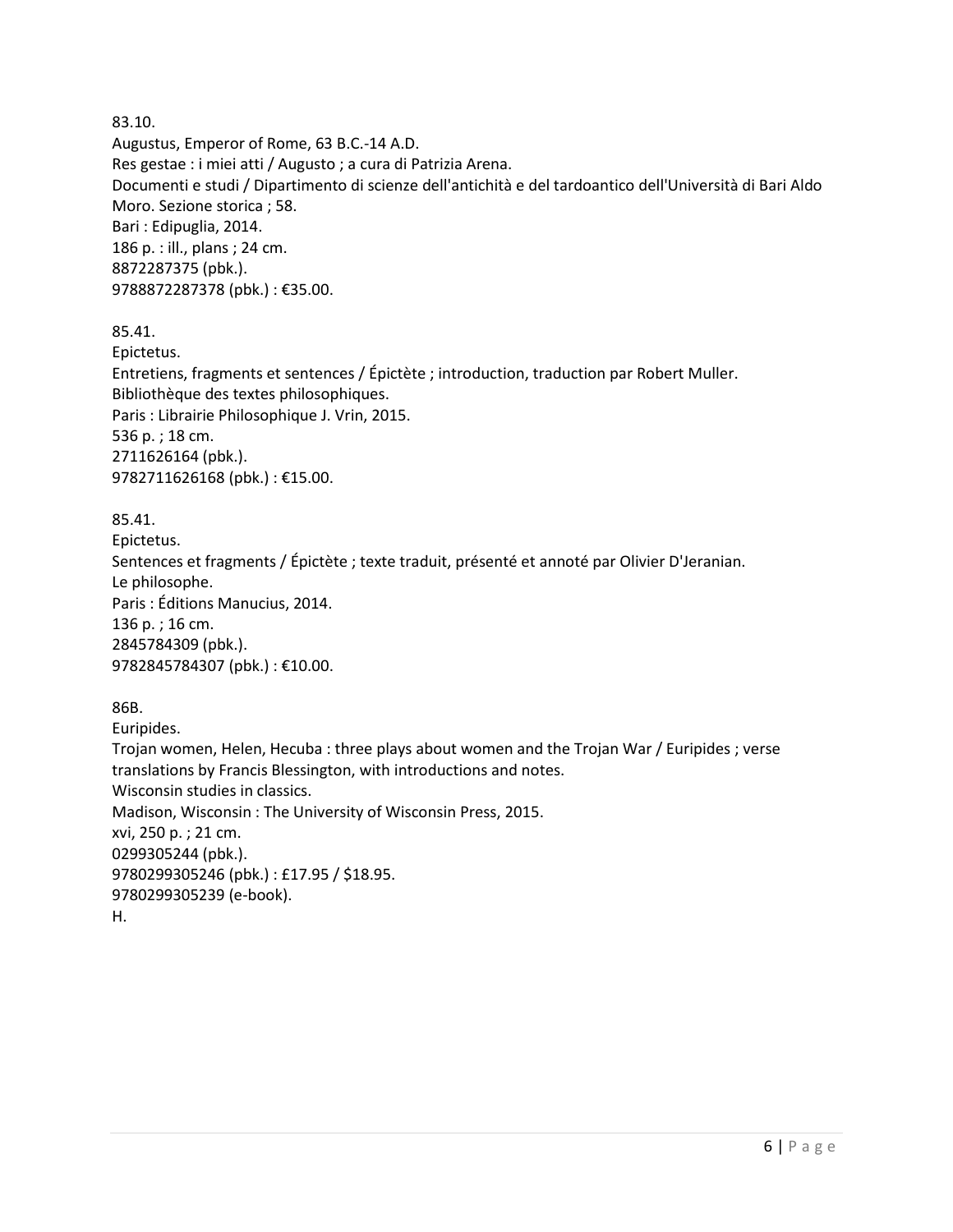87.11.

Galen.

Nuovi scritti autobiografici / Galeno ; introduzione, traduzione e commento di Mario Vegetti. 1a ed. Classici ; 30. Roma : Carocci editore, 2013. 303 p. ; 22 cm. 8843067656 (pbk.). 9788843067657 (pbk.) : €19.00.

ST.16.

Heraclitus / guest editors Catherine Rowett, Michael [for Malcolm] Schofield. Rhizomata ; vol. 3, no. 1. Berlin : de Gruyter, 2015. 123 p. ; 23 cm.

XST.1.

Erodoto / [direttore Mario Cantilena ; segreteria di red. Antonietta Porro, Silvia Barbantani ; ha collaborato a questo numero Andrea Filoni, Elena Langella, Maria Paola Pezzotti]. Aevum Antiquum ; N.S. 8, 2008. Milano : Vita e Pensiero, 2012. iv, 277 p. ; 25 cm.

87.34: CRA. Craik, Elizabeth M. The 'Hippocratic' corpus : content and context / Elizabeth M. Craik. London ; New York, NY : Routledge, 2015. xxxvi, 307 p. : map ; 24 cm. 1138021695 (hbk.). 9781138021693 (hbk.) : £90.00. 9781138021716 (pbk.) : £28.99. 1138021717 (pbk.). 9781315736723 (e-book). H.

88G: VAL. Valenti, Veronica Ariel. Elogio dell'anima : uno studio sull'Odissea / Veronica Ariel Valenti ; prefazione di Romano Lazzeroni. Pisa : Edizioni ETS, 2014. 188 p. ; 24 cm. 8846739078 (pbk.). 9788846739070 (pbk.) : €18.00.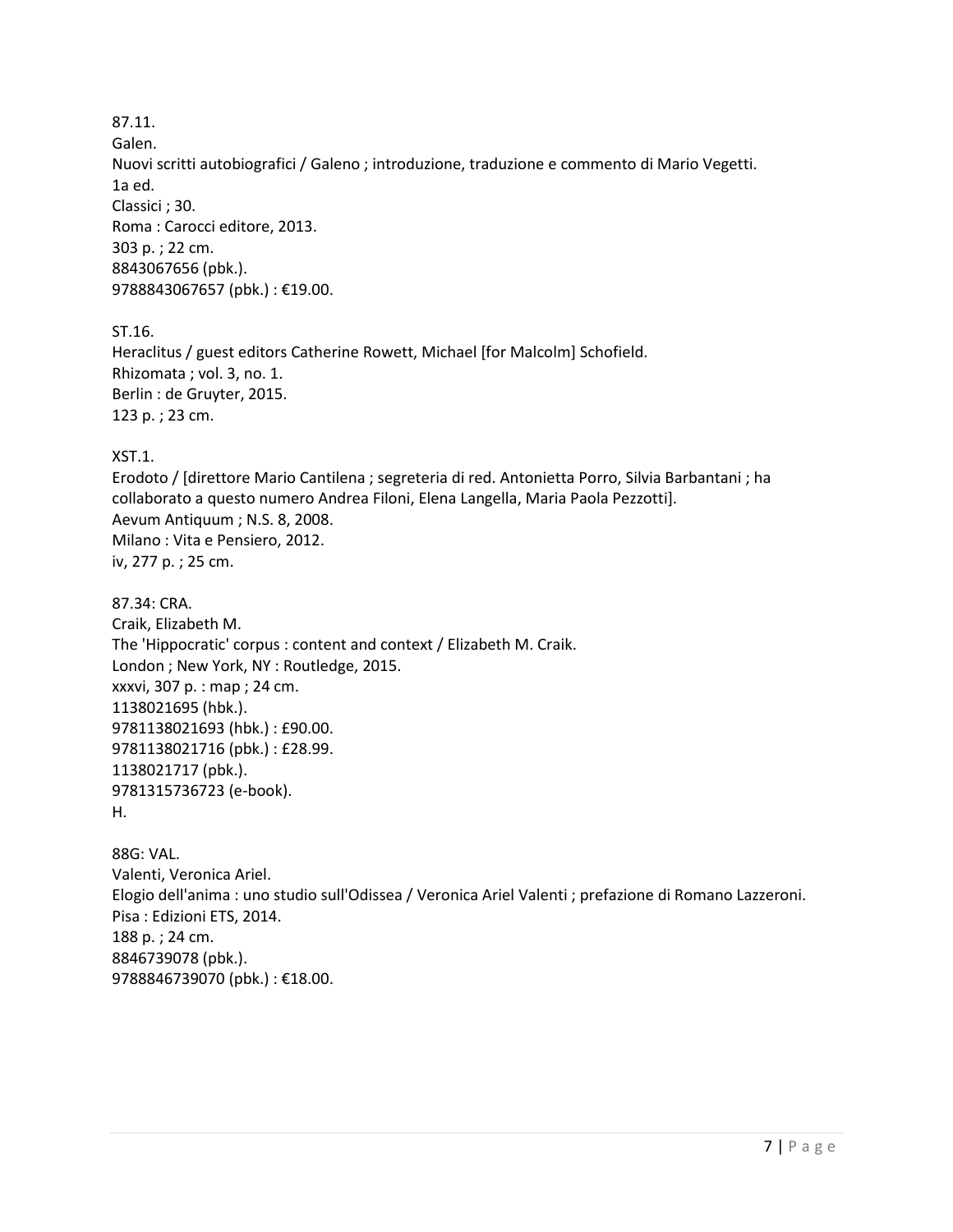89.6: CIR. Ciriaci, Ascanio. L'anonimo di Giamblico : saggio critico e analisi dei frammenti / Ascanio Ciriaci. Elenchos ; 57. [Naples] : Bibliopolis, 2011. 238 p. ; 23 cm. 8870886050 (pbk.). 9788870886054 (pbk.) : €30.00.

89.25: BEA. Studi sull'Epitome di Giustino / a cura di Cinzia Bearzot, Franca Landucci. Storia. Ricerche. Contributi di storia antica ; 12. Milano : Vita e Pensiero, 2014 viii, 277 p. ; 22 cm. 8834328809 (pbk.). 9788834328804 (pbk.) : €30.00.

89.40C: FRA. Fratantuono, Lee, 1973- A reading of Lucretius' De rerum natura / Lee Fratantuono. Lanham ; London : Lexington Books, 2015. xii, 505 p. ; 24 cm. 1498511546 (hbk.). 9781498511544 (hbk.) : £95.00. 1498511554 (e-book). 9781498511551 (e-book). R.

91.13C. Peter, Patrikios, approximately 500-565. The lost history of Peter the Patrician : an account of Rome's imperial past from the age of Justinian / Thomas M. Banchich. Routledge classical translations. London ; New York, NY : Routledge, 2015. xii, 185 p. ; 23 cm. 0415516633 (hbk.). 9780415516631 (hbk.) : £75.00. 9781315714585 (ebook). H.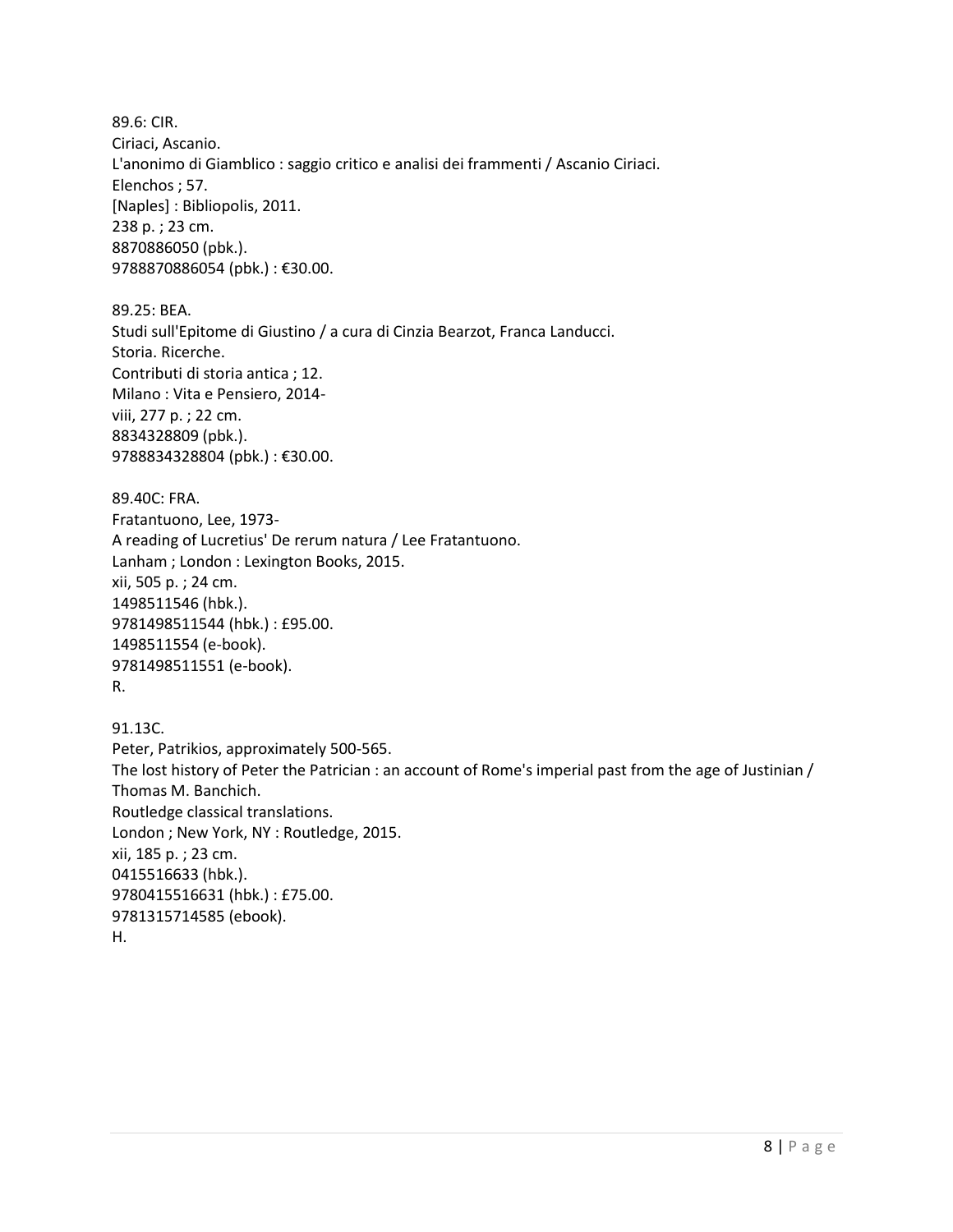91.25D: PHI. Phillips, Tom, 1984- Pindar's library : performance poetry and material texts / Tom Phillips. Oxford classical monographs. Oxford : Oxford University Press, 2016. x, 330 p. ; 22 cm. 0198745737 (hbk.). 9780198745730 (hbk.) : £75.00. H.

92.1F: LEV. Levine, David Lawrence. Profound ignorance : Plato's Charmides and the saving of wisdom / David Lawrence Levine. Lanham, Maryland ; London : Lexington Books, 2016. xii, 357 p. ; 24 cm. 1498501761 (hbk.). 9781498501767 (hbk.) : £70.00. 9781498501774 (e-book). H.

92.2G: KOU. Kouremenos, Theokritos. The unity of mathematics in Plato's Republic / Theokritos Kouremenos. Palingenesia ; Bd. 102. Stuttgart : Franz Steiner Verlag, 2015. 141 p. : ill. ; 25 cm. 3515110763 (hbk.). 9783515110761 (hbk.) : €39.00. 9783515110778 (online). H.

92.2G: LUD. Ludlam, Ivor. Plato's Republic as a philosophical drama on doing well / Ivor Ludlam. Lanham, MD ; London : Lexington Books, 2015. viii, 283 p. ; 24 cm. 0739190199 (hbk.). 9780739190197 (hbk.) : £70.00. H.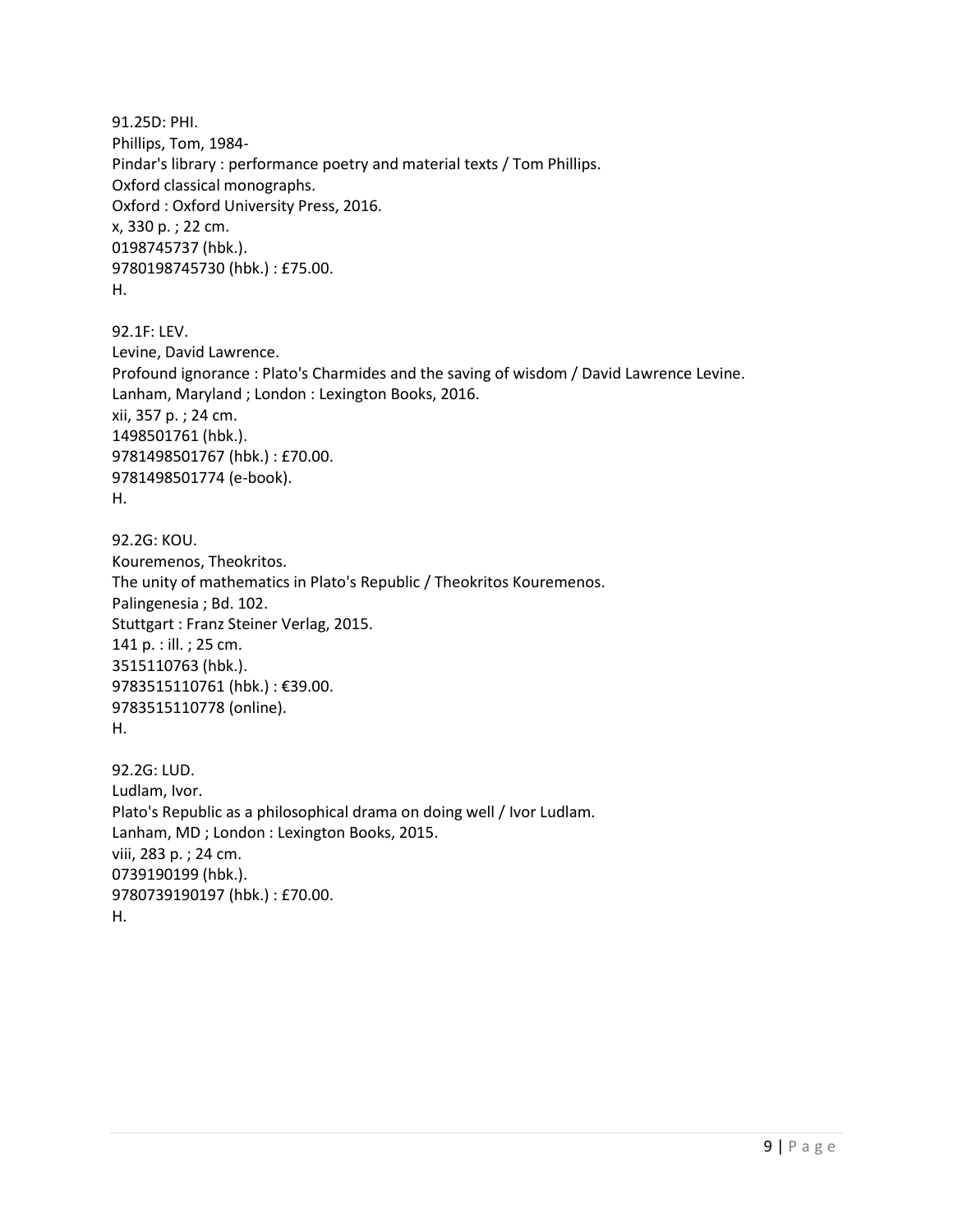92.2J: BLO. Bloom, Daniel (Assistant Professor of Philosophy). The unity of oneness and plurality in Plato's Theaetetus / Daniel Bloom. Lanham, Maryland ; London : Lexington Books, 2015. [xii], 113 p. ; 24 cm. 0739185713 (hbk.). 9780739185711 (hbk.) : £47.95. 9780739185728 (ebook). H. 92.3: CHI.

Il platonismo e le scienze / a cura di Riccardo Chiaradonna. 1a ed. Colloquium philosophicum ; nuova ser., 3. Roma : Carocci : Roma Tre, Università degli studi, 2012. 275 p. ; 24 cm. 8843061941 (pbk.). 9788843061945 (pbk.) : €29.00.

93.1P: CAL. Calabretta, Marianna. La Rudens di Plauto in teatro : tra filologia e messa in scena / Marianna Calabretta. Spudasmata ; Bd. 165. Hildesheim ; New York : Georg Olms Verlag, 2015. 205 p. : ill. ; 21 cm. 3487152479 (pbk.). 9783487152479 (pbk.) : €39.80.

93.3D: MÉT. Autour de Pline le Jeune : en hommage à Nicole Méthy / textes réunis par Olivier Devillers. AUSONIUS - Publications. Scripta antiqua ; 74. Pessac : Ausonius Éditions : Diffusion De Boccard, 2015. 321 p. ; 24 cm. 2356131329 (pbk.). 9782356131324 (pbk.) : €25.00.

93.5A. Plutarch. Hellenistic lives [: including Alexander the Great] / Plutarch ; translated by Robin Waterfield ; with introduction and notes by Andrew Erskine. Oxford world's classics. Oxford : Oxford University Press, 2016. xxx, 525 p. : 3 maps ; 20 cm. 0199664331 (pbk.). 9780199664337 (pbk.) : £12.99 / \$16.95. H.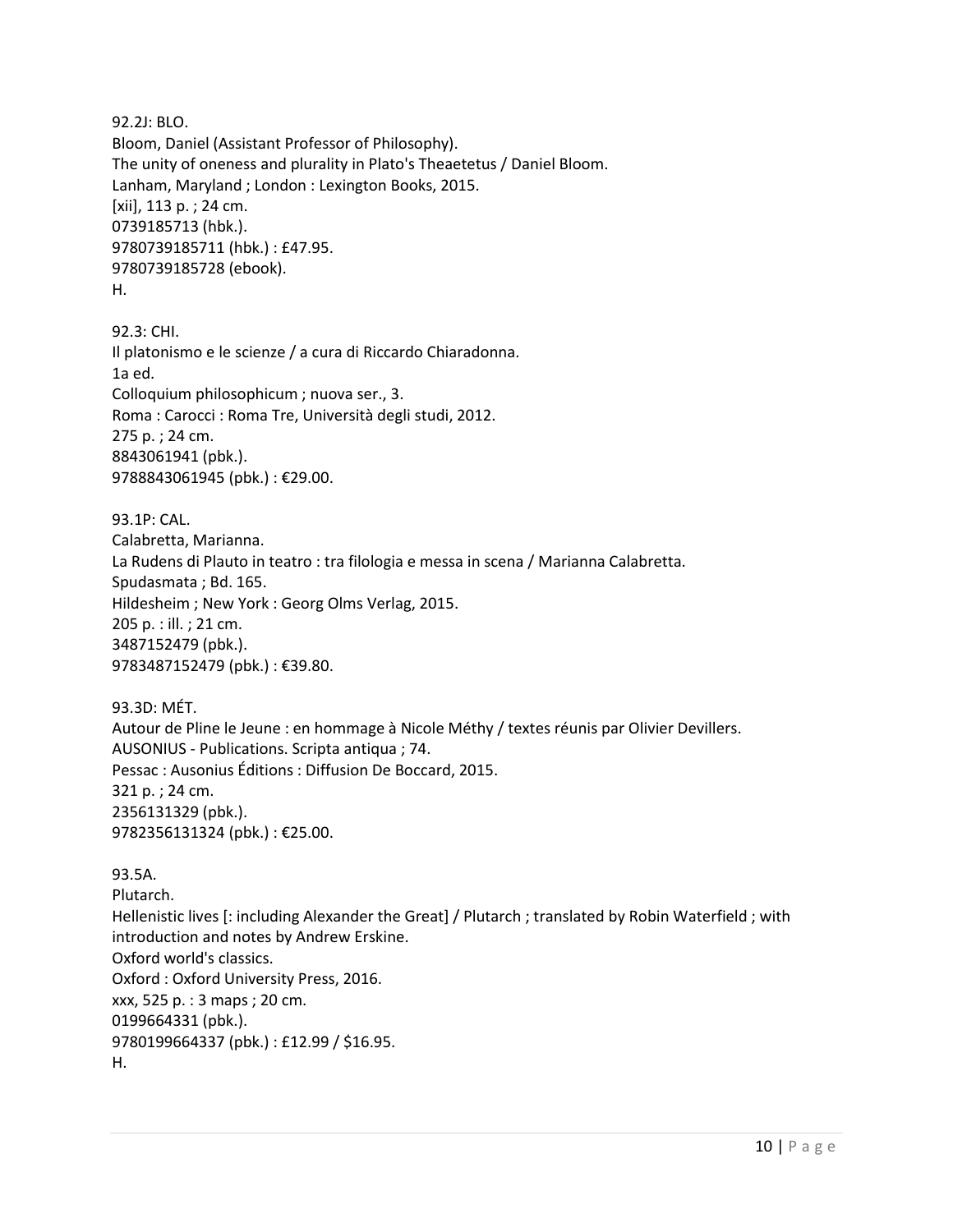94.2G.5: KRA. Kragelund, Patrick. Roman historical drama : the Octavia in antiquity and beyond / Patrick Kragelund. 1st ed. Oxford : Oxford University Press, 2016. xiv, 475 p. : ill., facsims, map ; 24 cm. 0198718292 (hbk.). 9780198718291 (hbk.) : £95.00. R.

94.2G.6: BRA. Braund, Susanna Morton. Seneca : Oedipus / Susanna Braund. Companions to Greek and Roman tragedy. London ; New York, NY : Bloomsbury Academic, an imprint of Bloomsbury Publishing Plc, 2016. vii, 163 p. ; 22 cm. 1474234798 (hbk.). 9781474234795 (hbk.) : £50.00. 147423478X (pbk.). 9781474234788 (pbk.) : £16.99. 9781474234801 (electronic publication). 9781474234818 (electronic book). R.

94.11C: MOS. Staging Ajax's suicide / edited by Glenn W. Most and Leyla Ozbek. Seminari e convegni ; 43. Pisa : Edizioni della Normale, 2015. 345 p. : ill. (chiefly col.), map ; 24 cm. 8876425675 (pbk.). 9788876425677 (pbk.) : €25.00. H.

94.11D: FIS. Fisher, Roger S., 1955- Antigone v. Creon : Sophocles's Antigone as a courtroom drama / Roger S. Fisher. Toronto, Ontario : Irwin Law, 2014. xxi, 362 p. : ill. ; 23 cm. 1552213684 (pbk.). 9781552213681 (pbk.) : \$80.00.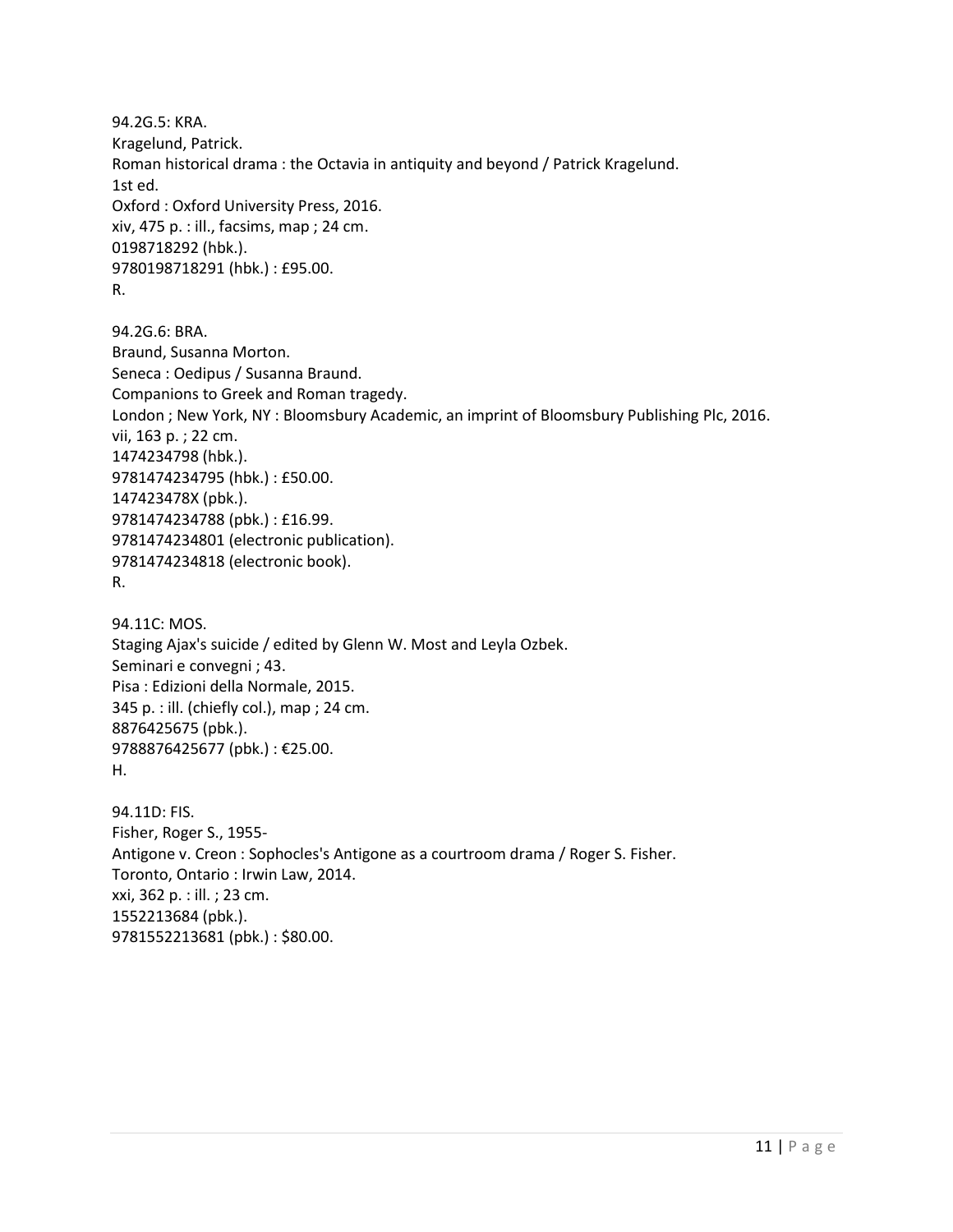94.11G: DOR. Dorati, Marco. Finestre sul futuro : fato, profezia e mondi possibili nel plot dell'Edipo re di Sofocle / Marco Dorati. Filologia e critica ; 101. Pisa : Fabrizio Serra editore, 2015. 293 p. ; 25 cm. 886227808X (hbk.). 9788862278089 (hbk.) : €192.00. 8862278071 (pbk.). 9788862278072 (pbk.) : €96.00.

XST.1.

Virgilio / [direttore Mario Cantilena ; segreteria di red. Antonietta Porro, Silvia Barbantani ; ha collaborato a questo numero Chiara Riboldi]. Aevum Antiquum ; N.S. 10, 2010. Milano : Vita e Pensiero, 2014. vi, 370 p. ; 25 cm.

95.23L: FER. Ferrucci, Stefano, 1963- La democrazia diseguale : riflessioni sull'Athenaion Politeia dello pseudo-Senofonte, I 1-9 / Stefano Ferrucci. Studi e testi di storia antica ; 21. Pisa : Edizioni ETS, 2013. 124 p. ; 22 cm. 884673789X (pbk.). 9788846737892 (pbk.): €14.00.

96.21: THO. Thomas, Joël. Mythanalyse de la Rome antique / Joël Thomas ; préface de Paul Veyne. Vérité des mythes ; 45. Paris : Les Belles Lettres, 2015. 282 p. : ill. ; 22 cm. 2251385703 (pbk.). 9782251385709 (pbk.) : €27.00.

# <span id="page-11-0"></span>**98-99: LANGUAGE AND LITERATURE**

XST.1.

Tecnologie moderne per le opere degli antichi / [direttore Mario Cantilena ; segreteria di red. Antonietta Porro, Silvia Barbantani ; ha collaborato a questo numero Chiara Riboldi]. Aevum Antiquum ; N.S. 11, 2011. Milano : Vita e Pensiero, 2014. iv, 248 p. : ill. ; 25 cm.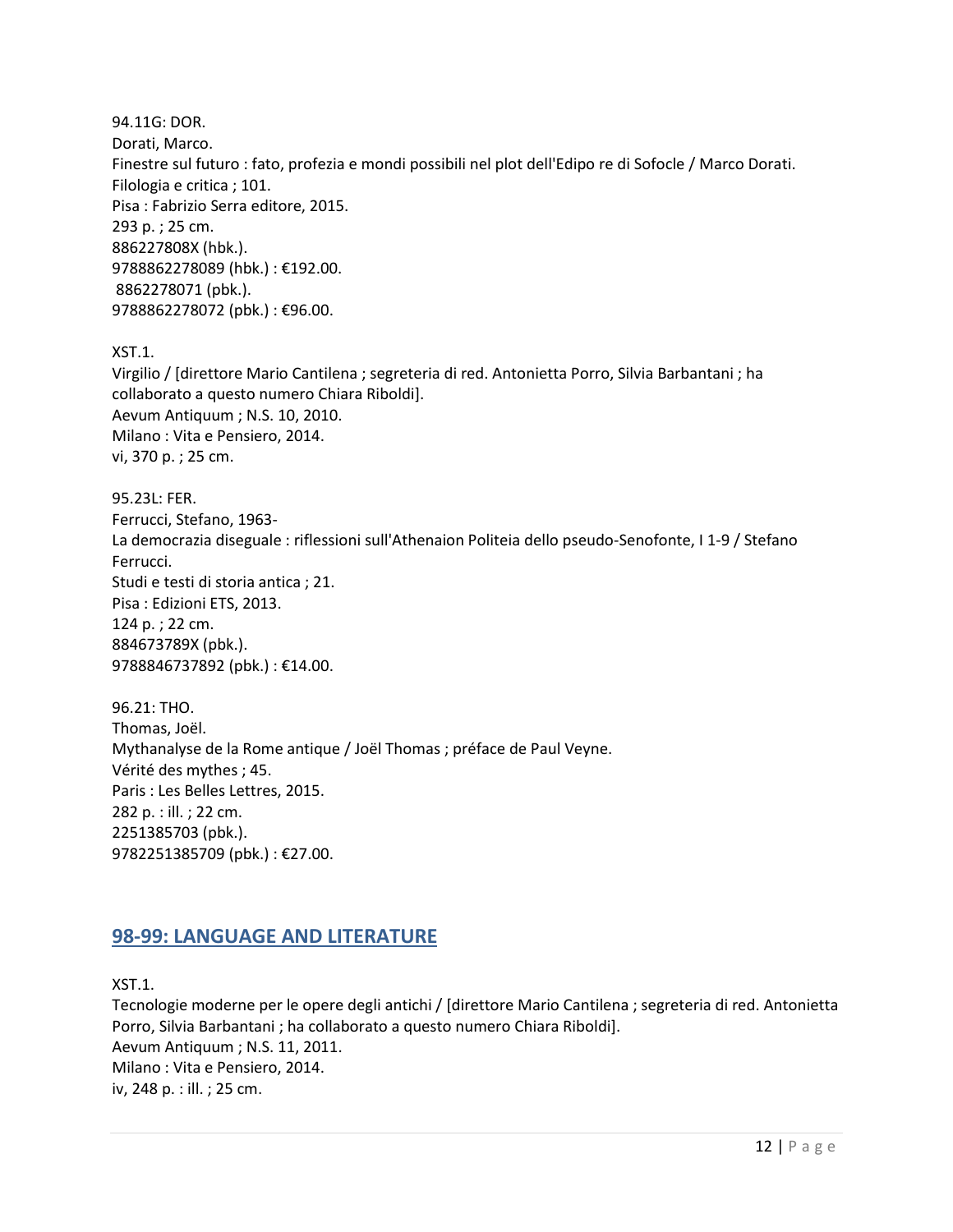98B: LUQ. Luque Moreno, Jesús. Hablar y cantar : la música y el lenguaje, concepciones antiguas / Jesús Luque Moreno. Granada : Universidad de Granada, 2014. 476 p. : ill. ; 24 cm. 8433856502 (pbk.). 9788433856500 (pbk.) : €25.00.

98C.2: GIA. Ho glōssikos chartēs tēs kentrikēs kai voreias Helladas kata tēn archaiotēta / epistēmonikē epimeleia Gēórgios K. Giannákēs. Thessalonikēs : Kentro Hellēnikēs Glōssas, 2015. 222 p. : Ill., maps ; 28 cm. 9607779711 (pbk.). 9789607779717 (pbk.). H.

98D: MAN. Manfredini, Adriana M. La elipsis verbal en las estructuras comparativas del latín / Adriana M. Manfredini. Zaragoza : Libros Pórtico, [2015]. 386 p. : ill. ; 24 cm. 8479561408 (pbk.). 9788479561406 (pbk.) : €36.00.

98D: ONI. Oniga, Renato. Latin : a linguistic introduction / Renato Oniga ; edited and translated by Norma Schifano. Oxford : Oxford University Press, 2014. xviii, 345 p. ; 25 cm. 019870285X (hbk.). 9780198702856 (hbk.) : £65.00. 0198702868 (pbk.). 9780198702863 (pbk.) : £24.99. R.

98G: CAL. Rhetorical arguments : essays in honour of Lucia Calboli Montefusco / Maria Silvana Celentano, Pierre Chiron, Peter Mack (eds.). Europaea memoria. Reihe 1, Studien ; Bd. 111. Hildesheim : Georg Olms Verlag, 2015. 402 p. ; 24 cm. 3487152665 (pbk.). 9783487152660 (pbk.) : €58.00.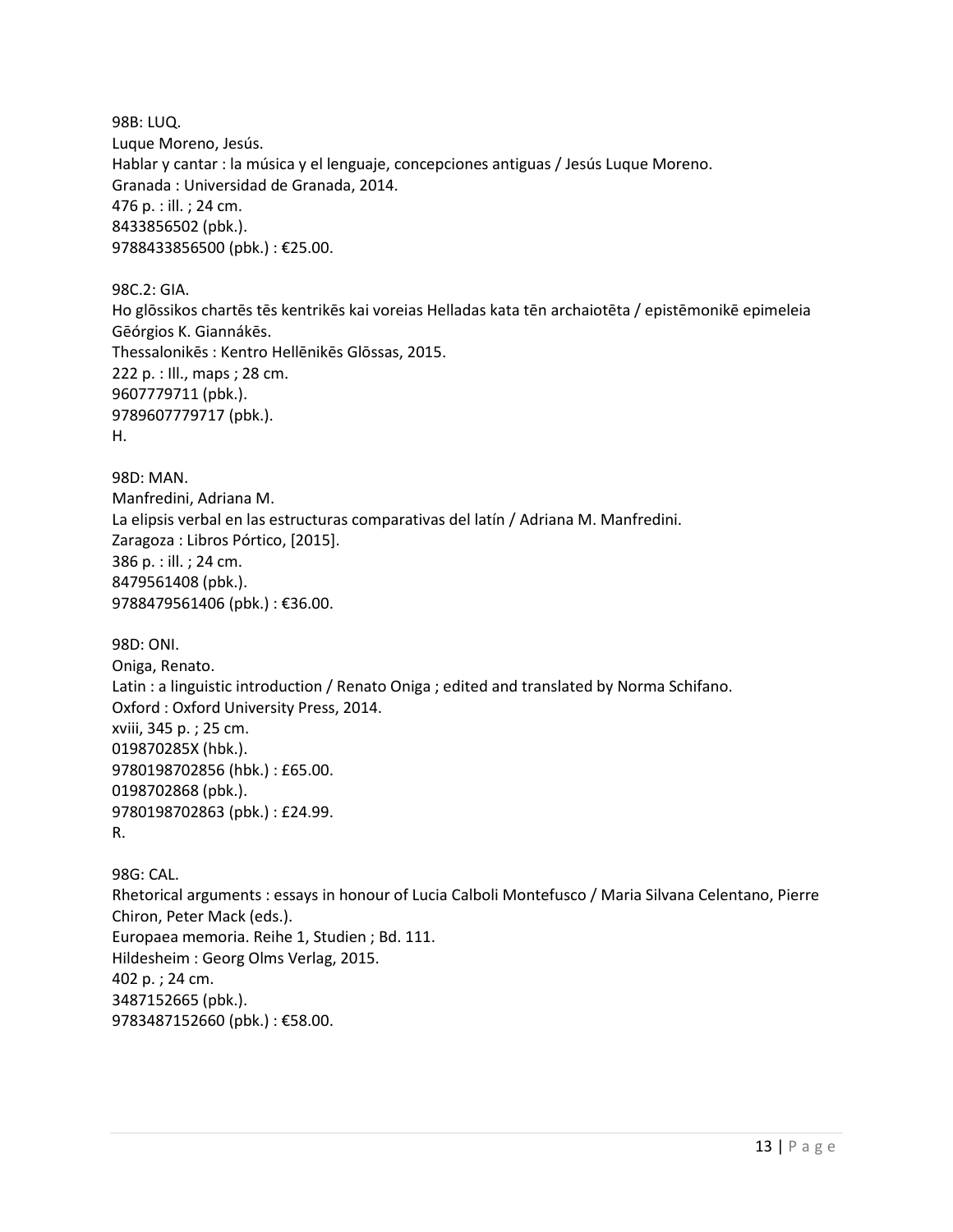#### XST.1.

La voce / [direttore Mario Cantilena ; segreteria di red. Antonietta Porro, Silvia Barbantani ; ha collaborato a questo numero Giuseppe Celano, Sara Chiarini, Andrea Filoni, Elda Granata]. Aevum Antiquum ; N.S. 7, 2007. Milano : Vita e Pensiero, 2011. [iv], 320 p. ; 25 cm.

#### 99A.1: GAM.

La certitude de l'Antiquité à la Renaissance / sous la direction de Susanna Gambino Longo. Colloques, congrès et conférences sur la Renaissance européenne ; 87. Série Lectures de la Renaissance latine ; 7. Paris : Classiques Garnier, 2015. 230 p. : ill. ; 22 cm. 281243077X (pbk.). 9782812430770 (pbk.) : €29.00.

#### ST.7.

Figures tragiques du savoir : les dangers de la connaissance dans les tragédies grecques et leur postérité / Hélène Vial, Anne de Cremoux, (dir.). Cahiers de philologie ; 33. Série Apparat critique. Savoirs et systèmes de pensée ; 1605. Villeneuve-d'Ascq : Presses universitaires du Septentrion, 2015. 245 p. ; 24 cm. 275741139X (pbk.). 9782757411391 (pbk.) : €28.00.

99A.2: BOU. Bourriot, Félix. Banausos - Banausia et la situation des artisans en Grèce classique / Félix Bourriot. Spudasmata ; Bd. 164. Hildesheim : Olms, 2015. ix, 258 p. ; 22 cm. 3487152215 (pbk.). 9783487152219 (pbk.) : €39.80.

99A.2: MIR. Som per mirar. Barcelona : Universitat de Barcelona, Publicacions i Edicions, [2014]. 2 v. (346, 324 p.) : facsims, port. ; 24 cm. 8447538710 (set : pbk.). 9788447538713 (set : pbk.) : €50.00. 8447538141 (v. 1 : pbk.). 9788447538140 (v. 1 : pbk.). 844753815X (v. 2 : pbk.). 9788447538157 (v. 2 : pbk.).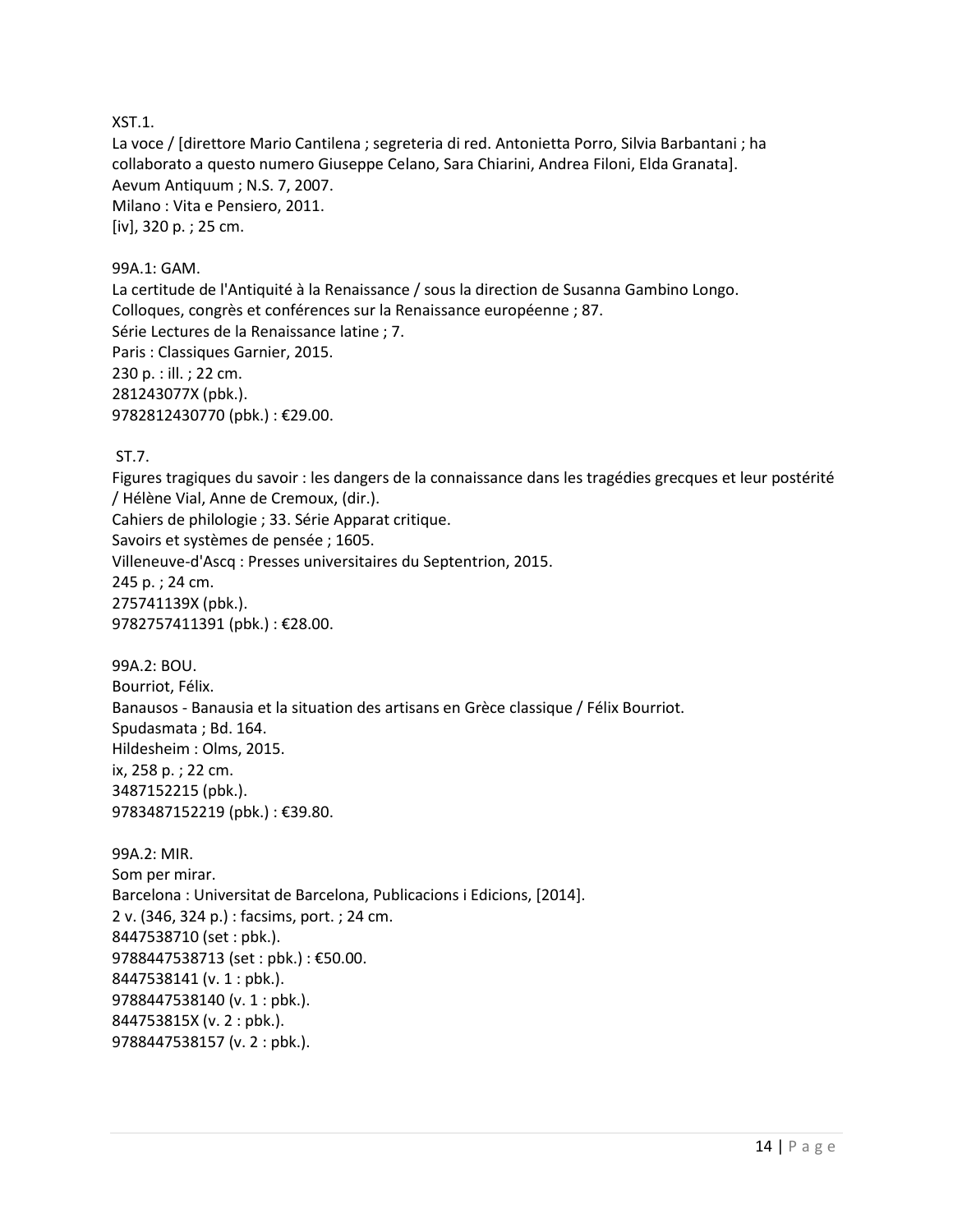99C: MAR. Athenian comedy in the Roman empire / edited by C.W. Marshall and Tom Hawkins. London ; New York, NY : Bloomsbury Academic, an imprint of Bloomsbury Publishing Plc, 2016. [vi], 295 p. ; 24 cm. 1472588843 (hbk.). 9781472588845 (hbk.) : £70.00. 1472588835 (pbk.). 9781472588838 (pbk.) : £22.99. 147258886X ePDF. 9781472588869 ePDF. 1472588851 ePub. 9781472588852 ePub. 99C: SME. Smethurst, Mae J., 1935- Dramatic action in Greek tragedy and Noh : reading with and beyond Aristotle / Mae J. Smethurst. Greek studies: interdisciplinary approaches. Lanham ; Plymouth : Lexington Books, 2013. x, 115 p. ; 24 cm. 0739172425 (hbk.). 9780739172421 (hbk.) : £34.95. 1498511244 (pbk.). 9781498511247 (pbk.) : £23.95. 0739172433 (electronic). 9780739172438 (electronic). H. 99G: MAS. Maselli, Giorgio. Lingua letteraria latina : strategie di scrittura e profili di autori / Giorgio Maselli. 1a ed. Letterature. Bari : Progedit, 2013. x, 227 p. ; 21 cm. 8861941885 (pbk.). 9788861941885 (pbk.) : €25.00. 99H: KIM. Kimmel, Meike. Motive und Rollen des Autors in Vergils Eklogen, den Oden des Horaz und den Elegien des Properz / Meike Kimmel. Münster : Aschendorff Verlag, 2014. vi, 231 p. ; 23 cm. 3402130580 (pbk.).

9783402130582 (pbk.) : €49.00.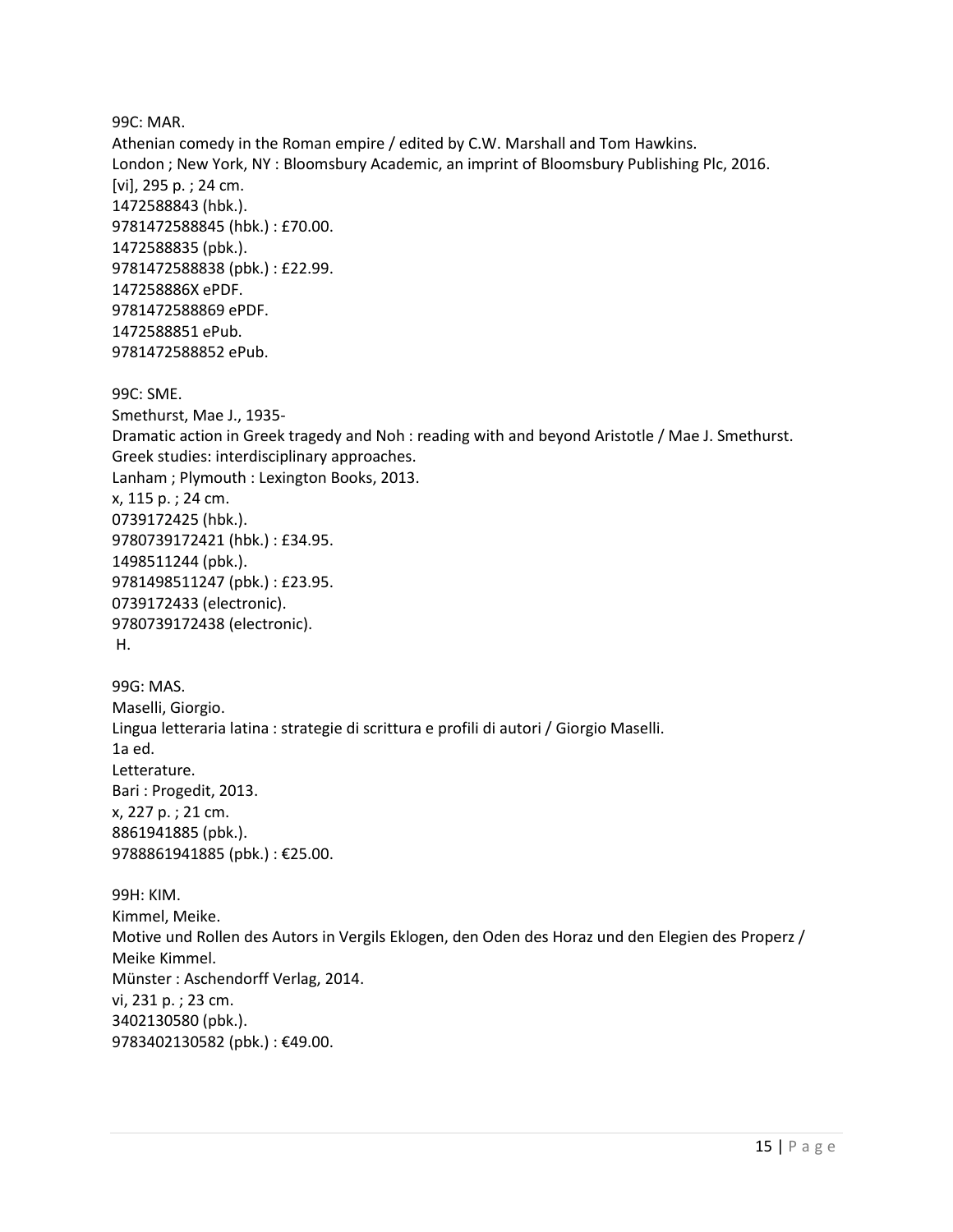99H: SCI. Scioli, Emma, 1971- Dream, fantasy, and visual art in Roman elegy / Emma Scioli. Wisconsin studies in classics. Madison, Wisconsin ; London : The University of Wisconsin Press, 2015. xii, 278 p. : ill. ; 23 cm. 0299303845 (pbk.). 9780299303846 (pbk.) : \$55.00. 9780299303839 (e-book).

99J: PAR.

The Wiley Blackwell companion to patristics / edited by Ken Parry. The Wiley Blackwell companions to religion. Chichester, West Sussex : Wiley Blackwell, 2015. xvi, 530 p. ; 25 cm. 111843871X (hbk.). 9781118438718 (hbk.) : £120.00. H. or R.

99L: CON. Teatro y sociedad en la antigüedad clásica : en el umbral de la obra : personajes y situaciones en el prólogo / Francesco De Martino & Carmen Morenilla, editores. Rane. Studi ; 61. El teatro clásico en el marco de la cultura griega y su pervivencia en la cultura occidental ; 18. Bari : Levante, [2015]. 461 p. : ill. (chiefly col.) ; 21 cm. 8879496557 (pbk.). 9788879496551 (pbk.) : €60.00.

# <span id="page-15-0"></span>**100-101: PAPYROLOGY AND EPIGRAPHY**

100B: CRA. The meaning of the library : a cultural history / edited by Alice Crawford. Princeton, N.J. ; Woodstock [England] : Princeton University Press, 2015. xxix, 300 p., [16] p. of col. plates : ill. (chiefly col.), facsims ; 25 cm. 0691166390 (hbk.). 9780691166391 (hbk.) : £24.95. H. or R.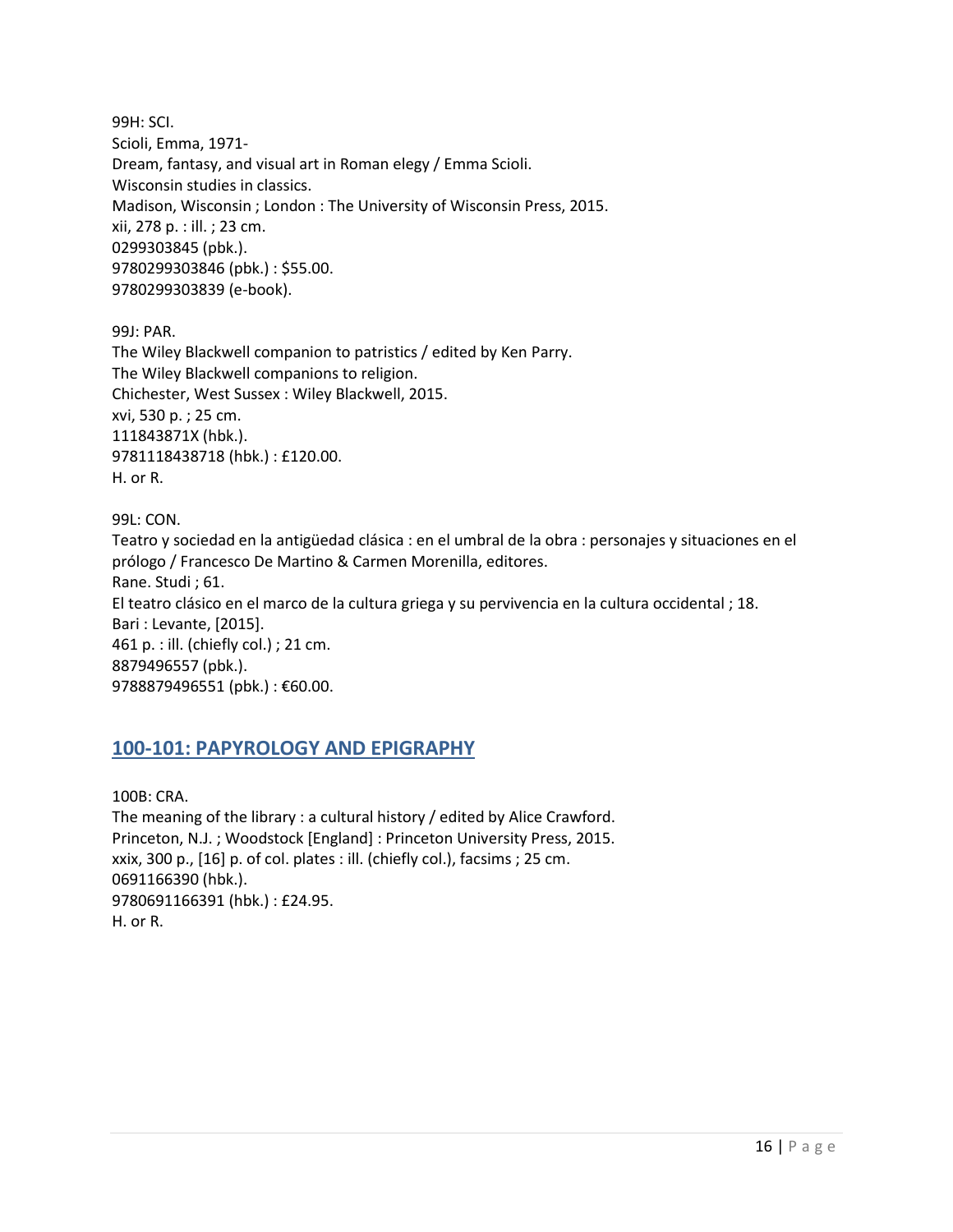#### 100B: YIF.

The letter : law, state, society and the epistolary format in the ancient world : proceedings of a colloquium held at the American Academy in Rome 28-30.9.2008 / edited by Uri Yiftach-Firanko. Philippika : Marburger altertumskundliche Abhandlungen ; 55, 1. Legal documents in ancient societies ; 1. Wiesbaden : Harrassowitz, 2013. 306 p., 4 p. of plates : ill. ; 24 cm. 3447067640 (pbk.). 9783447067645 (pbk.) : €56.00.

100C: PET. Salanitro, Maria. Petronio e i veteres poetae a Reims / Maria Salanitro. Nuovi saggi ; 117. Pisa : Fabrizio Serra editore, 2015. 106 p. : ill., facsims ; 25 cm. 8862277792 (pbk.). 9788862277792 (pbk.) : €38.00.

100H.2: MOD. Modrzejewski, Joseph. Le droit grec après Alexandre / Joseph Mélèze-Modrzejewski. L'esprit du droit. Paris : Dalloz, 2012. vii, 217 p. : ill., maps ; 24 cm. 2247115985 (pbk.). 9782247115983 (pbk.) : €39.00.

X101M: LSG. De Domenico, Carlo. Lateres Signati Graeci I : Athenae et Attica / Carlo De Domenico. Studi di Archeologia e di Topografia di Atene e dell'Attica (SATAA) ; 10. Atene : [Scuola Archeologica Italiana di Atene] ; Paestum : Pandemos, 2015. 157 p. : ill. ; 29 cm. 8887744637 (hbk.). 9788887744637 (hbk.) : €50.00. H.

X101P.2: IGU. Prosdocimi, Aldo. Le tavole iguvine. 2, Preliminari all'interpretazione : la testualità, fatti e metodi / Aldo Prosdocimi. Lingue e iscrizioni dell'Italia antica ; 8. Firenze : Leo S. Olschki, 2015. 3 v. (vi, 1457 p.) : ill. (chiefly col.) ; 24 cm. 8822263405 (set : pbk.). 9788822263407 (set : pbk.) : €180.00.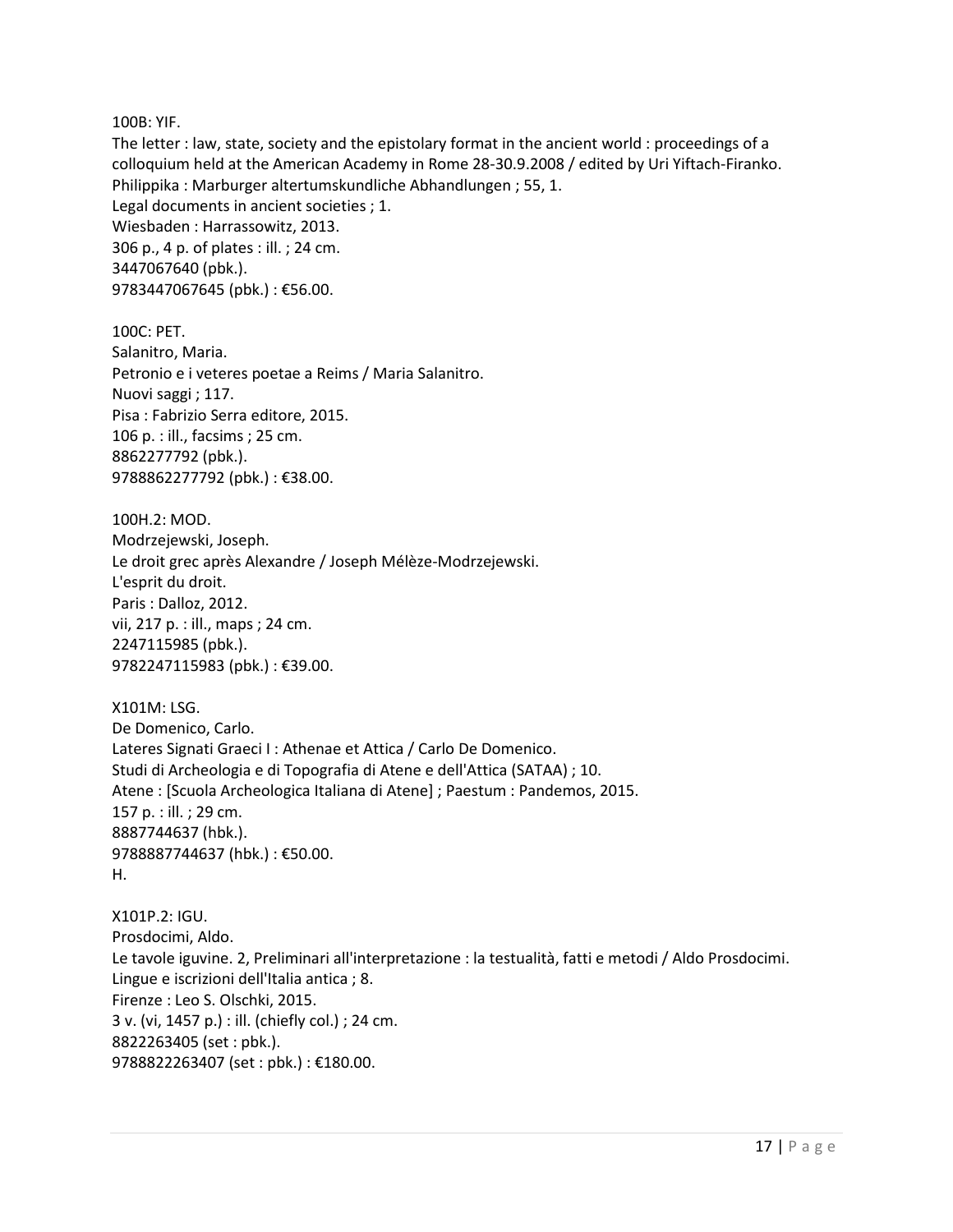X101Q: CUG.

Carmina latina epigraphica Africarum provinciarum post Buechelerianam collectionem editam reperta cognita : (CLEAfr) / collegit, praefatus est, edidit, commentariolo instruxit Paulus Cugusi ; adiuvante Maria Teresa Sblendorio Cugusi. Epigrafia e antichità ; 34. Faenza : Fratelli Lega editori, 2014. 376 p. : map ; 24 cm. 8875941114 (pbk.). 9788875941116 (pbk.) : €70.00.

X101Q: CUG. Cugusi, Paolo. I Carmina latina epigraphica non-bücheleriani delle province africane : introduzione al tema, materiali preparatori, edizione di testi, aspetti e problemi / Paolo Cugusi, Maria Teresa Sblendorio Cugusi. Testi e manuali per l'insegnamento universitario del latino ; nuova serie, 126. Bologna : Pàtron editore, 2012. 182 p. ; 22 cm. 8855532111 (pbk.). 9788855532112 (pbk.) : €22.00.

# <span id="page-17-0"></span>**102-116: PREHISTORY, ARCHAEOLOGY AND TOPOGRAPHY**

102E: JAN. Janda, Michael, 1964- Morgenröte über Mykene : ein indogermanischer Mythos / Michael Janda. Innsbrucker Beiträge zur Kulturwissenschaft ; n.F., Bd. 8. Innsbruck : Institut für Sprachen und Literaturen der Universität Innsbruck, Bereich Sprachwissenschaft, 2014. 167 p. ; 24 cm. 3851242351 (pbk.). 9783851242355 (pbk.) : €36.00. 103D: MAS.

Masouridēs, Pandelis N., 1940- Hē etrouskikē - archaïkē hellēnikē graphē : chrēsimopoiōntas to Glōssario tēs Grammikēs B / tou Nikolaou A. Masouridē ; kai to Glōssario tēs Grammikēs A kai tēs Kypro-Minōikēs Graphēs / tou Pantelē N. Masouridē. Athēna : Andy's Publ., 2015. viii, viii, 516 p. : ill. (some col.), ports ; 24 cm. 9605651106 (pbk.). 9789605651107 (pbk.): €45.00.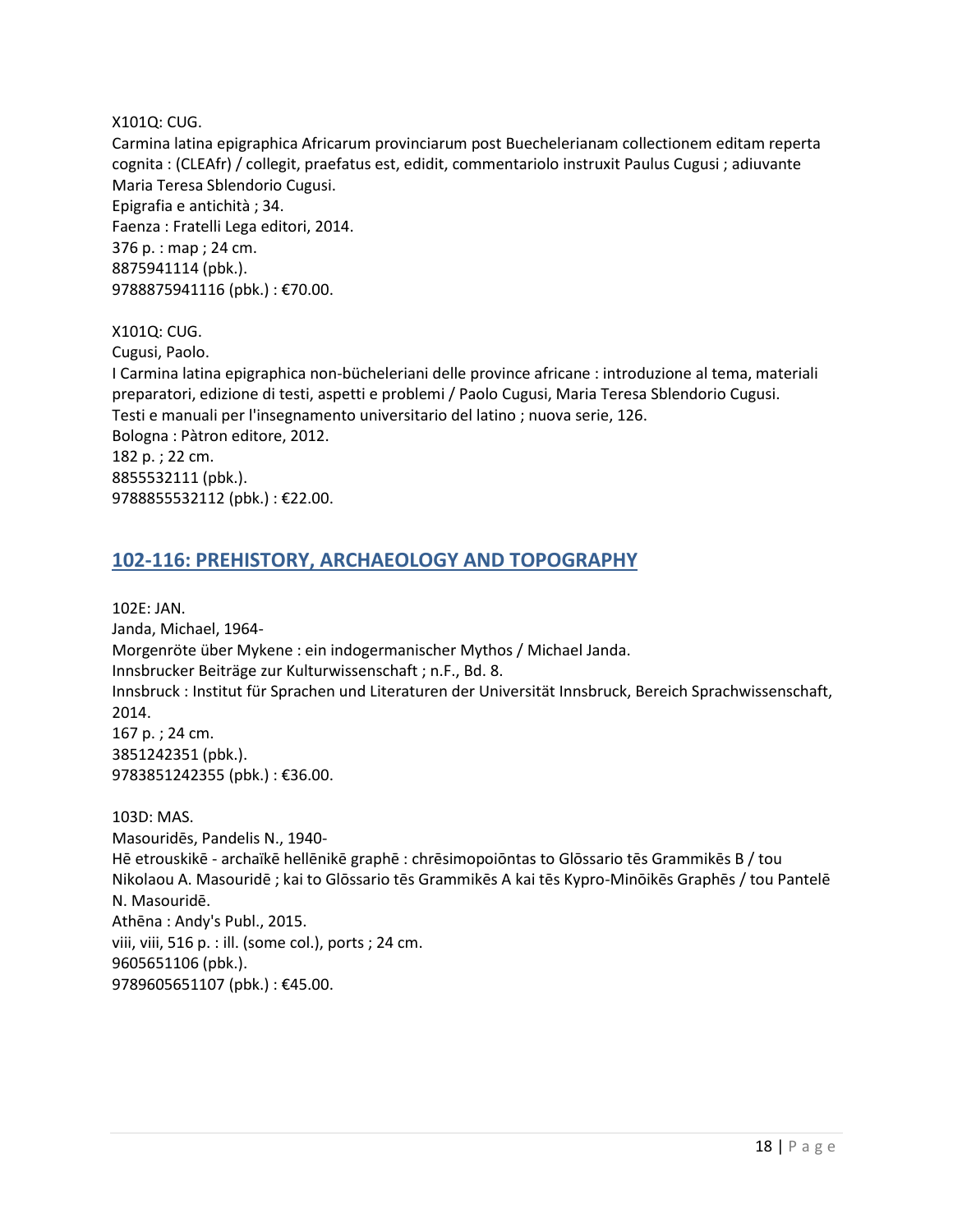103E.1: POT. Potts, Charlotte R. (Charlotte Rose), 1979- Religious architecture in Latium and Etruria, c. 900-500 BC / Charlotte R. Potts. Oxford monographs on classical archaeology. Oxford : Oxford University Press, 2015. xxix, 178 p., [48] p. of plates : ill., maps, plans ; 28 cm. 0198722079 (hbk.). 9780198722076 (hbk.) : £75.00. R.

104D: BEJ. Bejor, Giorgio. Arte e archeologia delle province romane / Giorgio Bejor, Maria Teresa Grassi, Stefano Maggi, Fabrizio Slavazzi. Milano : Mondadori Università, 2011. x, 368 p. : ill. (some col.), maps, plans ; 24 cm. 8861840728 (pbk.). 9788861840720 (pbk.) : €29.00.

104D: REU. Reuter, Marcus. Der Limes : auf den Spuren der Römer / Marcus Reuter, Andreas Thiel. Darmstadt : Konrad Theiss Verlag, ein Imprint der WBG, 2015. 224 p. : ill. (chiefly col.), maps, plans, ports ; 32 cm. 3806227608 (hbk.). 9783806227604 (hbk.) : €49.95.

104D: STE. Steingräber, Stephan. Antike Felsgräber / Stephan Steingräber. Zaberns Bildbände zur Archäologie. Sonderbände der Antiken Welt. Darmstadt : Verlag Philipp von Zabern, ein Imprint der WBG, 2015. 144 p. : 164 ill. (154 col.), maps, plans, port. ; 31 cm. 3805349238 (hbk.). 9783805349239 (hbk.) : €29.95.

104E: MOR. Morstadt, Bärbel. Die Phönizier / Bärbel Morstadt. Darmstadt : Philipp von Zabern, Imprint der WBG, 2015. 175 p. : ill., maps ; 25 cm. 3805348789 (hbk.). 9783805348782 (hbk.) : €29.95.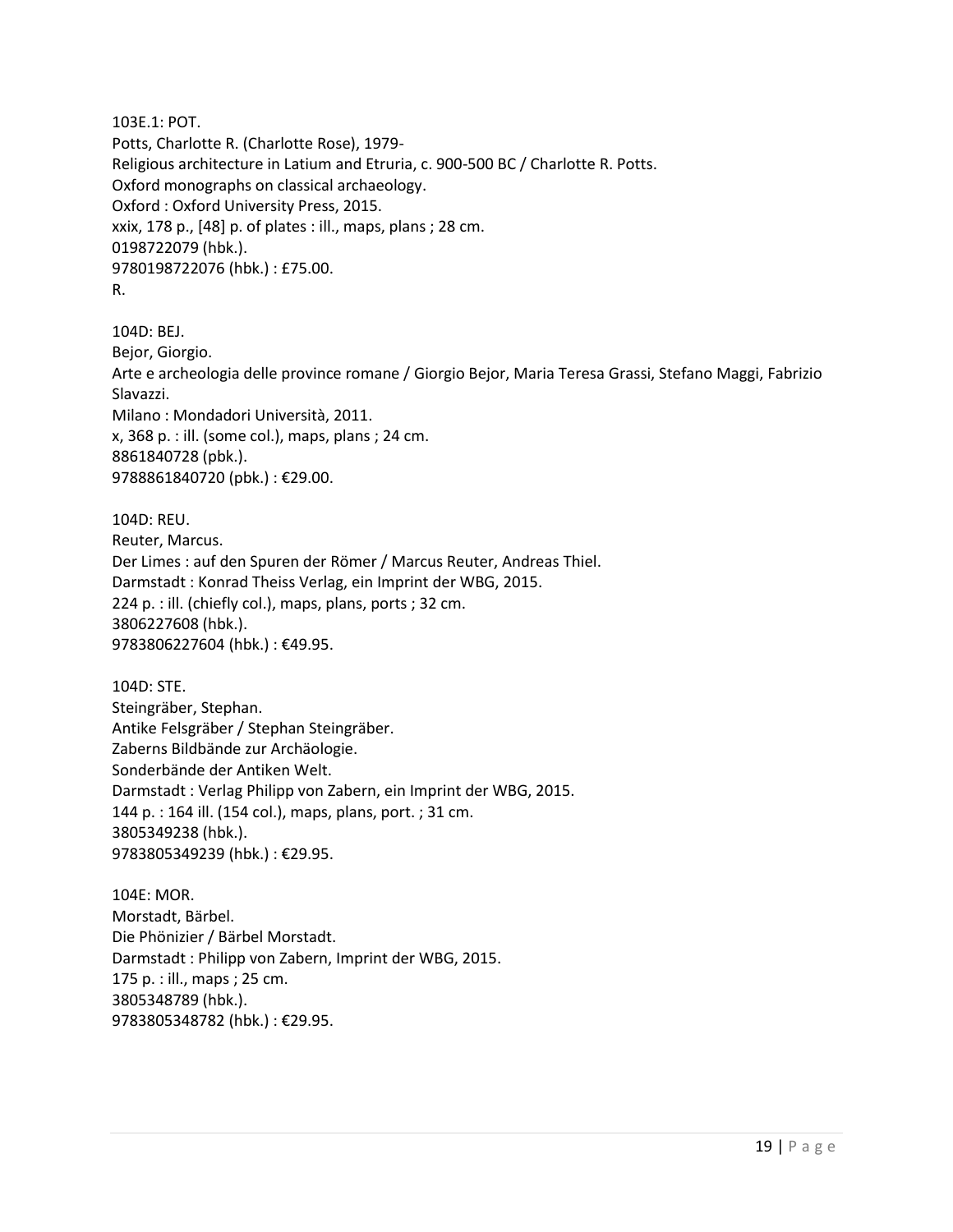105A: LIV. Liverani, Mario. The ancient Near East : history, society and economy / Mario Liverani ; translated by Soraia Tabatabai. London ; New York : Routledge/Taylor & Francis Group, 2014. xxiv, 619 p. : ill., maps, plans ; 26 cm. 0415679052 (hbk.). 9780415679053 (hbk.) : £152.99. 0415679060 (pbk.). 9780415679060 (pbk.) : £35.99. 9781315879895 (ebook). H.

105D: BRY. Bryce, Trevor, 1940- Ancient Syria : a three thousand year history / Trevor Bryce. Oxford ; New York : Oxford University Press, 2014. xiv, 379 p. : ill., maps ; 24 cm. 0199646678 (hbk.). 9780199646678 (hbk.) : £25.00. H. and R.

X106F.1: NAD. Dzis-Raĭko, G. A. Nadlimanskoe gorodishche IV-III vv. do n.e. v Nizhnem Podnestrove / G.A. Dzis-Raiko, S.B. Okhotnikov, E.F. Redina. Materialy po arkheologii Severnogo Prichernomorya. Monograficheskaya seriya ; no. 3. Odessa : Odesskii Arkheologicheskii Muzei, 2012. 263 p. : ill., maps, plans ; 25 cm. 9661606811 (hbk.). 9789661606813 (hbk.).

107A: HOR.

Western Anatolia before Troy : proto-urbanisation in the 4th millennium BC? : proceedings of the International Symposium held at the Kunsthistorisches Museum Wien, Vienna, Austria, 21-24 November, 2012 / Barbara Horejs, Mathias Mehofer (Eds.). Oriental and European archaeology ; v. 1. Vienna : Austrian Academy of Sciences Press, 2014. 492 p. : ill. (chiefly colour), maps, plans ; 30 cm. 3700177615 (pbk.). 9783700177616 (pbk.) : €149.00.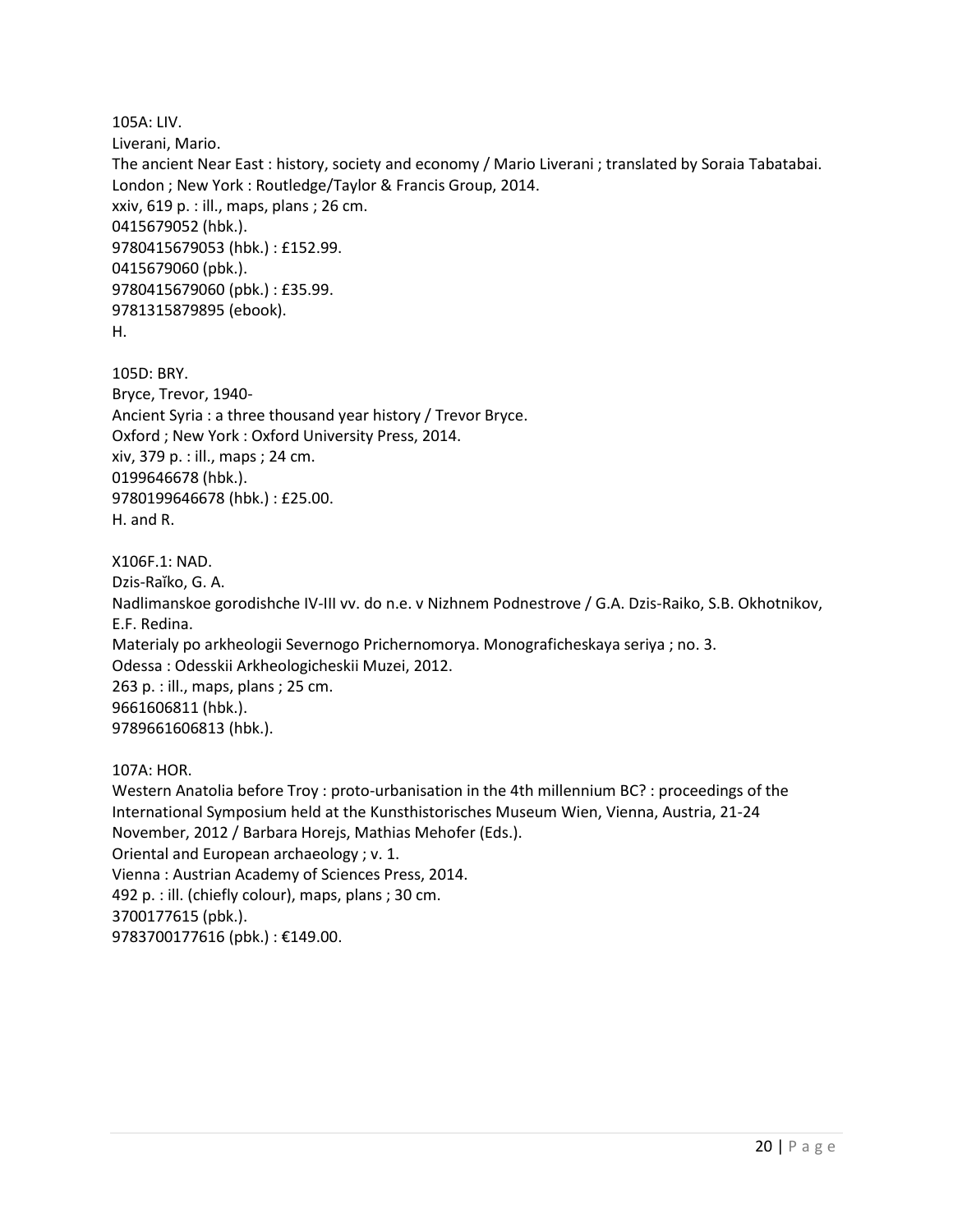ST.17. Boulay, Thibaut, 1978- Arès dans la cité : les poleis et la guerre dans l'Asie mineure hellénistique / Thibaut Boulay. Studi ellenistici ; 28. Pisa : Fabrizio Serra Editore, 2014. 567 p. ; 25 cm. 8862277091 (hbk.). 9788862277099 (hbk.) : €560.00. 8862277083 (pbk.). 9788862277082 (pbk.) : €280.00.

X107B FIS.

Der Beitrag Kleinasiens zur Kultur- und Geistesgeschichte der Griechisch-Römischen Antike : Akten des internationalen Kolloquiums, Wien, 3.-5. November 2010 / Josef Fischer (Hrsg.) ; Redaktion: Josef Fischer, Elisabeth Trinkl.

Denkschriften (Österreichische Akademie der Wissenschaften. Philosophisch-Historische Klasse) ; 469. Bd.

Ergänzungsbände zu den tituli Asiae Minoris ; Nr. 27.

Archäologische Forschungen ; 24. Bd.

Wien : Verlag der österreichischen Akademie der Wissenschaften, 2014.

350 p. : ill. (some col.), maps ; 30 cm. 3700175272 (pbk.).

9783700175278 (pbk.) : €89.00.

107C.11: TAL.

Talloen, Peter. Cult in Pisidia : religious practice in Southwestern Asia Minor from Alexander the Great to the rise of Christianity / Peter Talloen. Studies in eastern Mediterranean archaeology ; 10. Turnhout : Brepols, 2015. xix, 412 p. : ill., maps ; 30 cm. 2503991149 (pbk.). 9782503991146 (pbk.) : €109.00.

107D: ZEU.

Zeugma. VI, La Syrie romaine, permanences et transferts culturels / édité par Catherine Abadie-Reynal et Jean-Baptiste Yon.

Travaux de la Maison de l'Orient et de la Méditerranée ; 68.

Lyon : Maison de l'Orient et de la Méditerranée-Jean Pouilloux, 2015.

301 p. : ill. (some col.), maps, plans ; 30 cm.

2356680497 (pbk.).

9782356680495 (pbk.) : €40.00.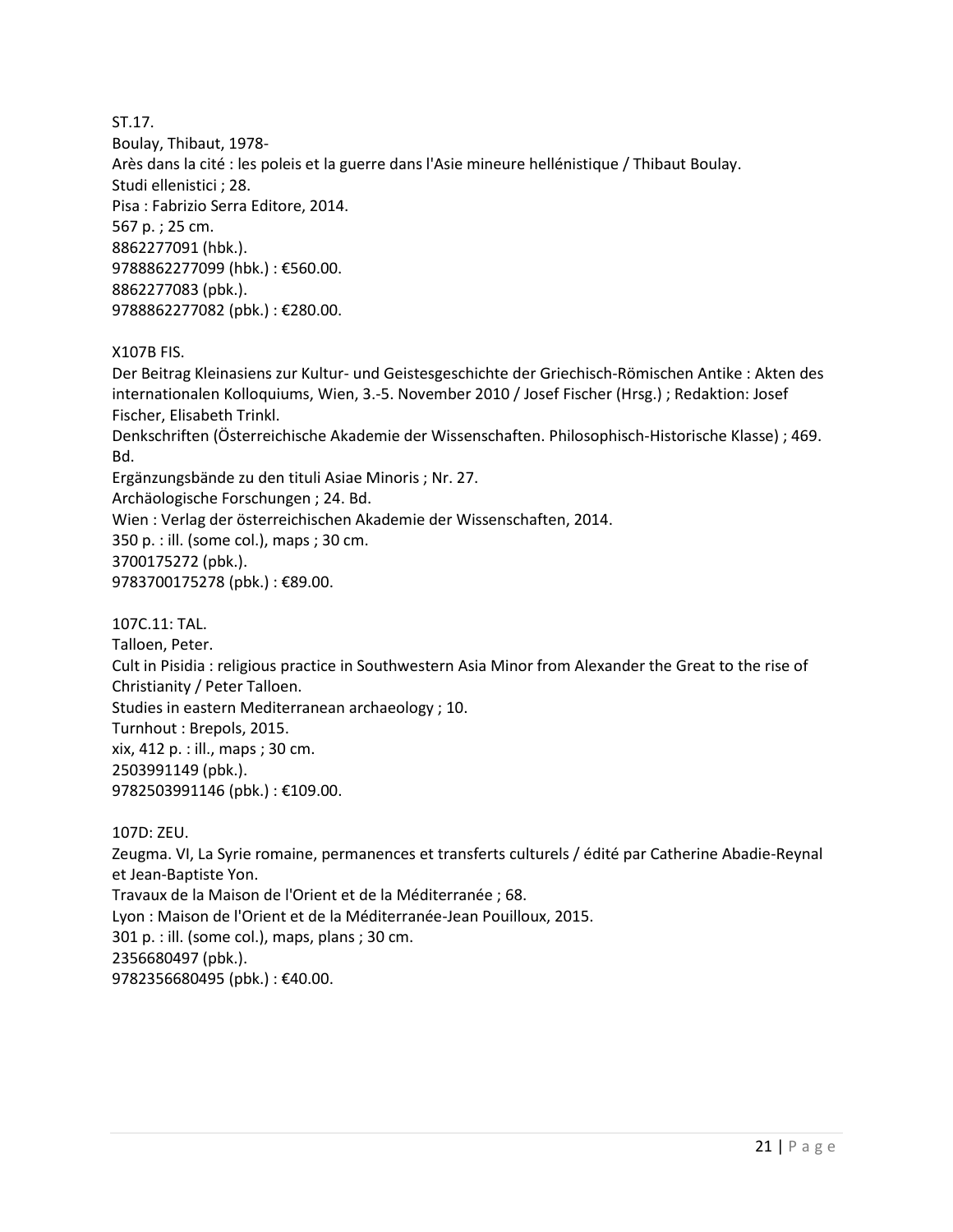X108E: SAB. Montali, Gilberto. L' anfiteatro di Sabratha : e gli anfiteatri dell'Africa Proconsolare / Gilberto Montali. Monografie di archeologia libica ; 41. Roma : "L'Erma" de Bretschneider, 2015. 2 v. (620 p., 20 p. of plates) : ill. (some col.), maps, charts, plans ; 31 cm. 8891308021 (hbk.). 9788891308023 (hbk.) : €350.00.

X108E: TAM.

El urbanismo militar del Castellum de Tamuda : la castramentación interior / Juan M. Campos, Javier Bermejo, editores. Hispania antigua. Serie arqueológica ; 5. Roma : "L'Erma" di Bretschneider, [2015]. 263 p. : ill., map, plans ; 30 cm.

8891308110 (pbk.).

9788891308115 (pbk.) : €195.00.

X109B: KIT.

Caubet, Annie.

Kition-Bamboula. 6, Le sanctuaire sous la colline / Annie Caubet, Sabine Fourrier, Marguerite Yon ; avec la collaboration d'Olivier Callot.

Travaux de la Maison de l'Orient et de la Méditerranée. Série Recherches archéologiques ; 67.

Lyon : Maison de l'Orient et de la Méditerranée, 2015.

414 p. : ill. (some col.), plans, ports ; 30 cm. + 9 folding leaves of plates.

2356680489 (pbk.).

9782356680488 (pbk.): €44.00.

110A: ZER.

Culti e religiosità nelle province danubiane : atti del II convegno internazionale, Ferrara, 20-22 novembre 2013 / a cura di Livio Zerbini.

Pubblicazioni del LAD / Università degli di studi di Ferrara, Facoltà di lettere e filosofia, Dipartimento di scienze storiche ; 2. Bologna : I libri di Emil, 2015.

 $[751]$  p. : ill., maps, plans ; 24 cm. 8866801305 (pbk.).

9788866801306 (pbk.) : €35.00.

110B: NAR.

Auguste, son époque et l'Augusteum de Narona : actes du colloque organisé par l'Académie des inscriptions et belles-lettres et l'Université catholique de Croatie, Zagreb, à l'Académie des inscriptions et belles-lettres, le 12 décembre 2014 / Pierre Gros, Emilio Marin et Michel Zink, éd. Paris : Académie des inscriptions et belles-lettres, 2015. 196 p. : ill. (chiefly col.), maps (chiefly col.), plans ; 24 cm. 2877543250 (pbk.). 9782877543255 (pbk.) : €30.00.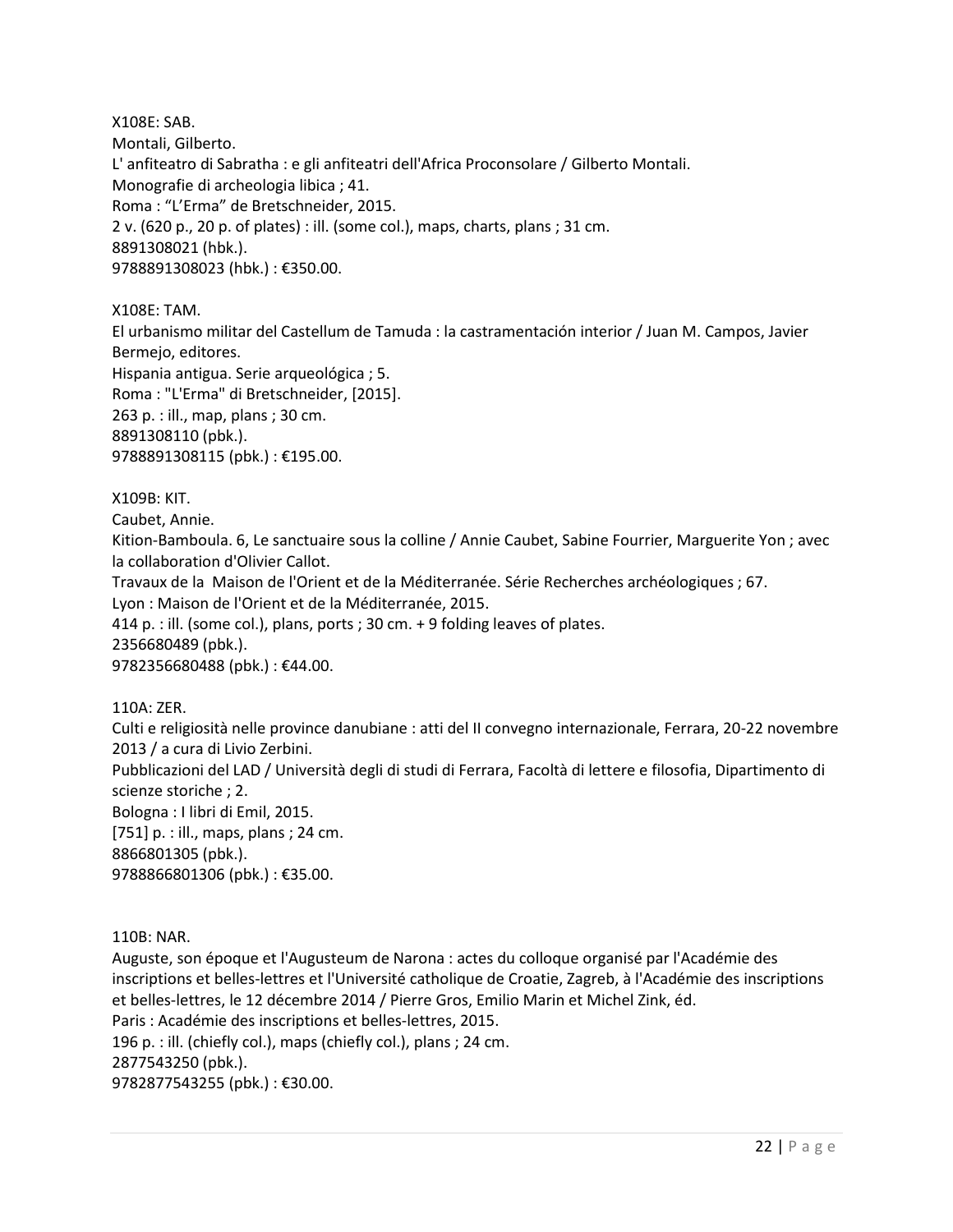X110B: NAR.

L'Augusteum di Narona / a cura di Giuseppe Zecchini. Monografie / Centro ricerche e documentazione sull'antichità classica ; 37. Roma : "L'Erma" di Bretschneider, 2015. [vii], 210 p. : ill., geneal. table ; 24 cm. 8891308250 (pbk.). 9788891308252 (pbk.) : €100.00.

110B: OHR.

Vo senka na božestvenata Izida : keltskite voini vo Ohrid = In the shadow of the divine Isis : Celtic warriors from Ohrid.

Skopje : Arheološki muzej na Makedonija ; Ohrid : Zavod za zaštita na kulturnite spomenici i Naroden muzej, 2014 (Skopje : Vinsent Grafika).

72 p. : col. ill., maps ; 25 cm. 6086576610 (hbk.). 9786086576615 (hbk.).

#### X112A.3: THE.

Neos kai me hygeian aristēn : opseis tēs zōēs tōn neōn stēn archaia Makedonia : katalogos ekthesēs Septembvrios-Dekemvrios 2014, Thessalonikē, Mouseio Archaias Agoras / epimeleia V. Misaēlidou-Despotidou, D. Aktselē, A. Arvanitakē.

Thessalonikē : Hypourgeio Politismou kai Athlētismou, Ephoreia ArchaiotētōnPeriphereias Thessalonikēs, 2014.

126 p. : ill. (some col.), map, plan ; 30 cm. 9603861995 (pbk.). 9789603861997 (pbk.).

#### X112B: THE.

Hē apokatastasē tōn ereipiōn tou Galerianou synkrotēmatos stē Thessalonikē (1994-2014) : tekmēriōsē kai epemvaseis / Phanē Athanasiou, Venetia Malama, Maria Miza, Maria Sarantidou ; me tē synergasia tēs Svetlana Vivdenko ; epimeleia Phanē Athanasiou.

Thessalonikē : Ephoreia Archaiotētōn Polēs Thessalonikēs, 2015.

2 v. (400, 112 p.) : ill. (some col.), plans ; 32 cm. + 8 folding leaves in pocket at rear of tom. A'. 9608674980 (set : pbk.).

9789608674981 (set : pbk.).

112F: ATH CAL.

Gli Ateniesi e il loro modello di città : Seminari di storia e archeologia greca I : Roma, 25-26 giugno 2012 / a cura di Luigi M. Caliò, Enzo Lippolis, Valeria Parisi.

Thiasos monografie ; 5. Roma (Italia) : Edizioni Quasar, 2014. 439 p. : ill., plans ; 30 cm. 8871405846 (pbk.). 9788871405841 ()pbk.) : €50.00.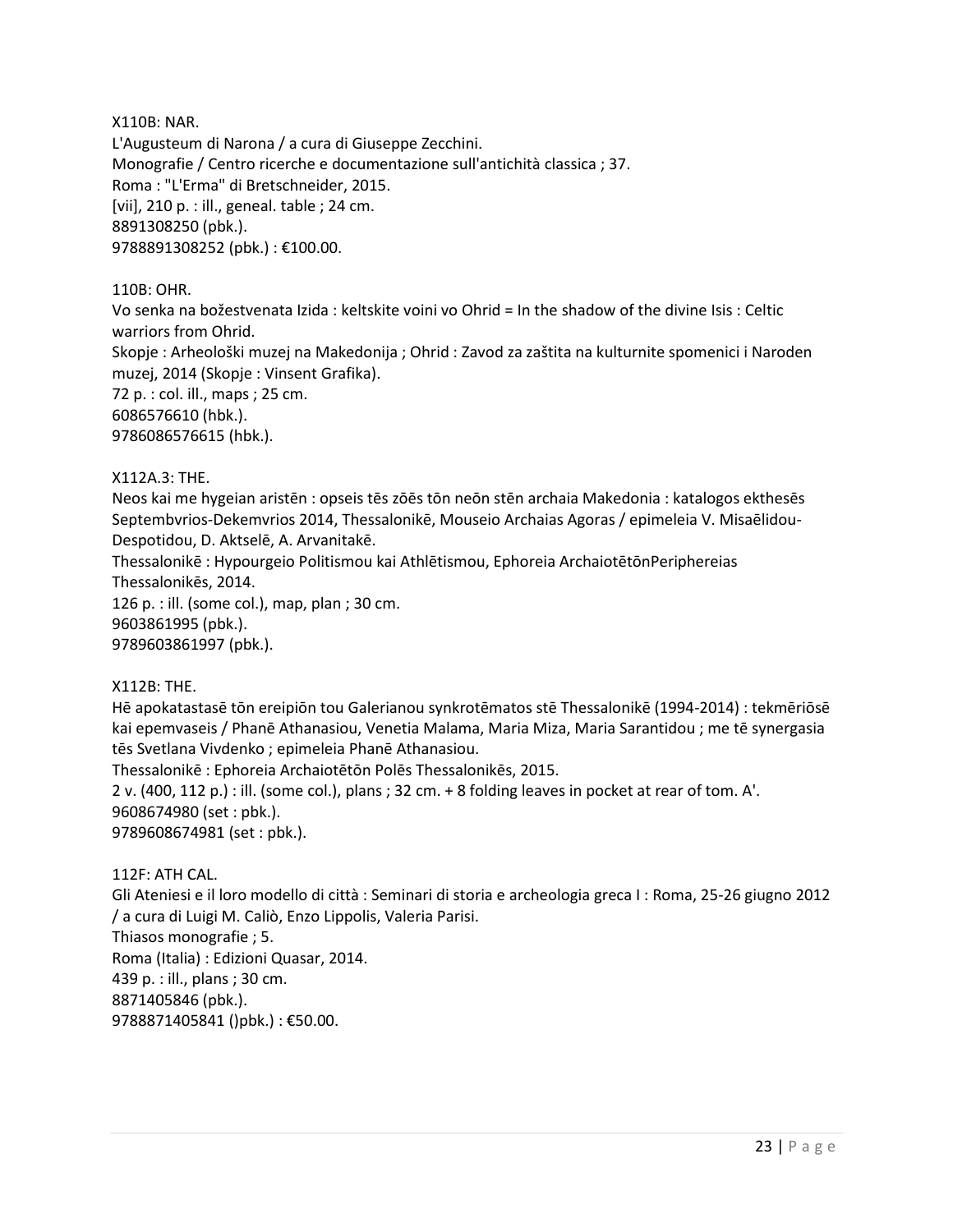112F: ATH DIC. Di Cesare, Riccardo, 1976- La città di Cecrope : ricerche sulla politica edilizia cimoniana ad Atene / Riccardo Di Cesare. Studi di Archeologia e di Topografia di Atene e dell'Attica (SATAA) ; 11. Atene : [Scuola Archeologica Italiana di Atene] ; Paestum : Pandemos, 2015. 392 p. ; 28 cm. 8887744416 (hbk.). 9788887744415 (hbk.) : €70.00. H.

112F: ATH MON. Monaco, Maria Chiara. Halirrhothios : krenai e culti alle pendici meridionali dell'Acropoli di Atene / Maria Chiara Monaco. Studi di Archeologia e di Topografia di Atene e dell'Attica (SATAA) ; 2. Atene : [Scuola Archeologica Italiana di Atene] ; Paestum : Pandemos, 2015. 326 p., 15 : ill. (some col.), plans ; 29 cm. 8887744394 (hbk.). 9788887744392 (hbk.) : €70.00. H.

112H: ARG. Serra, Pietro. Archeologia e religione ad Argo : i santuari di Apollo Pythios e Athena Oxyderkes / Pietro Serra. Roma : Arbor sapientiae, 2015. 46 p. : ill., plans ; 20 cm. 8897805531 (pbk.). 9788897805533 (pbk.) : €15.00.

112H: OLY. Mythos Olympia : Kult und Spiele / herausgegeben von Wolf-Dieter Heilmeyer ... [et al.]. München ; London : Prestel, 2012. 594 p. : ill. (some col.), maps (some col.), plans (some col.) ; 31 cm. 3791352121 (Buchhandelsausg.). 9783791352121 (Buchhandelsausg.) : €49.95. 3791364103 (Museumsausg.). 9783791364100 (Museumsausg.) : €49.95.

113E: FIE. L'area archeologica di Fiesole : conservazione della memoria e innovazioni per la fruizione / a cura di Roberto Sabelli ; testi di Daria Ballerini [and twelve others]. Firenze : Edizioni Polistampa, 2014. 182 p. : ill. (chiefly col.), maps, plans, facsims ; 32 cm. 885961385X (pbk.). 9788859613855 (pbk.) : €28.00.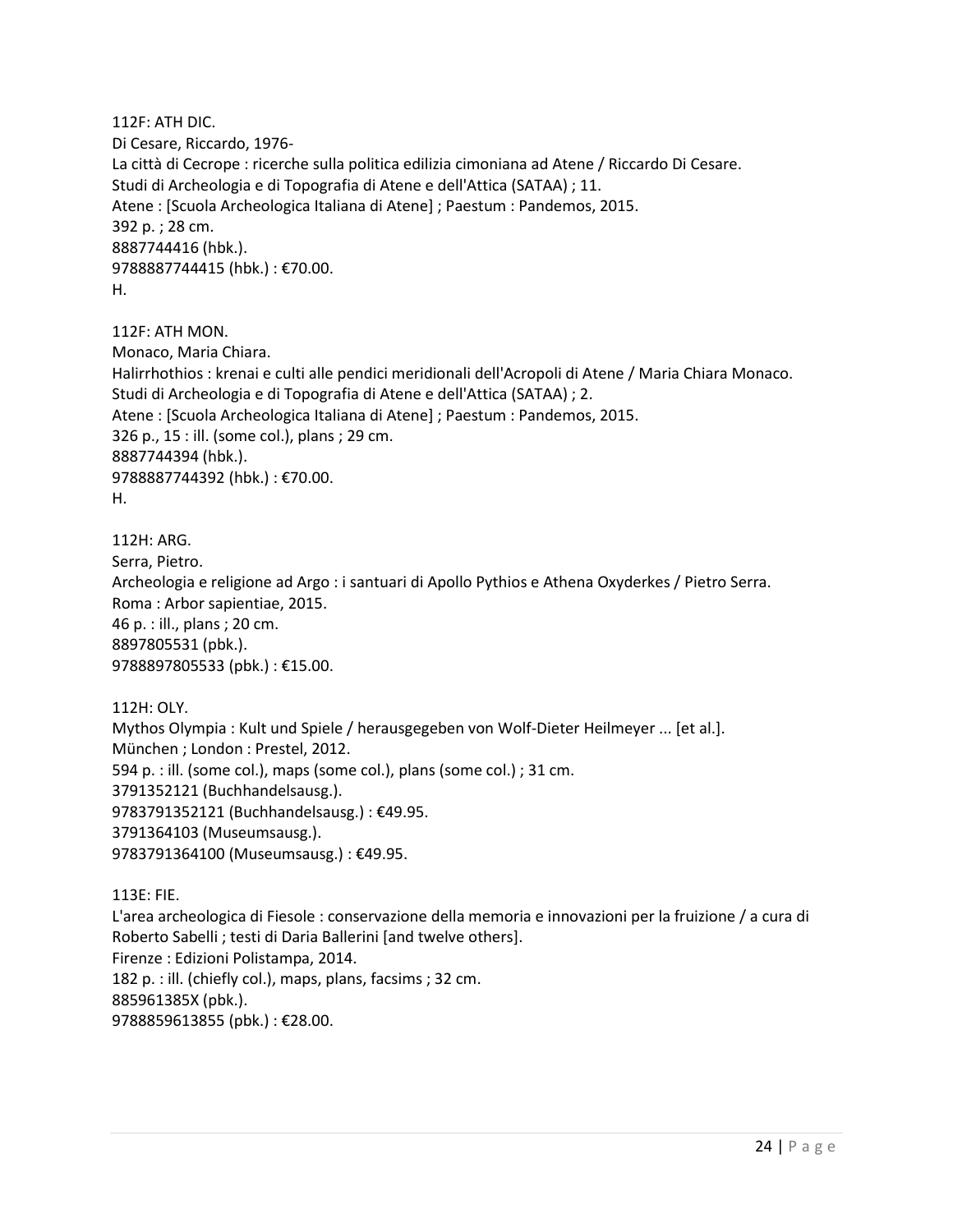113E: FOL.

Foligno città romana : ricerche storico - urbanistico - topografiche sull'antica città di Fulginia / a cura di Giuliana Galli.

Storia e territorio.

Foligno (PG) : Il formichiere, [2015].

121 p. : ill. (some col.), facsims, maps, plans ; 24 cm. + 1 folded col. p. of plates in pocket at rear. 8898428499 (pbk.). 9788898428496 (pbk.) : €20.00.

113E: MON.

Monte Rocche (Castellaro) : un insediamento d'altura del Ponente Ligure / a cura di Luigi Gambaro, Angiolo Del Lucchese, Marco Rendeli. Studi e ricerche / collana del Museo civico di Sanremo ; 1. Imperia : Amadeo, 2013. 279 p. : ill. (some col.), maps ; 24 cm. 8889104953 (pbk.). 9788889104958 (pbk.) : €25.00.

113F: POM CAM. Campbell, Virginia L. The tombs of Pompeii : organization, space, and society / Virginia L. Campbell. Routledge studies in ancient history ; 7. New York, NY ; London : Routledge, 2015. xi, 355 p. : ill., plans ; 24 cm. 1138809195 (hbk.). 9781138809192 (hbk.) : £90.00. 9780315750187 (ebook). R.

X113F: POM NAP. Pompei e l'Europa : 1748-1943 / a cura di Massimo Osanna, Maria Teresa Caracciolo, Luigi Gallo. Milano : Electa, 2015. 400 p. : ill. (some col.) ; 28 cm. 8891803618 (pbk.). 9788891803610 (pbk.) : €40.00.

113F: TIB. Buchet, Élisabeth. Tibur et Rome : l'intégration d'une cité latine / Élisabeth Buchet. Histoires. Dijon : Éditions universitaires de Dijon, 2015. 282 p., [12] p. of plates : col. ill., col. map, charts ; 23 cm. 2364411408 (pbk.). 9782364411401 (pbk.) : €22.00.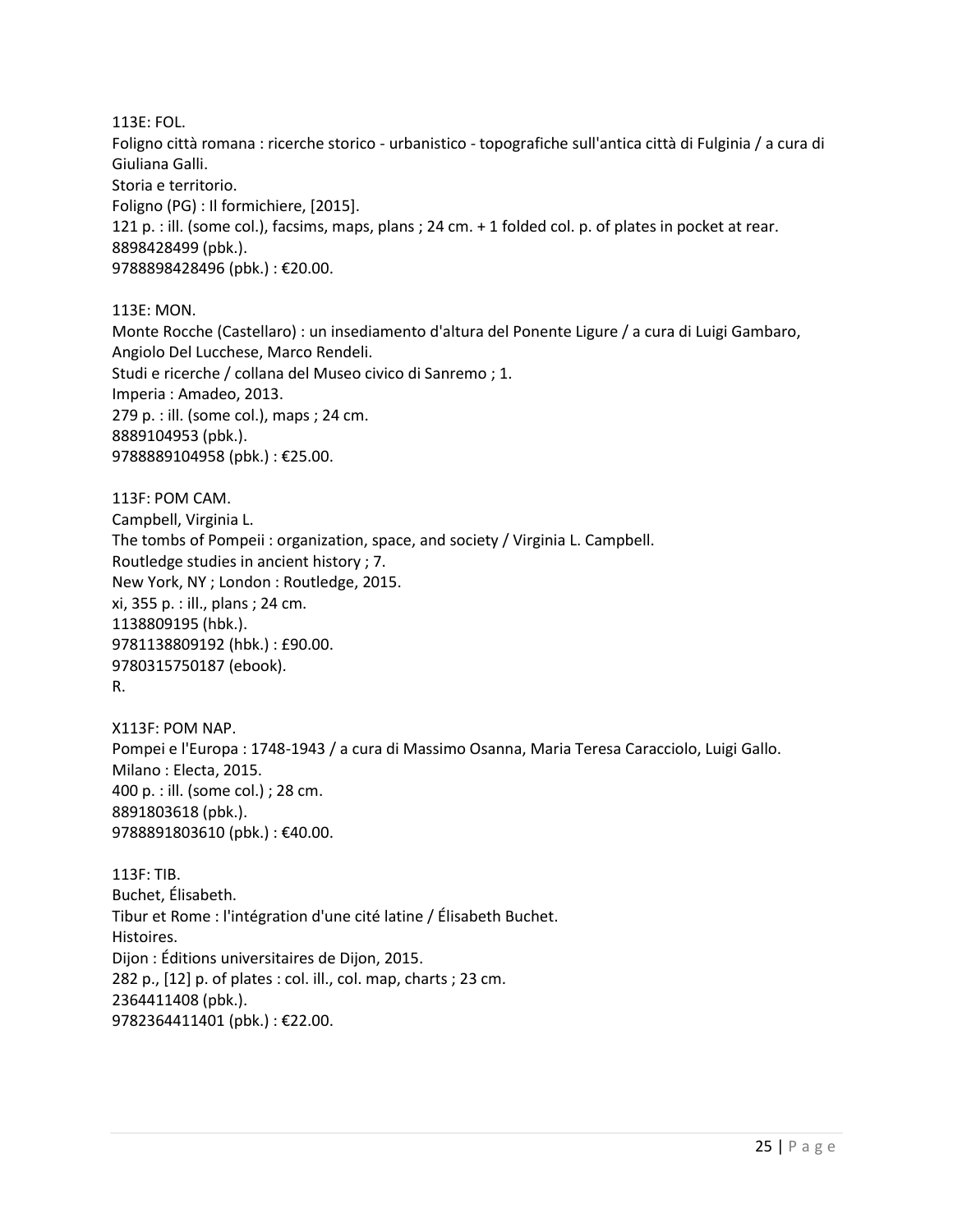113J: GAR.

Iuturnai sacrum : la sacra fonte di Giuturna nel foro romano : fons - lacus - aedicula / a cura di Maria Elisa García Barraco ; appendix, The Spring of Juturna by S. B. Platner - T. Ashby. Antichità romane ; 14. Roma : Arbor sapientiae, 2015. 65 p., 5 leaves of plates : ill., plans ; 24 cm. 8897805574 (pbk.). 9788897805571 (pbk.) : €18.00.

113L: BIS.

Le catacombe di San Callisto : storia, contesti, scavi, restauri, scoperte : a proposto del cubicolo di Orfeo e del Museo della Torretta / as cura di Fabio Bisconti e Matteo Braconi ; introduzione di Gianfranco Ravasi. Ricerche di archeologia e antichità cristiane ; 7.

Todi (PG) : Tau, 2015. 299 p. : ill. (some col.), plans ; 24 cm. 8862442947 (pbk.). 9788862444064 (pbk.) : €25.00.

113M: IAR. Iara, Kristine, 1974- Hippodromus Palatii : die Bauornamentik des Gartenhippodroms im Kaiserpalast auf dem Palatin in Rom / Kristine Iara. Palilia ; Bd. 30. Wiesbaden : Dr. Ludwig Reichert Verlag, 2015. 269 p. : ill., col. plan ; 29 cm. 3954900882 (pbk.). 9783954900886 (pbk.) : €29.90.

X113Q: RAG. Di Vita, Antonino, 1926- La necropoli di Rito ed altre necropoli greche presso Ibla Heraia / Antonino Di Vita, Maria Antonietta Rizzo. Bibliotheca archaeologica ; 51. Roma : "L'Erma" di Bretschneider, 2015. 267 p., folding plan : ill. (some col.), facsims, plans, ports ; 28 cm. 8891308005 (pbk.). 9788891308009 (pbk.): €180.00.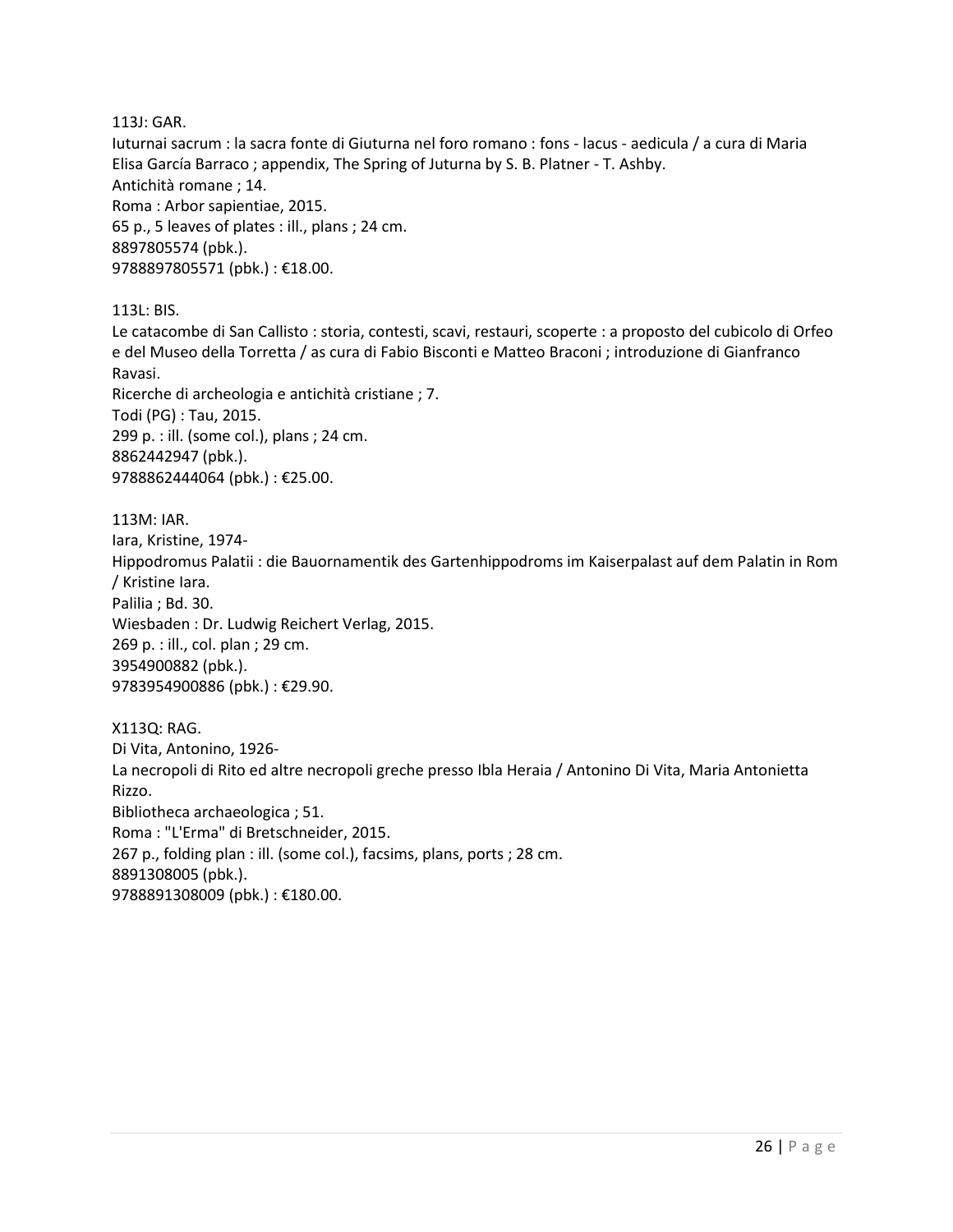#### 113R: BLA.

Blasetti Fantauzzi, Chiara. Origine e sviluppo dei centri urbani punici della Sardegna fino all'eta della romanizzazione / Chiara Blasetti Fantauzzi. Tübinger Archäologische Forschungen ; Bd. 20. Rahden/Westf. : VML, Verlag Marie Leidorf GmbH, 2015. 291 p. : ill. (some col.), maps, plans ; 30 cm. 3896469118 (hbk.). 9783896469113 (hbk.) : €64.80. H. or R.

#### CD-ROM.

Bravo Jiménez, Salvador.

Control ideológico y territorial en el estrecho de Gibraltar en la Antigüedad (siglos X-I a.C.) : [Electronic resource] / Salvador Bravo Jiménez.

Colección Tesis doctorales. Historia y arqueología.

Ceuta : Instituto de Estudios Ceutíes, 2014.

1 CD-ROM (441 p.) : Ill. (some col.) ; 12 cm.

8492627522 (CD-ROM).

9788492627523 (CD-ROM) : €10.00.

#### ST.18.

Hispania citerior bajo Augusto : cuestiones de geografía, historia e historiografía / [presentación P. Ciprés (coord.)].

Veleia ; n.s. 31.

Vitoria/Gasteiz : Universidad del País Vasco, Instituto de Ciencias de la Antiguedad- ; Gasteiz : Euskal Herriko Unibertsitatea, Aintzinate Zientzien Institutua, 2014. 311 p. : ill. ; 27 cm.

114B: OLC.

Ciudades romanas valencianas : actas de la Jornadas sobre Ciudades Romanas Valencianas : actualidad de la investigación históricoarqueológica, celebradas en el MARQ los días 3 y 4 de diciembre de 2013 = Ciutats romanes valencianes : actes de las Jornades sobre Ciutats Romanes Valencianes : actualitat de la investigació historicoarqueològica, celebrades al MARQ els dies 3 i 4 de

desembre de 2013 / Manuel H. Olcina Domènech (ed.).

[Alicante] : MARQ, Museo Arqueológico de Alicante, [2014].

263 p. (1 folded) : ill. (chiefly col.), maps, plans ; 30 cm.

8415327471 (pbk.).

9788415327479 (pck.) : €20.00.

115D: LIM.

Der römische Limes in Österreich : Führer zu den archäologischen Denkmälern / V. Gassner, A. Pülz (Hrsg.) ; Redaktion: K. Lappé. Wien : Verlag der Österreichischen Akademie der Wissenschaften, 2015.

331 p., folded col. plate : ill. (some col.), maps, plans ; 21 x 19 cm.

3700177879 (pbk.).

9783700177876 (pbk.) : €24.90.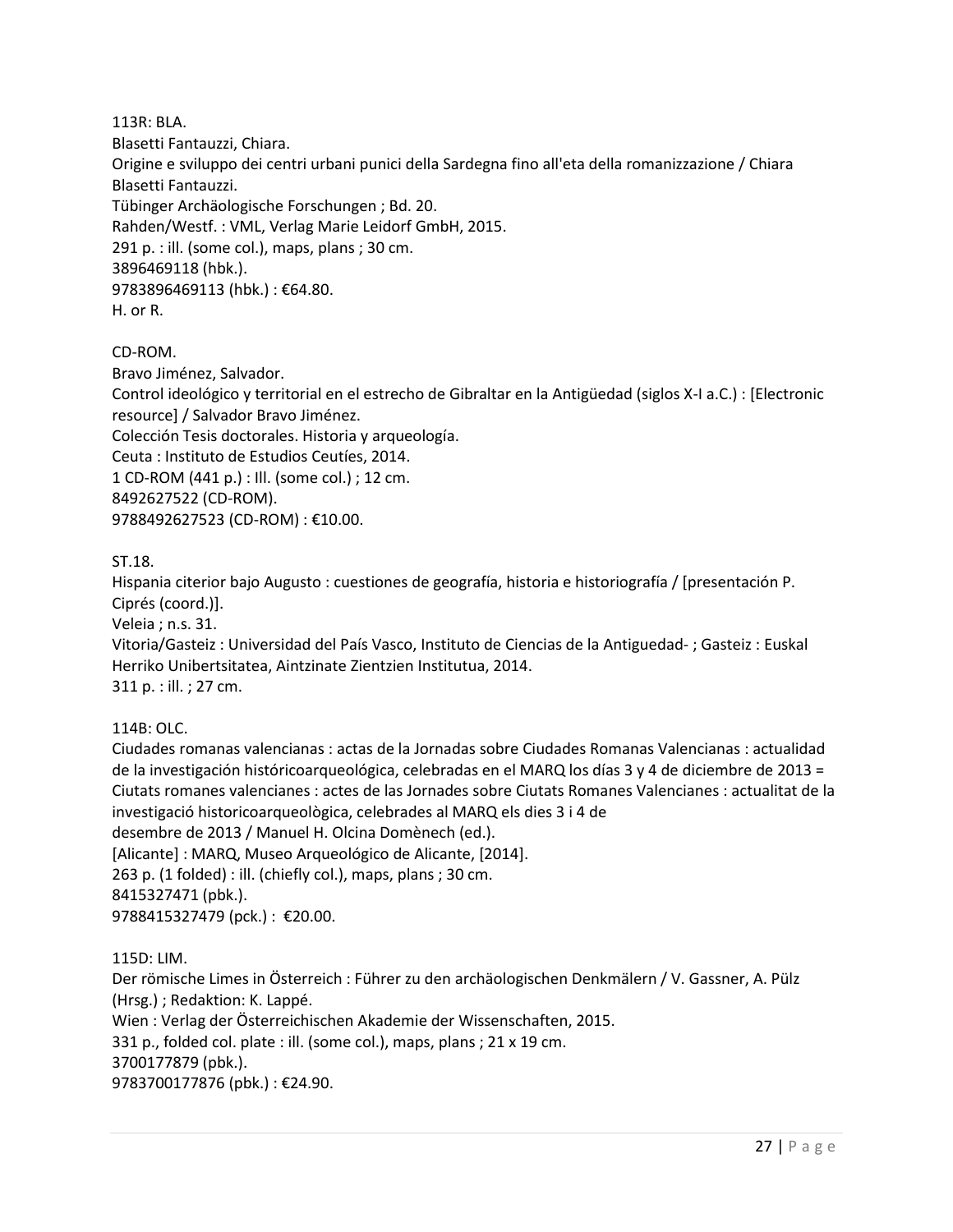116D: CRI. Hughes, Gwilym. The Iron Age and Romano-British settlement at Crick Covert Farm : excavations 1997-1998 / Gwilym Hughes and Ann Woodward ; with contributions by S. Barnett .. [et al.] ; illustrations by Mark Breedon ... [et al.]. DIRFT ; 1. Oxford : Archaeopress Archaeology, 2015. x, 314 p. : ill., maps, plans ; 30 cm. 1784912085 (pbk.). 9781784912086 (pbk.) : £48.00. B.

## <span id="page-27-0"></span>**117-119: ANCIENT HISTORY**

118E: RAH. Rahe, Paul Anthony. The grand strategy of classical Sparta : the Persian challenge / Paul A. Rahe. The Yale library of military history. New Haven ; London : Yale University Press, 2015. xiv, 408 p. : ill., maps ; 25 cm. 030011642X (hbk.). 9780300116427 (hbk.) : £25.00. H.

118J: HAR. Harding, Phillip. Athens transformed, 404-262 BC : from popular sovereignty to the dominion of the elite / Phillip Harding. Routledge monographs in classical studies ; 23. New York, NY ; London : Routledge, 2015. xii, 186 p. : 3 maps ; 24 cm. 0415873924 (hbk.). 9780415873925 (hbk.) : £90.00. 9781315693149 (ebook). H.

118o: FED. Ägypten und sein Umfeld in der Spätantike : vom Regierungsantritt Diokletions 284/285 bis zur arabischen Eroberung des Vorderen Orients um 635-646 : Akten der Tagung vom 7.-9.7.2011 in Münster / herausgegeben von Frank Feder und Angelika Lohwasser. Philippika : Marburger altertumskundliche Abhandlungen ; 61. Wiesbaden : Harrassowitz Verlag, 2013. viii, 322 p. : ill., maps ; 25 cm. 3447068922 (pbk.). 9783447068925 (pbk.): €64.00.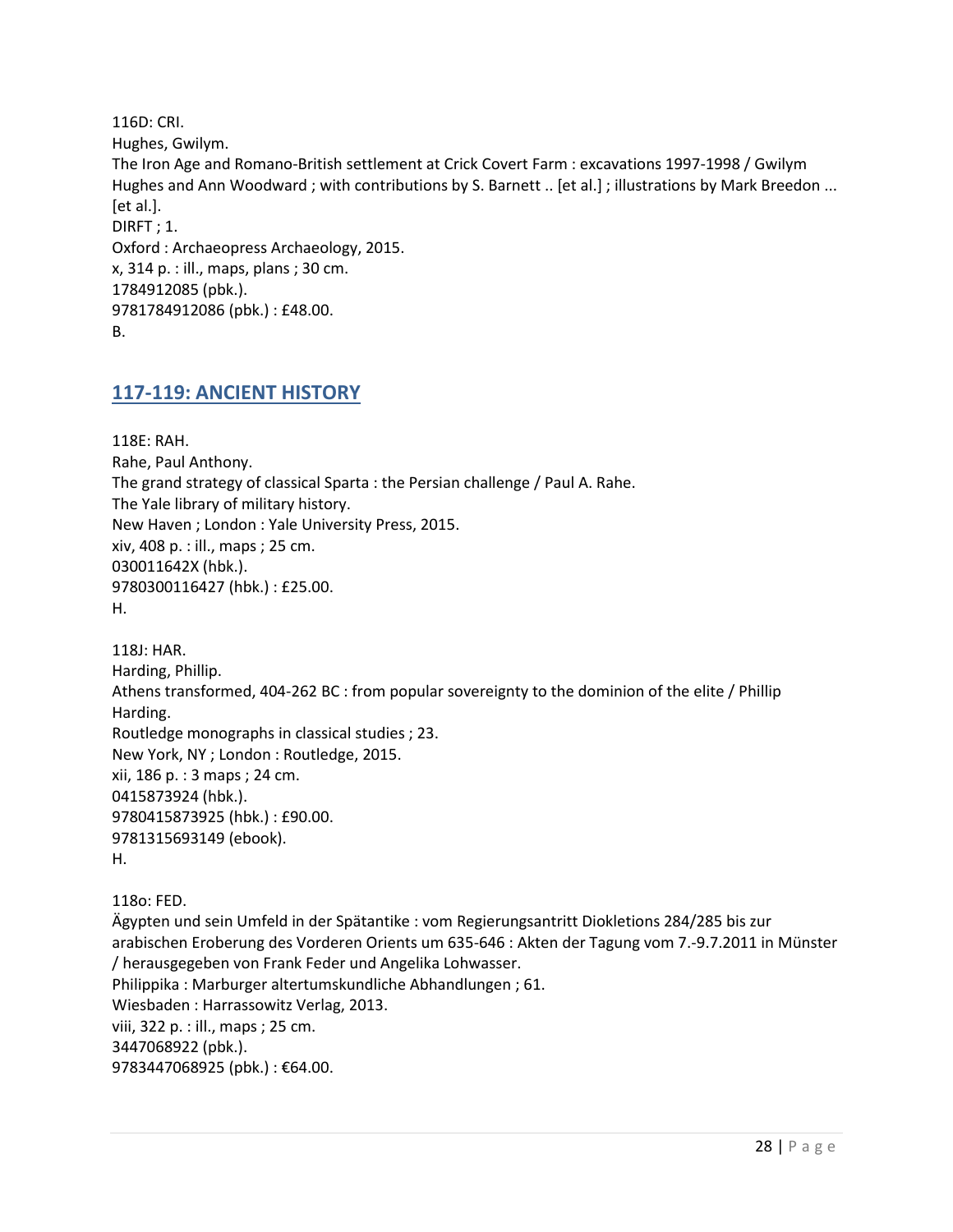X119D: FIR. Firpo, Giulio. Roma e i veteres hostes / Giulio Firpo. Saggi di storia antica ; 38. Roma : "L'Erma" di Bretschneider, 2015. 376 p. ; 21 cm. 8891308218 (hbk.). 9788891308214 (hbk.) : €210.00.

119D: SAN. Santangelo, Federico. Marius / Federico Santangelo. Ancients in action. London : Bloomsbury Academic, an imprint of Bloomsbury Publishing Plc, 2016. xi, 124 p. ; 22 cm. 1474214711 (pbk.). 9781474214711 (pbk.) : £16.99. 9781474214728 (e-book). 9781474214735 (e-book). R.

119F.1: BLE. Bleicken, Jochen, 1926-2005. Augustus : the biography / Jochen Bleicken, translated by Anthea Bell. London : Allen Lane, an imprint of Penguin Books, 2015. 770 p. : ill., geneal. tables ; 24 cm. 0713994770 (hbk.). 9780713994773 (hbk.) : £30.00. R.

119F.1: KAL. Ich Germanicus : Feldherr Priester Superstar / Stefan Burmeister und Joseph Rottmann (Hrsg.). Archäologie in Deutschland. Sonderheft ; 08/2015. Darmstadt : Konrad Theiss Verlag, ein Imprint der WBG, 2015. 112 p. : col. ill., geneal. table, maps, plans, port. ; 28 cm. 3806231427 (hbk.). 9783806231427 (hbk.) : €19.95.

119F.1 Copy 1: SOU. Southern, Pat, 1948- Augustus / Pat Southern. 2nd ed. Roman imperial biographies. London ; New York : Routledge, c2014. xvii, 374 p., 20 p. of plates : ill., maps, plan, ports ; 24 cm. 0415628385 (hbk.). 9780415628389 (hbk.) : £90.00. R.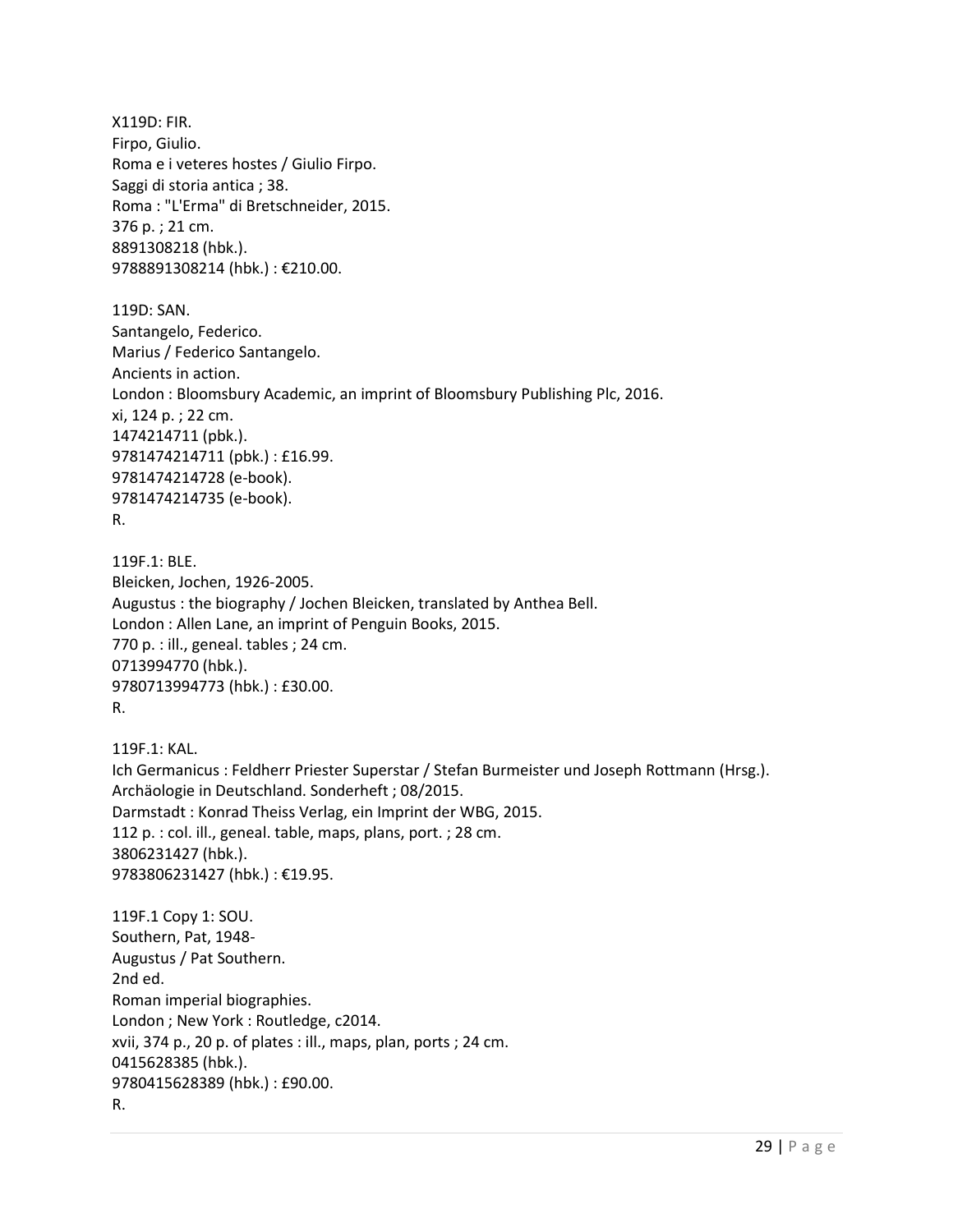119K: WHI. White, John F. The Roman Emperor Aurelian : restorer of the world / by John F. White. Barnsley, South Yorkshire : Pen & Sword Military, 2015. xxviii, 220 p., [8] p. of plates : ill., ports, maps, plans ; 24 cm. 1473845696 (hbk.). 9781473845695 (hbk.) : £19.99 / \$39.99.

119N: MAR. Marciak, Michał. Izates, Helena, and Monobazos of Adiabene : a study on literary traditions and history / Michał Marciak. Philippika : Marburger altertumskundliche Abhandlungen ; 66. Wiesbaden : Harrassowitz Verlag, 2014. 316 p., [5] p. of plates : ill., maps, plans ; 25 cm. 3447101083 (hbk.). 9783447101080 (hbk.) : €62.00.

119Q: SAR. Sarantis, Alexander Constantine, 1978- Justinian's Balkan wars : campaigns, diplomacy and development in Illyricum, Thrace and the Northern World A.D. 527-65 / Alexander Sarantis. ARCA, classical and medieval texts, papers, and monographs ; 53. Prenton, U.K. : Francis Cairns, 2016. xv, 500 p., [20] p. of plates : ill., maps ; 23 cm. 0905205588 (hbk.). 9780905205588 (hbk.) : £85.00. R.

# <span id="page-29-0"></span>**121: POLITICS AND LAW**

121A: BEC. Beck, Mark (Historian). Der politische Euergetismus und dessen vor allem nichtbürgerliche Rezipienten im hellenistischen und kaiserzeitlichen Kleinasien sowie dem ägäischen Raum / Mark Beck. Pharos ; Bd. 35. Rahden/Westf. : VML, Verlag Marie Leidorf GmbH, 2015. 496 p. ; 23 cm. 3867572631 (hbk.). 9783867572637 (hbk.) : €42.80. H. or R.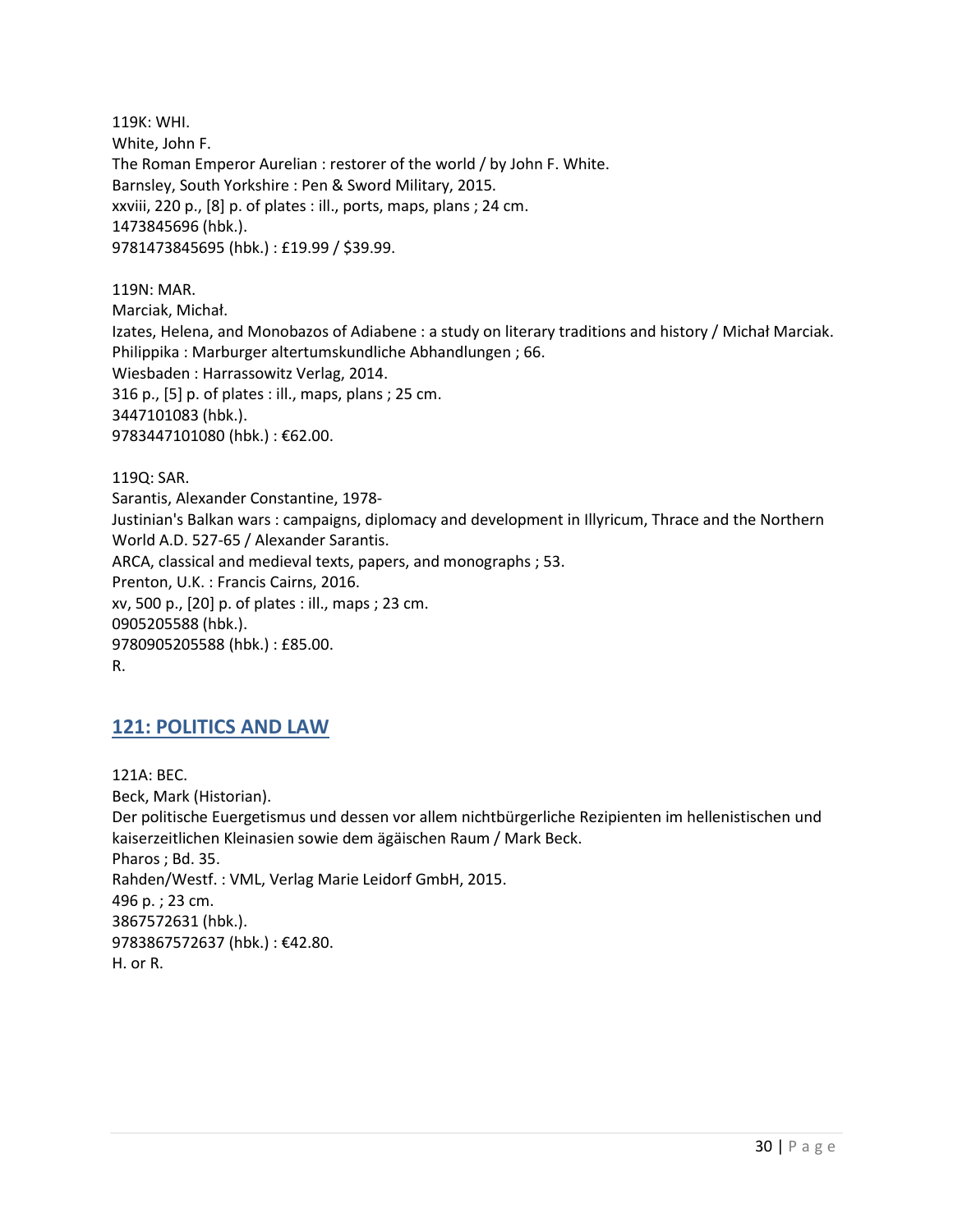121D Copy 2: MEI. Meier, Christian, 1929- Kannten die Griechen die Demokratie? : zwei Studien / Christian Meier, Paul Veyne. 3. überarb. Aufl. Stuttgart : Franz Steiner Verlag, 2015. 125 p. ; 21 cm. 3515111395 (pbk.). 9783515111393 (pbk.) : €24.00. H.

121D: ROU. Roubineau, Jean-Manuel. Les cités grecques : VIe-IIe siècle avant J.-C. : essai d'histoire sociale / Jean-Manuel Roubineau. 1ère éd. Paris : Presses universitaires de France, 2015. 476 p. : ill., map, plan ; 22 cm. 2130633625 (pbk.). 9782130633624 (pbk.) : €29.00.

121E: MOA. Moatti, Claude. The birth of critical thinking in Republican Rome / by Claudia Moatti ; translated by Janet Lloyd ; with a foreword by Malcolm Schofield (; with the collaboration of Greg Rowe, Joëlle Prim and Jason Harris). English ed. Cambridge : Cambridge University Press, 2015. xxi, 386 p. ; 24 cm. 0521895782 (hbk.). 9780521895781 (hbk.) : £75.00 / \$115.00. R.

121F: ECK. Eck, Werner. Bürokratie und Politik in der römischen Kaiserzeit : administrative Routine und politische Reflexe in Bürgerrechtskonstitutionen der römischen Kaiser / Werner Eck. Otto-von-Freising-Vorlesungen der Katholischen Universität Eichstätt-Ingolstadt. Wiesbaden : Springer VS, 2012. 100 p. : ill. ; 21 cm. 3531187414 (pbk.). 9783531187419 (pbk.) : €34.99. 3531187422 (eBook). 9783531187426 (eBook).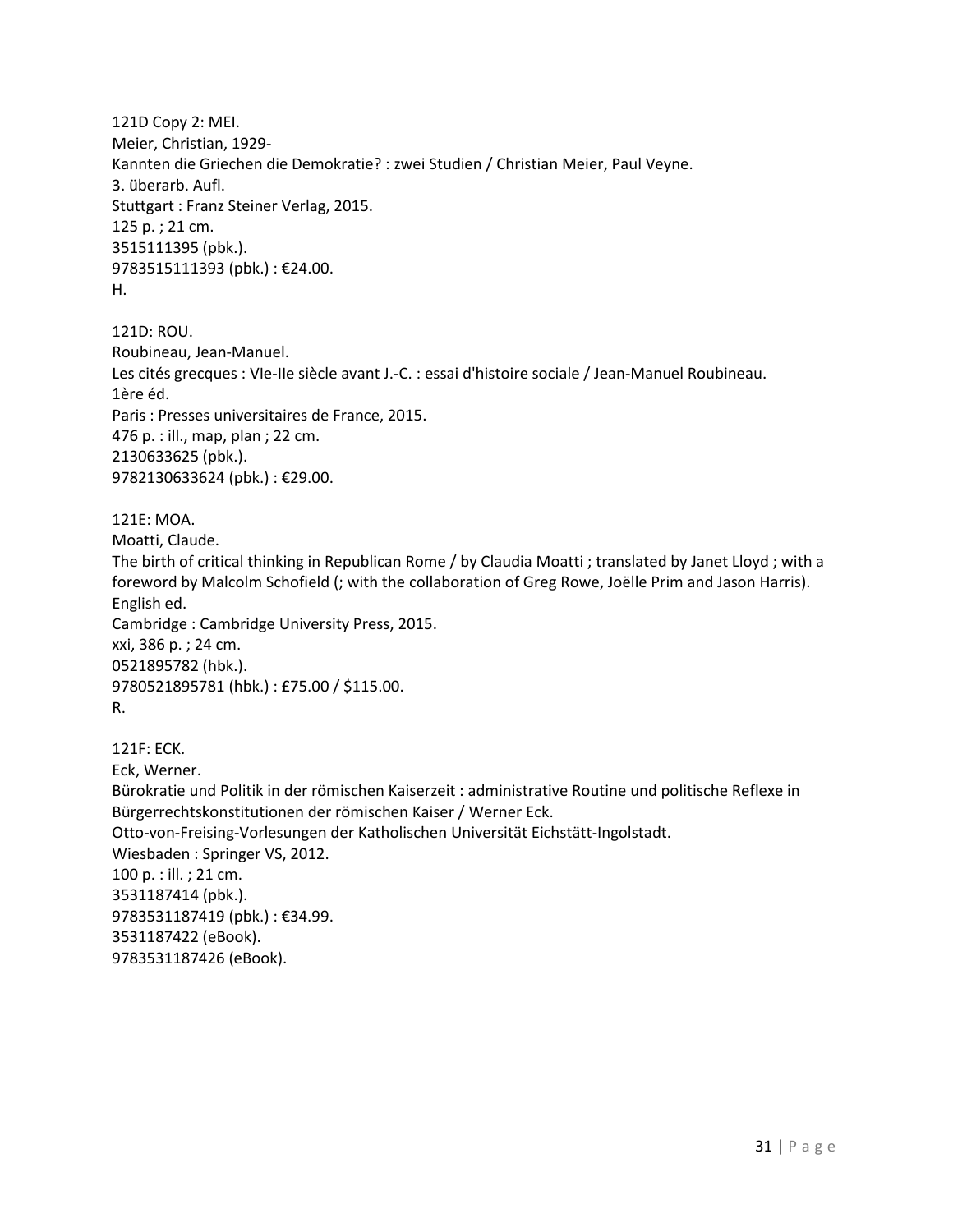121F: GAM. Gambash, Gil, 1973- Rome and provincial resistance / Gil Gambash. Routledge monographs in classical studies ; 21. New York ; London : Routledge/Taylor & Francis Group, 2015. 206 p. ; 24 cm. 1138824984 (hbk.). 9781138824980 (hbk.) : £90.00. 9781315740201 (ebook). R.

121F: PIT. Pitillas Salañer, Eduardo. La diplomacia romana de época republicana (241-27 a. C.) / Eduardo Pitillas Salañer. Zaragoza : Libros Pórtico, [2015]. 275 p. : ill. ; 24 cm. 8479561440 (pbk.). 9788479561444 (pbk.) : €32.00.

XST.13. Dossier : Aitia : causalité juridique, causalité philosophique / [introd. Catherine Darbo-Peschanski et Cristina Viano]. Mètis : anthropologie des mondes grecs anciens . N.S. ; 13. Paris : Ehess Editions, [2015]. 247 p. : ill. ; 24 cm. 2713224624 (pbk.). 9782713225093 (pbk.) : €40.00.

121i: WAE. Waelkens, Laurent. Amne adverso. Roman legal heritage in European culture / Laurens Waelkens. Leuven : Leuven University Press, 2015. 432 p. ; 24 cm. 9462700540 (pbk.). 9789462700543 (pbk.) : €45.00.

121J: CHE. Chemain, Jean-François, 1961- L'argent des autres : le cautionnement dans le monde romain du IIe siècle avant J.-C. au Ier siècle après J.-C. / Jean-François Chemain ; préface de Yann Le Bohec. Versailles : Via romana, 2015. 489 p. ; 21 cm. 2372710117 (pbk.). 9782372710114 (pbk.) : €29.00.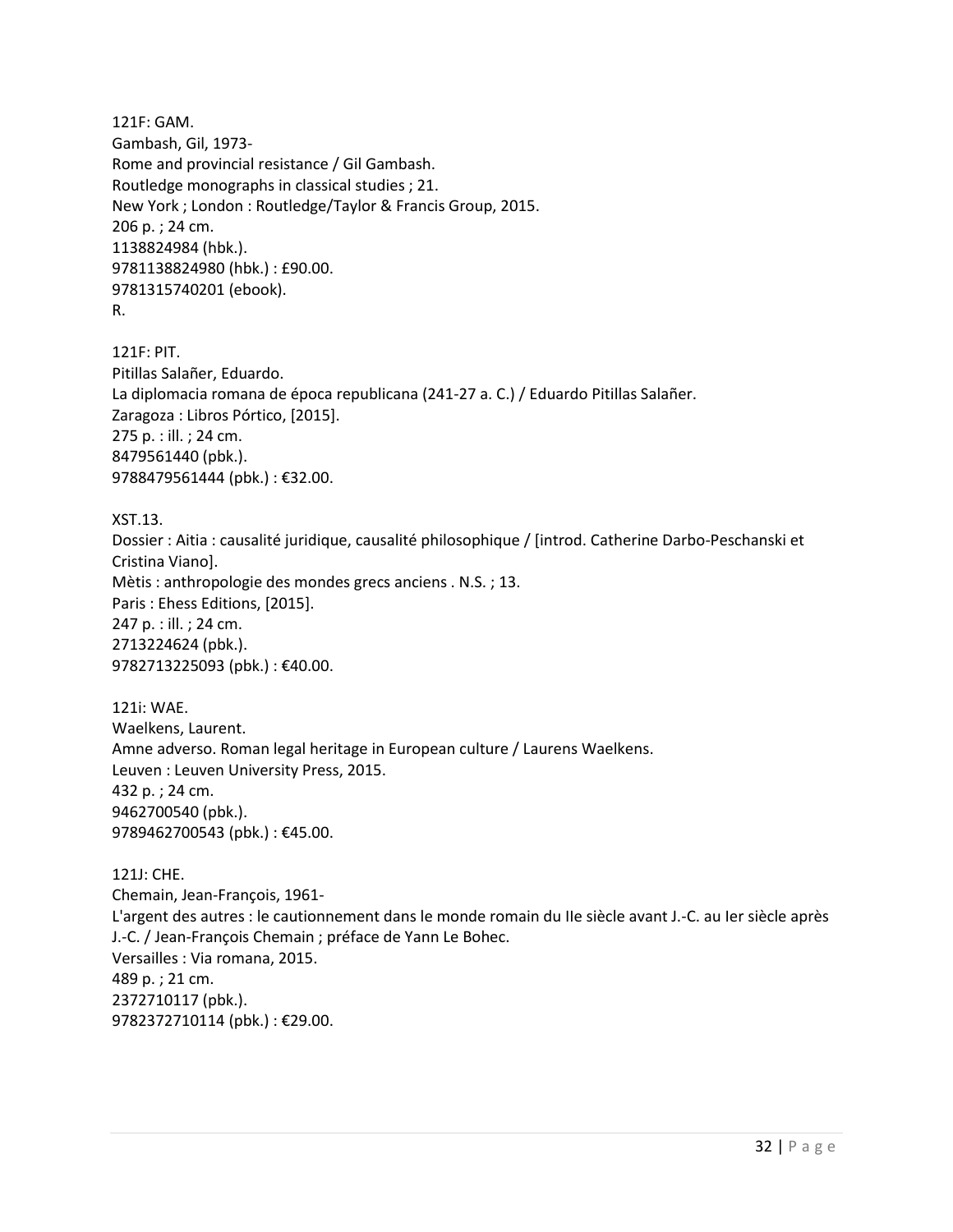121J: SIS. Sisani, Simone, 1969- L'ager publicus in età graccana (133-111 a.C.) : una rilettura testuale, storica e giuridica della lex agraria epigrafica / Simone Sisani. Roma : Quasar, 2015. 338 p. : ill., maps, charts ; 24 cm. + 1 loose folding plate at rear. 8871405900 (ISBN inside front cover : pbk.). 9788871405902 (ISBN inside front cover : pbk.). 8871405994 (correct ISBN on back cover : pbk.). 9788871405995 (correct ISBN on back cover : pbk.) : €48.00.

# <span id="page-32-0"></span>**122-123: RELIGION AND PHILOSOPHY**

122A: CAV.

De la crise naquirent les cultes : approches croisées de la religion, de la philosophie et des représentations antiques / textes réunis et édités par Marco Cavalieri, René Lebrun et Nicolas L. J. Meunier. Homo religiosus. Série II ; 15. Turnhout : Brepols, 2015. 314 p. : ill., map, plans ; 24 cm. 250355461X (pbk.). 9782503554617 (pbk.) : €75.00.

X122A: SFA.

Ex pluribus unum : studi in onore di Giulia Sfameni Gasparro / a cura di Concetta Giuffré Scibona e Attilio Mastrocinque ; con la collaborazione di Anna Multari. Roma : Edizioni Quasar, 2015. 499 p. ; 24 cm. 8871405978 (pbk.). 9788871405971 (pbk.) : €100.00.

122C: ROM. Terrantica : volti, miti e immagini della terra nel mondo antico / a cura di Maurizio Bettini e Giuseppe Pucci. Milano : Electa, 2015. 241 p. : ill. (chiefly col.) ; 28 cm. 8891804444 (pbk.). 9788891804440 (pbk.) : €35.00.

122D.1: BOM. Il trono variopinto : figure e forme della dea dell'amore / a cura di Luca Bombardieri, Tommaso Braccini, Silvia Romani. Hellenica ; 55. Alessandria : Edizioni dell'Orso, 2014. ix, 202 p. : ill. ; 24 cm. 886274563X (pbk.). 9788862745635 (pbk.) : €30.00.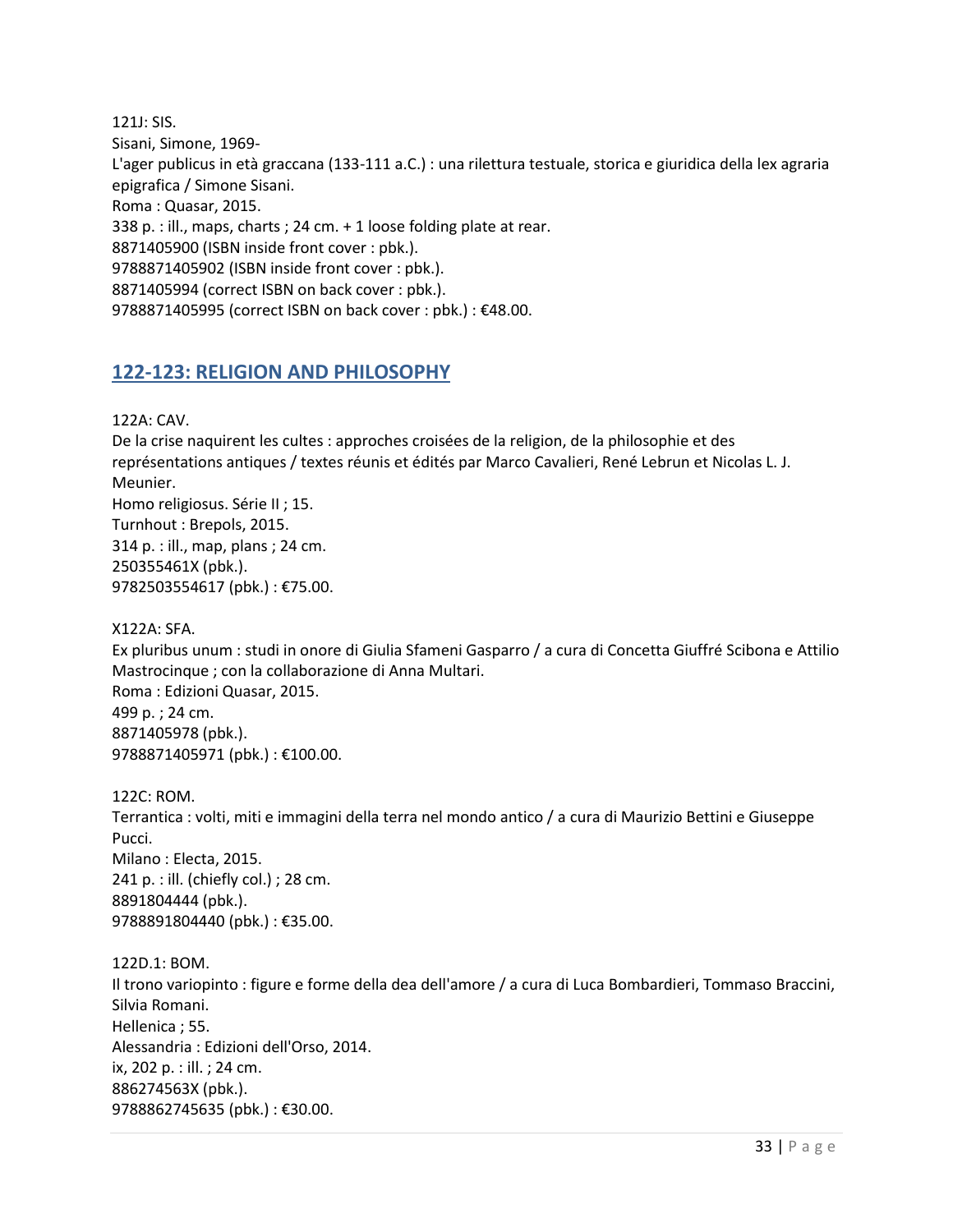122E: EDM. Edmunds, Lowell. Stealing Helen : the myth of the abducted wife in comparative perspective / Lowell Edmunds. Princeton ; Oxford : Princeton University Press, 2016. xvii, 430 p. : ill., maps ; 24 cm. 0691165122 (hbk.). 9780691165127 (hbk.) : £34.95. H.

122E: GAR. García Gual, Carlos, 1943- La venganza de Alcmeón : un mito olvidado / Carlos García Gual. 1a ed. Centzontle. Madrid : Fondo de Cultura Económica, 2014. 106 p. : ill. ; 17 cm. 8437507073 (pbk.). 9788437507071 (pbk.) : €7.00.

122E: LÉO. Cassandre : figure du témoignage / sous la direction de Véronique Léonard-Roques et Philippe Mesnard. Collection Entre histoire et mémoire. Paris : Éditions Kimé, 2015. 328 p. ; 21 cm. 284174731X (pbk.). 9782841747313 (pbk.) : €28.00.

122i: GUE.

Phönizische, griechische und römische Gottheiten im historischen Wandel / herausgegeben von Linda-Marie Günther und Bärbel Morstadt. Contextualizing the sacred ; v. 5. Turnhout : Brepols, 2015. 159 p. : ill., map, plan ; 24 cm. 2503544576 (hbk.). 9782503544571 (hbk.) : €75.00.

ST.18. Movilidad geográfica en el imperio romano : prácticas religiosas y funerarias / [presentación A. Ruiz Gutiérrez (coord.)]. Veleia ; n.s. 30. Vitoria/Gasteiz : Servicio Editorial, Universidad del Paìs Vasco : Argitalpen Zerbitzua, Euskal Herriko Unibertsitatea, 2013. 370 p. : ill., maps, ports ; 27cm.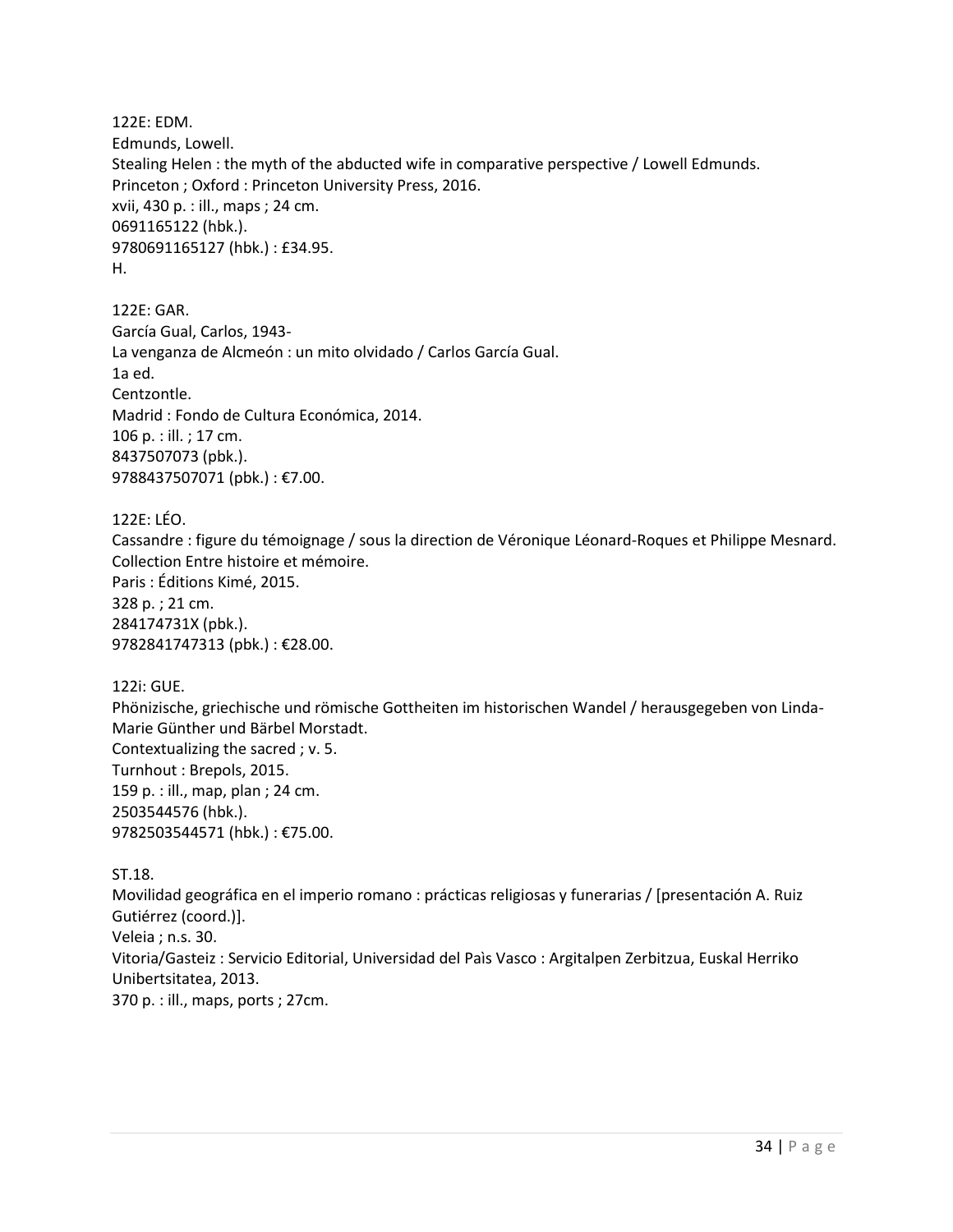122K: BER. Bertrand, Audrey. La religion publique des colonies dans l'Italie républicaine et impériale : (Italie médio-adriatique, IIIe s. av. N. È.-IIe s. de N. È.) / par Audrey Bertrand. Bibliothèque des écoles françaises d'Athènes et de Rome ; fasc. 365. Rome : École française de Rome, 2015. ix, 621 p., 16 p. of plates : ill., maps, plans ; 24 cm. 2728309833 (pbk.). 9782728309832 (pbk.) : €54.00.

122M: GON. González Herrero, Marta. La implantación del culto imperial de la provincia en Hispania / Marta González Herrero. Archaeopress Roman archaeology ; 11. Oxford : Archaeopress Archaeology, 2015. ix, 150 p. : ill. ; 25 cm. 1784911763 (pbk.). 9781784911768 (pbk.) : £30.00. 9781784911775 e-Pdf. B.

123B: REA. Seconda navigazione : omaggio a Giovanni Reale / a cura di Roberto Radice e Glauco Tiengo. Pubblicazioni del Centro di ricerche di metafisica. Collana Temi metafisici e problemi del pensiero antico ; 137. Milano : VP, Vita e pensiero, 2015. x, 756 p. ; 22 cm. 8834329619 (pbk.). 9788834329610 (pbk.) : €40.00. 123D: ROS. Rossano, Matthew J. Seeking perfection : a dialogue about the mind, the soul and what it means to be human / Matt J. Rossano. New Brunswick, USA ; London : Transaction Publishers, 2015. xvii, 195 p. : ill. ; 23 cm.

1412856086 (hbk.). 9781412856089 (hbk.) : £46.50. 1412856787 (pbk.). 9781412856782 (pbk.) : £23.50. H.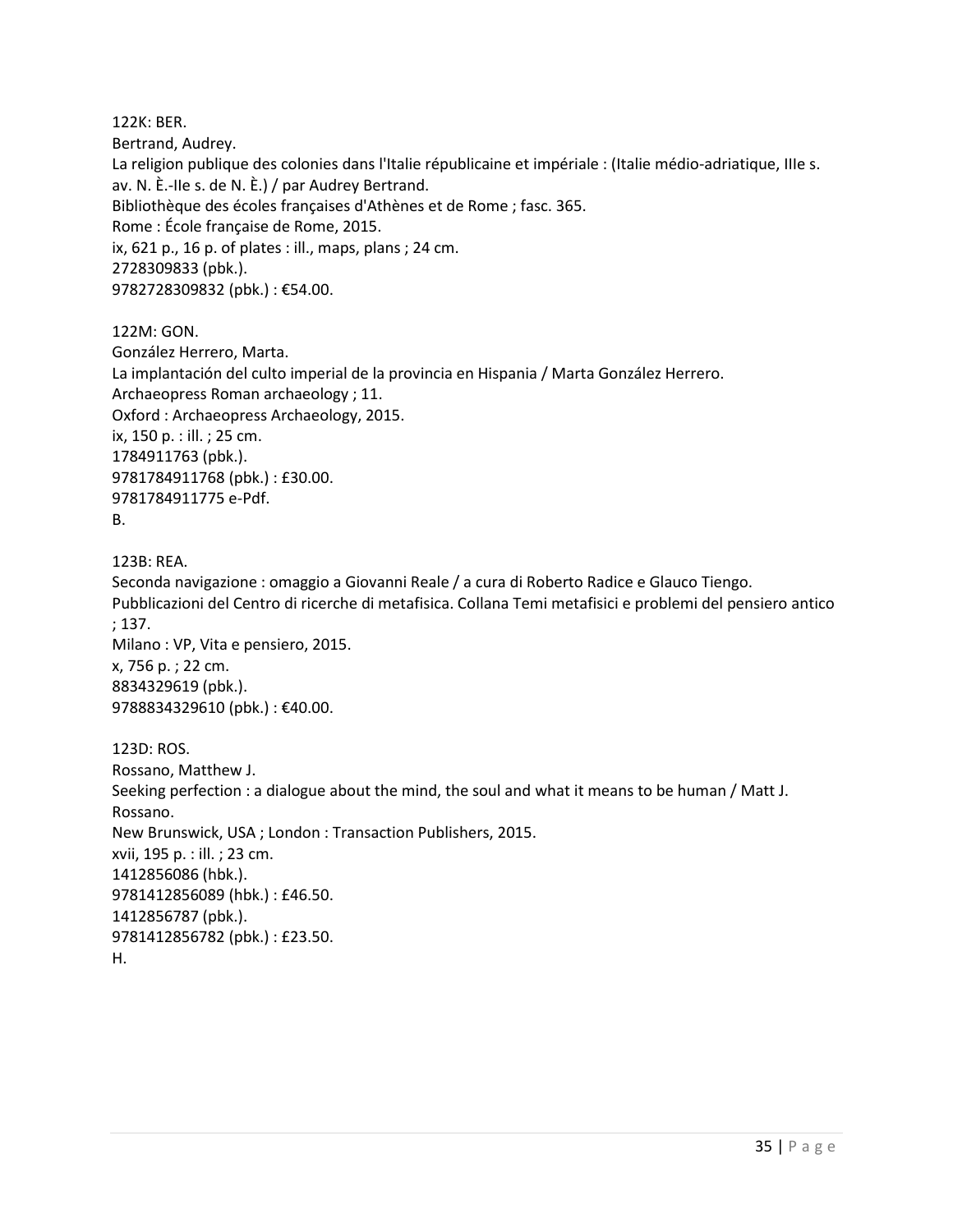123E: PIR. Pirocacos, Elly. The pedagogic mission : an engagement with ancient Greek philosophical practices / Elly Pirocacos. Lanham ; London : Lexington Books, 2015. xv, 133 p. ; 24 cm. 0739126539 (hbk.). 9780739126530 (hbk.) : £52.95. 9781498513838 (e-book). H.

123E: STE.

Ancient and medieval concepts of friendship / edited by Suzanne Stern-Gillet and Gary M. Gurtler, S.J. SUNY series in ancient Greek philosophy. Albany : SUNY Press, 2014. xvi, 327 p. ; 24 cm. 1438453655 (hbk.). 9781438453651 (hbk.) : £67.75. 1438453647 (pbk.). 9781438453644 (pbk.) : £24.95.

123F: BER. Bernabé Pajares, Alberto. Los filósofos presocráticos : literatura, lengua y visión del mundo / Alberto Bernabé. 1a ed. Evohé Didaska. [Madrid] : Ediciones Evohé, 2013. 300 p. ; 23 cm. 8415415524 (pbk.). 9788415415527 (pbk.) : €17.50.

123H: COM. Comella, Jordi Pià. Une piété de la raison : philosophie et religion dans le stoïcisme impérial : des lettres à Lucilius de Sénèque aux pensées de Marc Aurèle / Jordi Pià Comella. Philosophie hellénistique et romaine ; 3. Turnhout : Brepols, 2014. 564 p. ; 24 cm. 2503554350 (pbk.). 9782503554358 (pbk.) : €70.00.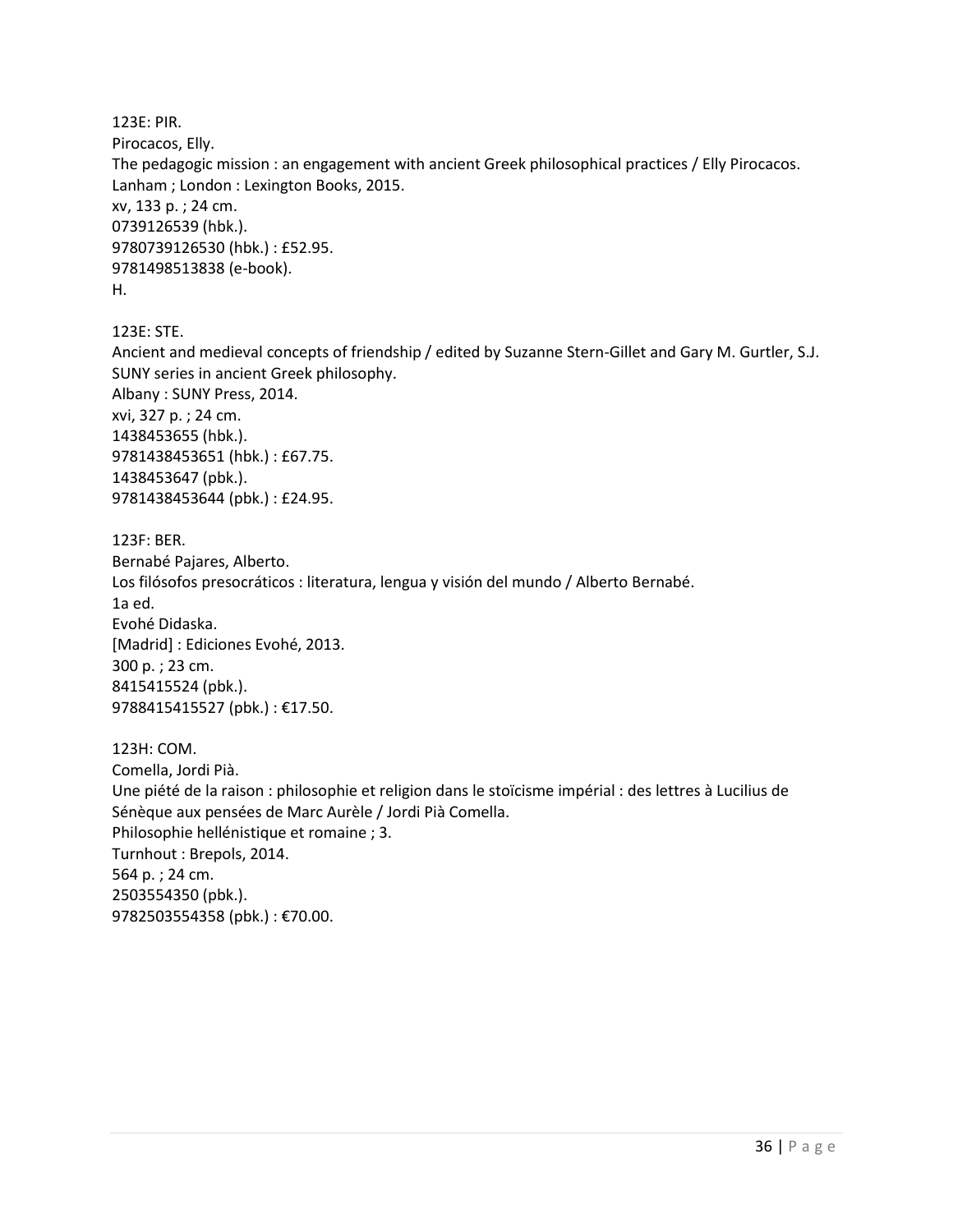# <span id="page-36-0"></span>**127: SCIENCE AND TECHNOLOGY**

127D: BOY. Boylan, Michael, 1952- The origins of ancient Greek science : blood, a philosophical study / Michael Boylan. Routledge monographs in classical studies ; 22. New York ; London : Routledge, 2015. xi, 170 p. ; 24 cm. 0415843936 (hbk.). 9780415843935 (hbk.) : £90.00. H.

127F.1C: GRE. Grewe, Klaus, 1944- Aquädukte : Wasser für Roms Städte : der grosse Überblick, vom Römerkanal zum Aquäduktmarmor / Klaus Grewe. Rheinbach : Regionalia Verlag, 2014. 396, [1] p. (8 folded) : ill. (chiefly col.), maps, plans ; 25 cm. 3955401278 (hbk.). 9783955401276 (hbk.) : €29.95.

127F.1F: PAP. Papi, Emanuele. Oliva revixit : oleifici, frantoi e torchi di Atene dall'antichità al periodo turco / Emanuele Papi, Leonardo Bigi. Studi di Archeologia e di Topografia di Atene e dell'Attica (SATAA) ; 9. Atene : [Scuola Archeologica Italiana di Atene] ; Paestum : Pandemos, 2015. 197 p., : ill. (chiefly col.), maps, plans ; 29 cm. 8887744610 (hbk.). 9788887744613 (hbk.) : €60.00. H. 127F.2A: GUA.

Il vetro di pietra : il lapis specularis nel mondo romano dall'estrazione all'uso / a cura di Chiara Guarnieri. Documenti ed evidenze di archeologia ; 3. Faenza : Museo internazionale delle ceramiche, 2015. 239 p. : ill. (mostly col.), maps, plans ; 24 cm. 8897550398 (pbk.). 9788897550396 (pbk.) : €20.00.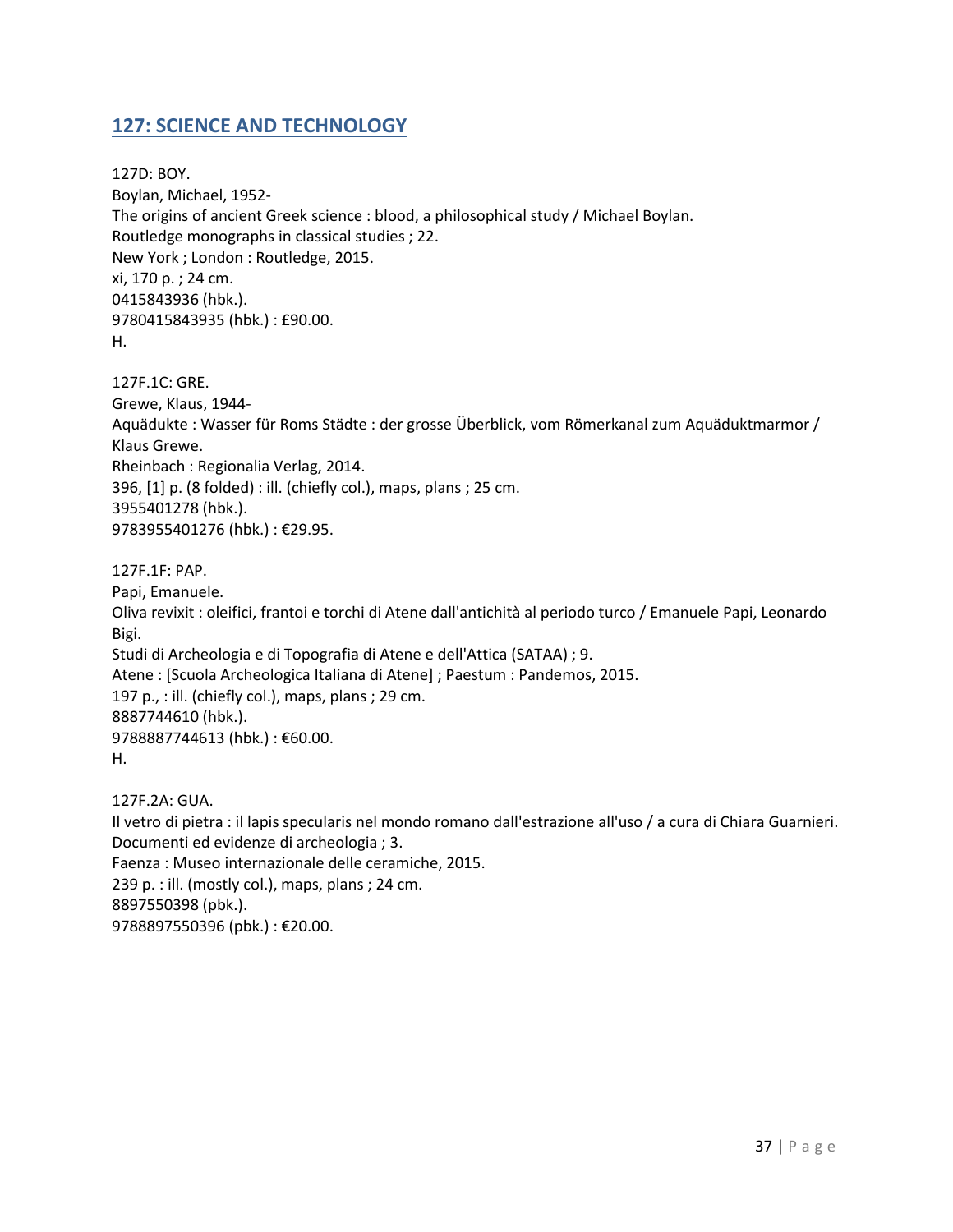X127F.2B: CON. Interdisciplinary studies on ancient stone : ASMOSIA X : proceedings of the tenth international conference of ASMOSIA Association for the Study of Marbles and Other Stones in Antiquity, Rome, 21- 26 May 2012 / P. Pensabene, E. Gasparini (eds.). Roma : "L'Erma" di Bretschneider, [2015]. 2 v. (xii, 1047 p.) : ill. (some col.), maps, plans ; 30 cm. 889130770X (set : pbk.). 9788891307705 (set : pbk.) : €650.00.

127F.2D: MOI. Moinier, Bernard. Le sel dans l'Antiquité, ou, Les cristaux d'Aphrodite / Bernard Moinier & Olivier Weller. Realia. Paris : Les Belles Lettres, 2015. 356 p. : ill., maps ; 23 cm. 225133842X (pbk.). 9782251338422 (pbk.) : €23.50.

# <span id="page-37-0"></span>**128-135: ART**

128A: DES.

A companion to ancient aesthetics / edited by Pierre Destrée and Penelope Murray. Blackwell companions to the ancient world. Literature and culture. Chichester, West Sussex ; Malden, MA : Wiley Blackwell, 2015. xii, 533 p. : ill. ; 26 cm. 1444337645 (hbk.). 9781444337648 (hbk.) : £120.00. H. and R.

128D: HOE. Hölscher, Tonio. La vie des images grecques : sociétés de statues, rôles des artistes et notions esthétiques dans l'art grec ancien / Tonio Hölscher ; traduit de l'allemand, Laure Bernardi. La Chaire du Louvre. Paris : Hazan ; Musée du Louvre, 2015. 279 p. : ill. (chiefly col.) ; 21 cm. 2754108416 (Hazan : pbk.). 9782754108416 (Hazan : pbk.) : €25.00. 2350315177 (Louvre : pbk.). 9782350315171 (Louvre : pbk.) : €25.00.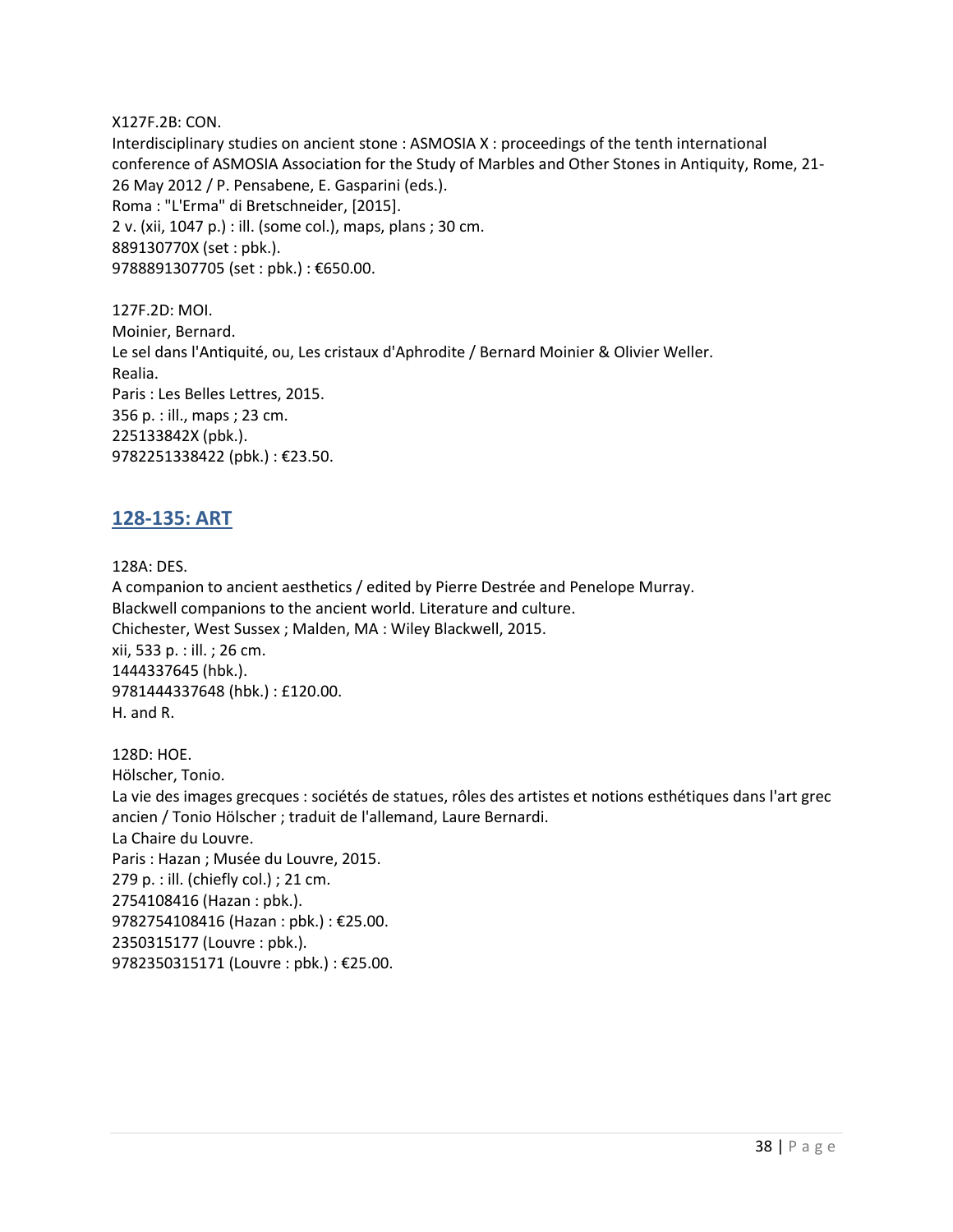129D: FRE.

The architecture of the ancient Greek theatre : acts of an international conference at the Danish Institute at Athens, 27-30 January 2012 / edited by Rune Frederiksen, Elizabeth R. Gebhard and Alexander Sokolicek. Monographs of the Danish Institute at Athens ; v. 17. Aarhus : Aarhus University Press, 2015. 468 p. : ill. (some col.), maps, plans ; 28 cm. 8771243801 (hbk.). 9788771243802 (hbk.) : £50.00.

H.

130A: SAN.

Oleum et agri : ruralità e paesaggio culturale : recuperi archeologici della Guardia di finanza in mostra a San Vito Romano / mostra, catalogo e direzione scientifica a cura di Tiziano Cinti e Mauro Lo Castro. Roma : Gangemi editore SpA international publishing, [2015]. 95 p. : ill. (chiefly col.) ; 22 x 25 cm. 8849230648 (pbk.). 9788849230642 (pbk.) : €22.00.

131K.2: SAL. Salvo, Giulia. Miti scolpiti, miti narrati : riflessioni sulla produzione di sarcofagi romani tra arte e letteratura / Giulia Salvo. Antenor quaderni ; 33. Padova : Padova University Press, 2014. 345 p. : ill. ; 30 cm. 8869380297 (pbk.). 9788869380297 (pbk.) : €40.00.

XT. Box 268. Ethnikon Archaiologikon Mouseion (Greece). Hē syllogē Vlastou-Serpierē / Ethniko Archaiologiko Mouseio ; keimena, Anastasia Gkadolou, Giōrgos Kavvadias. Athēna : Tameio Archaiologikōn Porōn kai Apallotriōseōn, 2013. 46 p. : col. ill. ; 23 x 12 cm. 9603860735 (pbk.). 9789603860730 (pbk.).

132G: GIU. Giuliani, Luca. Das Wunder vor der Schlacht : ein griechisches Historienbild der frühen Klassik / Luca Giuliani. Jacob Burckhardt-Gespräche auf Castelen ; 30. Basel : Schwabe Verlag, 2015. 109 p., [1] folded leaf of plates : ill., map ; 21 cm. 3796534600 (pbk.). 9783796534607 (pbk.) : €14.00.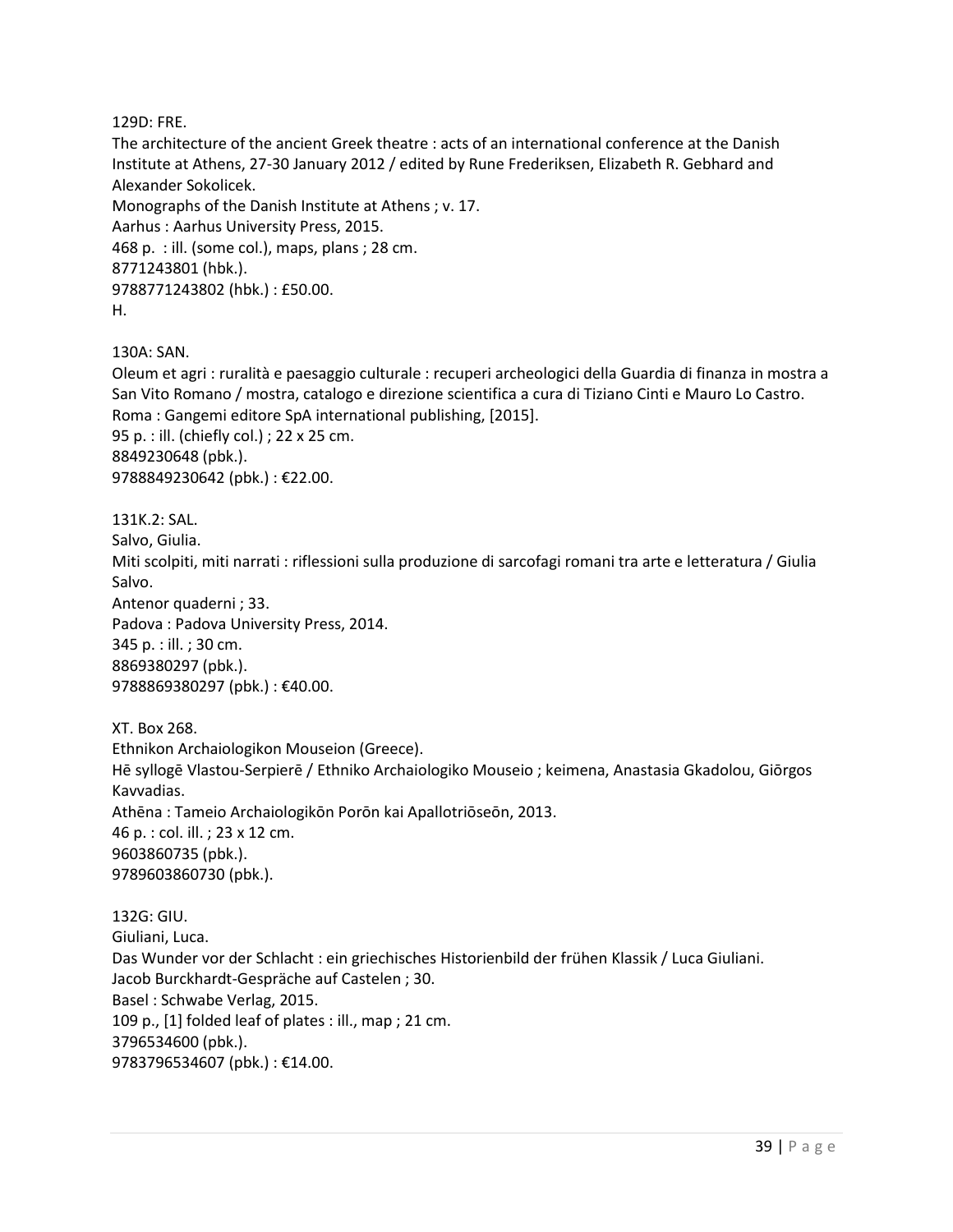X132i: SEN. Şenol, Gonca Cankardeş. Lexicon of eponym dies on Rhodian amphora stamps / Gonca Cankardeş-Şenol. AmphorAlex ; 3-4. Etudes alexandrines ; 33, 35. Corpus international des timbres amphoriques ; fasc. 21, 22. Alexandrie : Centre d'études alexandrines, 2015. <2> v. (608, ix, 432 p.) : ill. (some col.), ports ; 29 cm. 2111390224 (v. 1 : hbk.). 9782111390225 (v. 1 : hbk.) : €40.00. 2111390232 (v. 2 : hbk.). 9782111390232 (v. 2 : hbk.) : €40.00.

133B: CRO. Croisille, Jean-Michel. Natures mortes dans la Rome antique : naissance d'un genre artistique / Jean-Michel Croisille. Antiqua ; [15]. Paris : Éditions A. et J. Picard, 2015. 159 p. : ill. (chiefly col.) ; 29 cm. 2708409840 (hbk.). 9782708409842 (hbk.) : €43.00.

T.Box 264.

Curina, Renata.

Tesserae versicolores : il mosaico della cattedrale / Renata Curina, Ottavio Malfitano, Fernando G. Miele. [Bologna] : Soprintendenza Archeologia dell'Emilia-Romagna, [2015]. [6] p. : col. ill. ; 20 cm.

X135D: GRA.

Verwandte in der Fremde : Fibeln und Bestandteile der Bekleidung als Mittel zur Rekonstruktion von interregionalem Austausch und zur Abgrenzung von Gruppen vom Ausgreifen Roms während des 1. Punischen Krieges bis zum Ende des Weströmischen Reiches : Akten des Internationalen Kolloquiums Innsbruck 27. bis 29. April 2011 = Relations abroad : brooches and other elements of dress as sources for reconstructing interregional movement and group boundaries from the Punic Wars to the decline of the Western Roman Empire : proceedings of the International Conference from 27th-29th April 2011 in Innsbruck / Gerald Grabherr, Barbara Kainrath, Thomas Schierl (Hrsg.).

1. Aufl. Ikarus ; Bd. 8. Innsbruck : University Press, 2013. 453 p. : ill., maps, ports ; 31 cm. 3902811994 (hbk.). 9783902811998 (hbk.) : €45.00.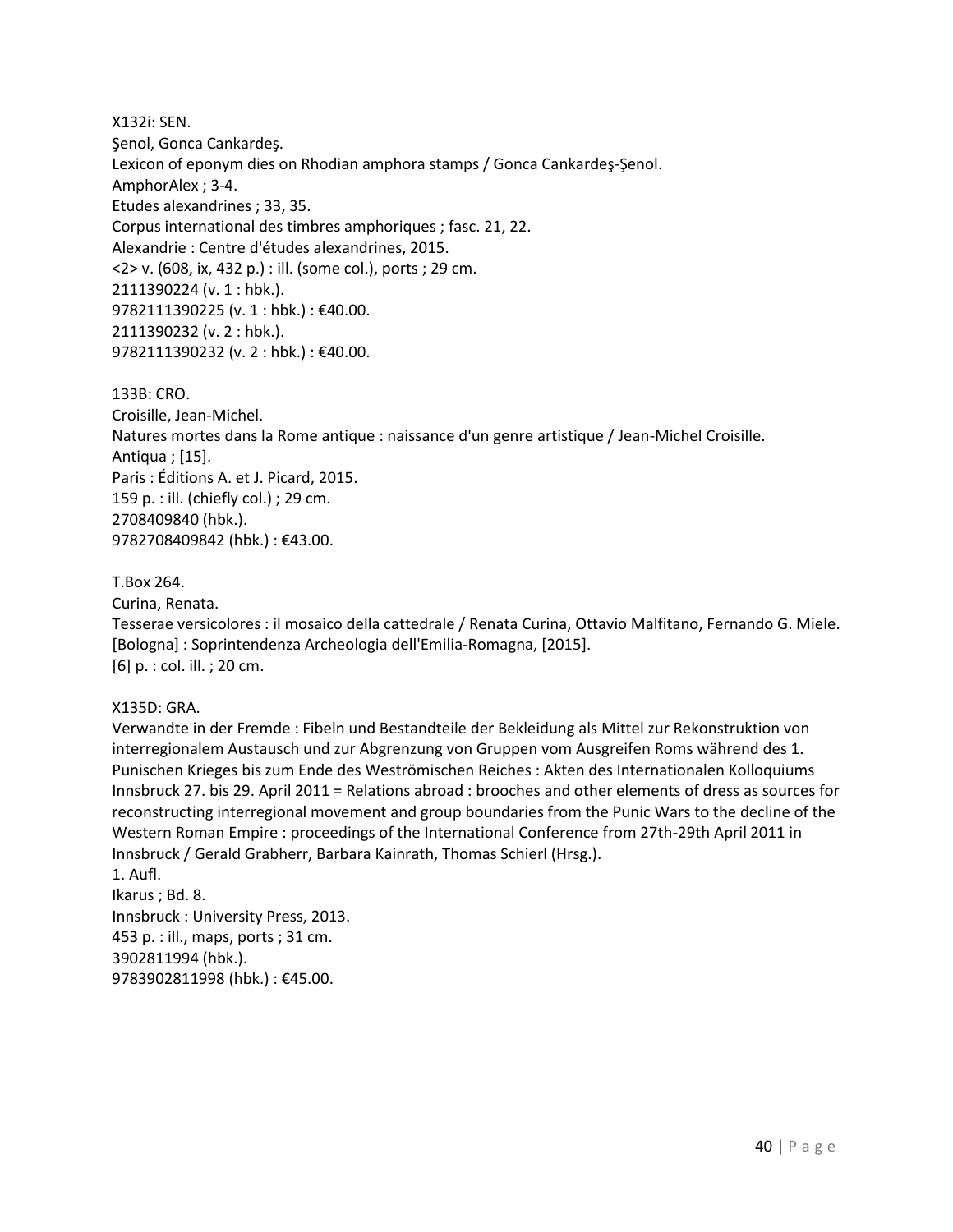135F: FAU. Faust, Stephan. Schätze der Antike : faszinierende Funde der Archäologie / Stephan Faust, Frank Hildebrandt. Darmstadt : Philipp von Zabern, Imprint der WBG, 2015. 176 p. : ill. (chiefly col.), color maps, plans ; 28 cm. 380534919X (hbk.). 9783805349192 (hbk.) : €39.95.

# <span id="page-40-0"></span>**136: NUMISMATICS**

X136S.1: MIS.

Il tesoro di Misurata (Libia) : produzione e circolazione monetaria nell'età di Costantino il Grande : convegno internazionale di studi, Roma, Istituto nazionale di studi romani - Onlus, 19-20 aprile 2012 / organizzato da Istituto per le tecnologie applicate ai beni culturali, Consiglio nazionale delle ricerche - Roma, Sapienza-Università di Roma, Istituto nazionale di studi romani - Onlus ; atti a cura di Salvatore Garraffo e Mario Mazza. Testi e studi di storia antica ; 27. Catania : Edizioni del Prisma, 2015. 263 p. : ill. (some col.), maps, port. ; 30 cm. 888680850X (pbk.). 9788886808507 (pbk.) : €80.00.

136W: CLA.

Classical Numismatic Group. Triton XIX : in conjunction with the 30th annual New York International Numismatic Convention. Sessions 1 and 2, January 5 2016, Norse Suite, 18th Floor, Waldorf-Astoria Hotel, 301 Park Avenue, New York / Classical Numismatic Group, Inc. Lancaster, PA ; London : Classical Numismatic Group, Inc., [2015]. 332 p. : col. ill. ; 28 cm.

136W: CLA.

Classical Numismatic Group.

Triton XIX : in conjunction with the 30th annual New York International Numismatic Convention. Sessions 3 and 4, January 6 2016, Norse Suite, 18th Floor, Waldorf-Astoria Hotel, 301 Park Avenue, New York, The Adams collection : Ancient, medieval and modern gold coins and medals, part III / Classical Numismatic Group, Inc.

Lancaster, PA ; London : Classical Numismatic Group, Inc., [2015]. 288 p. : col. ill., port. ; 28 cm.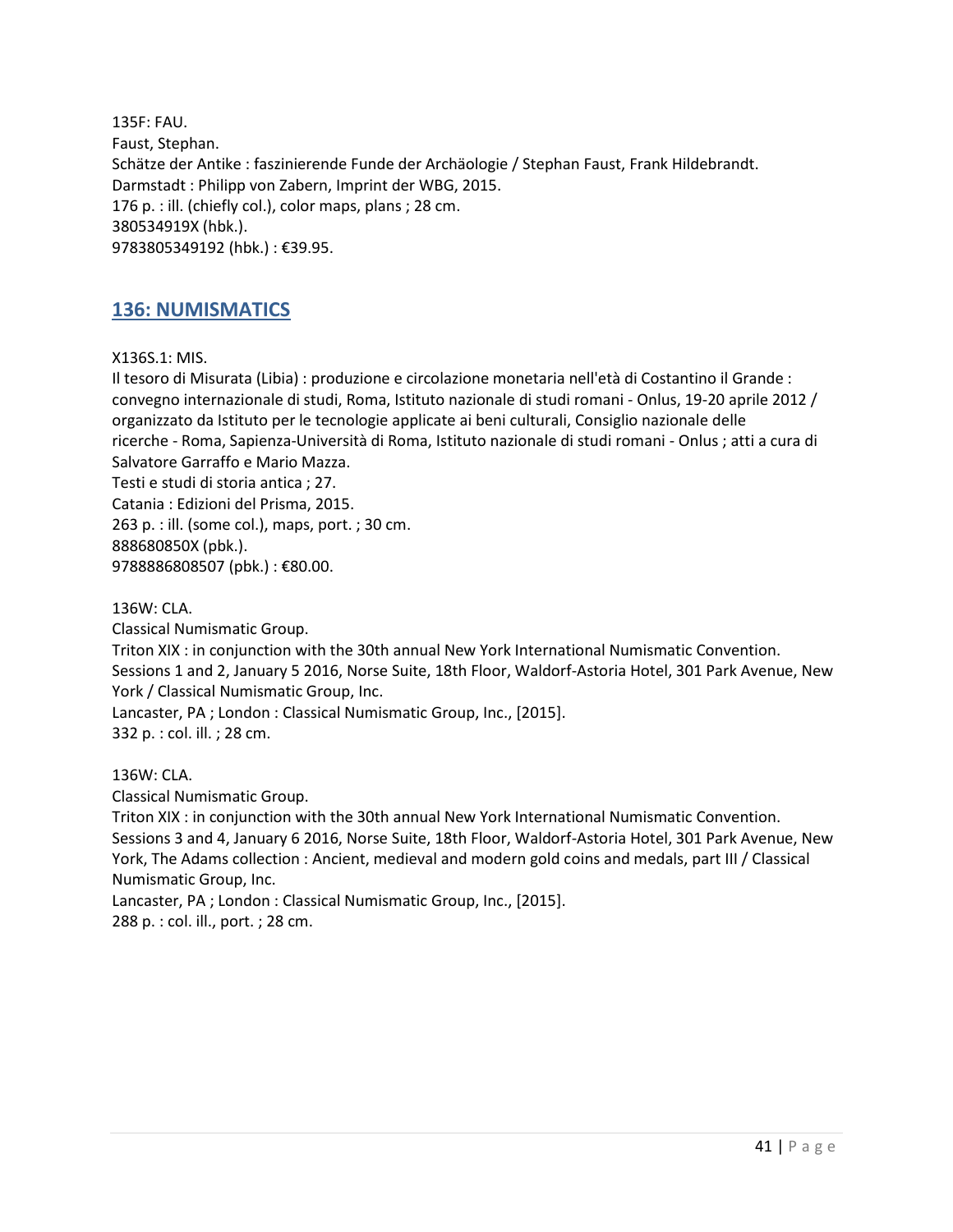X136W: MUE. Griechische und römische Münzen ; Mittelalter und Neuzeit ; Grafschaft Montfort ; numismatische Literatur : ... Freitag, 23. November 2012 ... Stuttgart / Münzen & Medaillen GmbH. Auktion / Münzen und Medaillen GmbH ; 37. Weil am Rhein : Münzen und Medaillen Deutschland GmbH, 2012. 118 p. : ill. (some col.) ; 26 cm.

# <span id="page-41-0"></span>**140-149: BIBLIOGRAPHIES, ENCYCLOPAEDIAS ETC.**

X140A: WEE. Weeks, John M. A research guide to the ancient world : print and electronic sources / John M. Weeks and Jason de Medeiros. Lanham ; Boulder ; New York ; London : Rowman & Littlefield, 2015. viii, 446 p. ; 29 cm. 1442237392 (hbk.). 9781442237391 (hbk.) : £100.00. 9781442237407 (e-book). H. or R.

X145A.1: MON. Montanari, Franco. Vocabolario della lingua greca / Franco Montanari ; con la collaborazione di Ivan Garofalo e Daniela Manetti ; fondato su un progetto di Nino Marinone. 3a ed. Torino : Loescher, 2013. 2720 p. ; 26 cm. 8820133938 (hbk.). 9788820133931 (hbk.).

# <span id="page-41-1"></span>**152-153: ANCIENT LIFE**

152B Copy 2: REN. Renshaw, James. In search of the Greeks / James Renshaw. 2nd ed. London : Bloomsbury Academic, 2015. [vi], 442 p. : col. ill., maps, plans ; 25 cm. 1472530268 (pbk.). 9781472530264 (pbk.) : £19.99. H.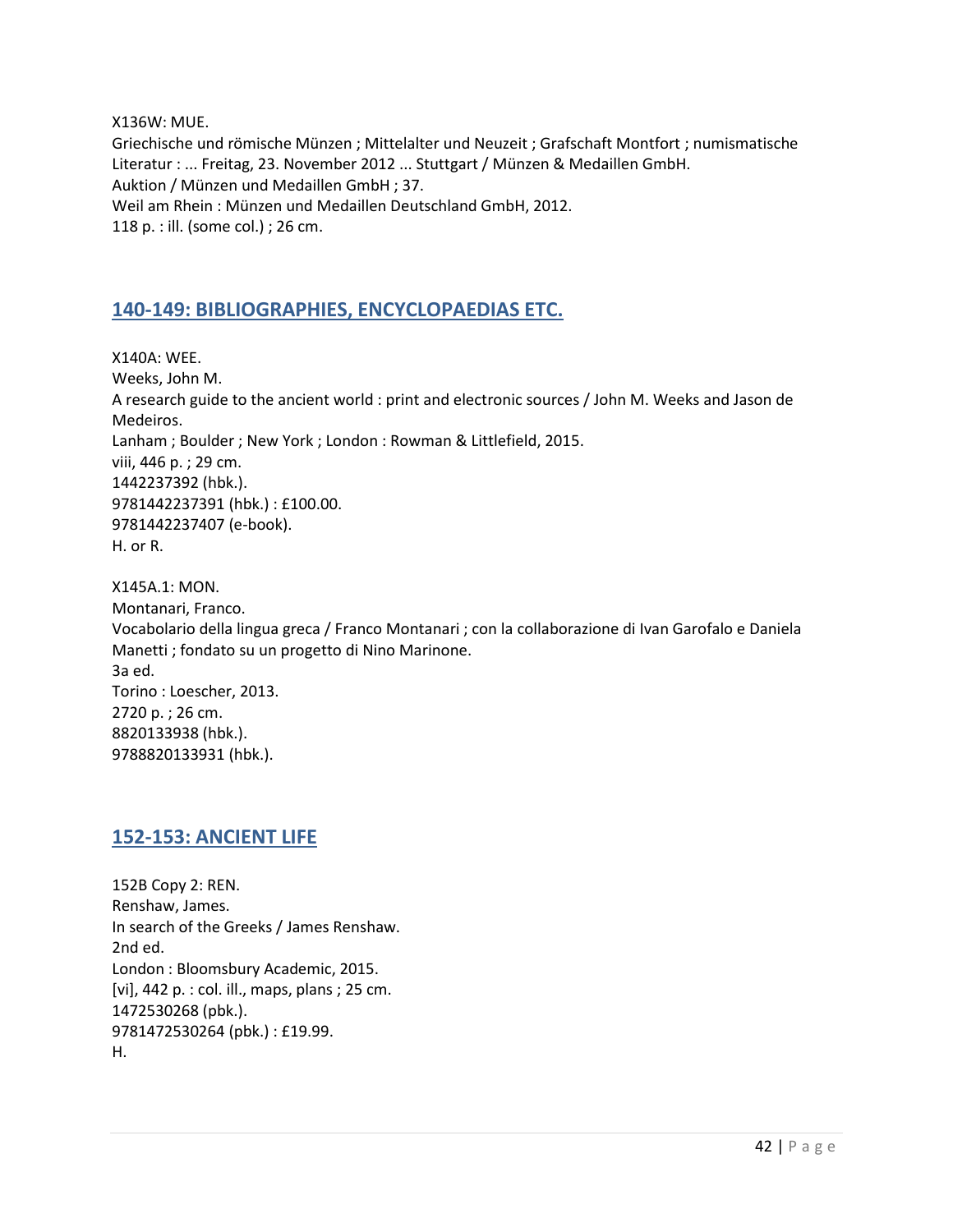152D Copy 1: BLO. A companion to ancient education / edited by W. Martin Bloomer. Blackwell companions to the ancient world. Literature and culture. Chichester, West Sussex, UK ; Malden, MA : Wiley Blackwell, 2015. xiii, 503 p. : ill. ; 26 cm. 144433753X (hbk.). 9781444337532 (hbk.) : £120.00. H. and R.

152D: WOL. Wolff, Catherine. L'éducation dans le monde romain : du début de la République à la mort de Commode / Catherine Wolff. Antiquité/Synthèses ; 16. Paris : Picard, 2015. 271 p. ; 24 cm. 270840993X (pbk.). 9782708409934 (pbk.) : €39.00.

152F: DEC. Decker, Wolfgang. Antike Spitzensportler : Athletenbiografien aus dem Alten Orient, Ägypten und Griechenland / Wolfgang Decker. Hildesheim : Arete Verlag, 2014. 201 p. : ill. (chiefly col.), maps ; 25 cm. 3942468239 (hbk.). 9783942468237 (hbk.) : €34.95.

152F: SAR. Sarkopoulou, Anna K. Ta theamata tou archaiou kosmou kai hē stasē tōn prōtōn Christianōn / Anna K. Sarkopoulou. 1. ekd. Acta varia academica ; 2. Thessalonikē : Ostracon Publ., 2014. 136 p. ; 22 cm. 6188119766 (pbk.). 9786188119765 (pbk.) €19.00.

152i: GUÉ. Guérin-Beauvois, Marie. Le thermalisme romain en Italie : aspects sociaux et culturels aux deux premiers siècles de l'Empire / par Marie Guérin-Beauvois ; préface de Pierre Gros ; postface de Paul Vert. Bibliothèque des écoles françaises d'Athènes et de Rome ; fasc. 364. Rome : École française de Rome, 2015. xiii, 519 p., [9] p. of plates : ill., maps, plans ; 28 cm. 2728309507 (pbk.). 9782728309504 (pbk.) : €55.00.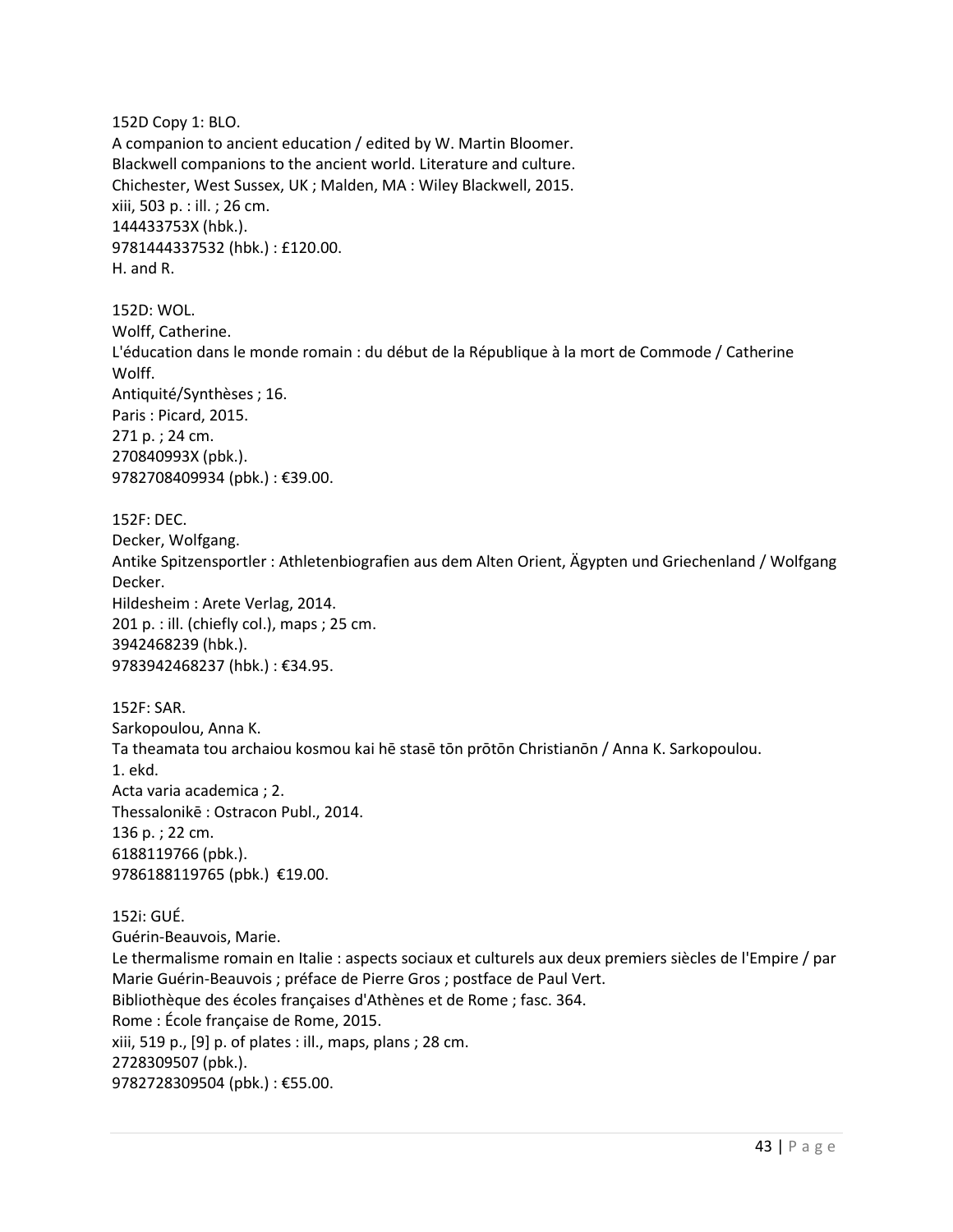X152i: MIL.

I materiali della Collezione archeologica "Giulio Sambon" di Milano 1, Tra alea e agòn : giochi di abilità e di azzardo / a cura di Claudia Lambrugo e Fabrizio Slavazzi ; con Anna Maria Fedeli. Materia e arte ; 1. Sesto Fiorentino (FI) : All'insegna del giglio, 2015. 143 p., [16] p. of col. plates : ill. (some col.), map, plans ; 30 cm. + 1 CD-ROM in pocket at rear. 8878146242 (v. 1 : pbk.). 9788878146242 (v. 1 : pbk.) : €36.00.

X152i: SAL. Salviat, François. Vins, vignerons et buveurs de l'antiquité / François Salviat et André Tchernia. Saggi di storia antica ; 31. Roma : "L'Erma" di Bretschneider, 2013. ix, 233 p. : ill., maps ; 21 cm. 8882655369 (hbk.). 9788882655365 (hbk.) : €145.00. 9788891304698 PDF.

152J: BEA. Bearzot, Cinzia. I Greci e gli altri : convivenza e integrazione / Cinzia Bearzot. Piccoli saggi ; 53. Roma : Salerno, 2012. 180 p. ; 21 cm. 8884027616 (pbk.). 9788884027610 (pbk.) : €12.00.

152J: HAR. Hartz, Cornelius. Orgien, wir wollen Orgien! : So feierten die alten Römer / Cornelius Hartz. Darmstadt : Konrad Theiss Verlag, ein Imprint der WBG, 2015. 174 p. : ill. ; 23 cm. 3806231087 (hbk.). 9783806231083 (hbk.) : €19.95.

152J: PAY. Payne, Tom, 1971- The ancient art of growing old / Tom Payne. London : Vintage Books, 2015. xxii,176 p. ; 21 cm. 0099573172 (hbk.). 9780099573173 (hbk.) : £14.99. 9781448130016 (ePub ebook).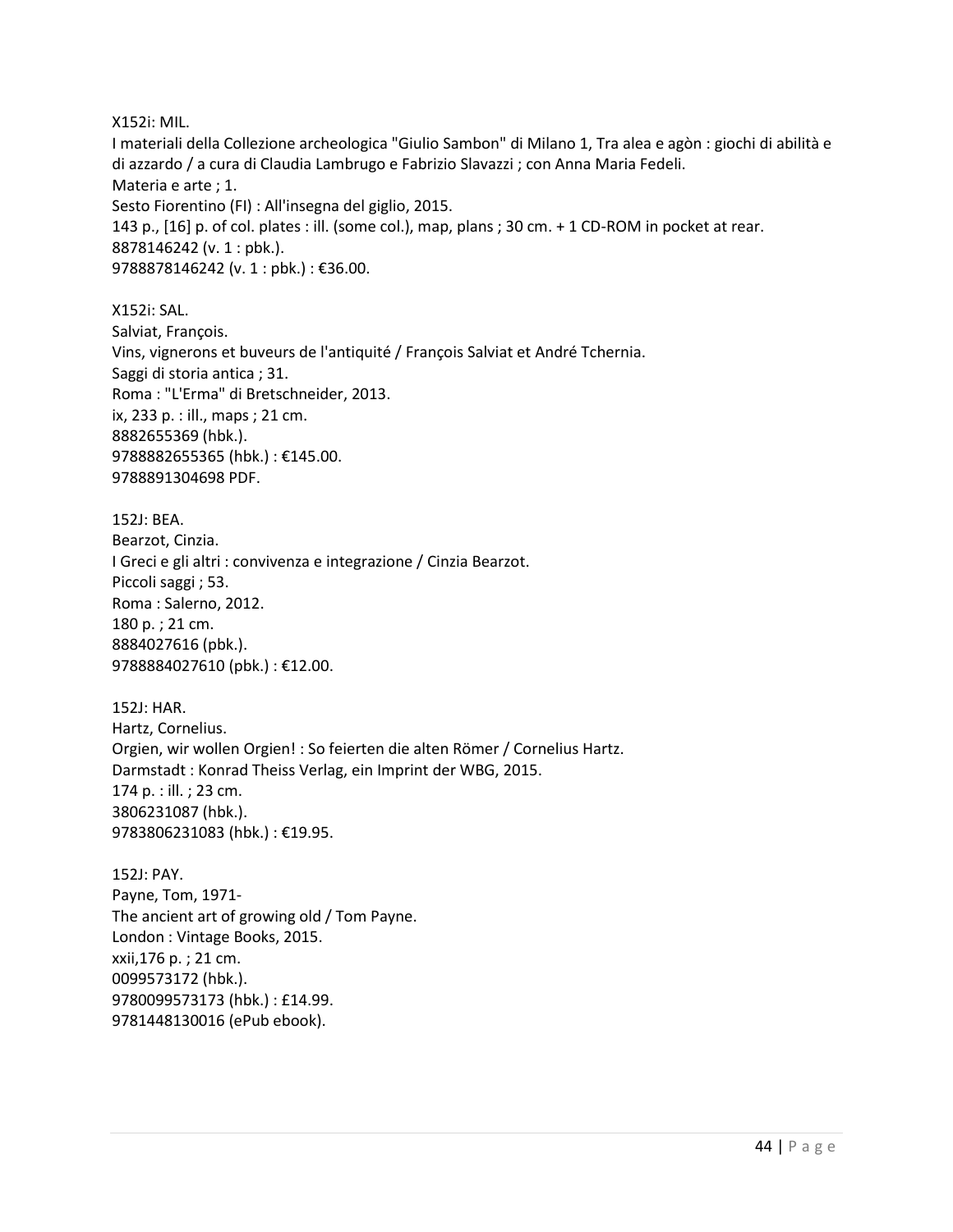ST. 14.

Sons et audition dans l'Antiquité / textes rassemblés et présentés par Jean-Christophe Courtil et Régis Courtray.

Pallas. revue d'études antiques ; 98. Toulouse : Presses Universitaires du Midi, 2015. 272 p. : ill. ; 25 cm. 2810703930 (pbk.). 9782810703937 (pbk.) : €25.00.

ST. 14.

Laisser son nom : femmes et actes de mémoire dans les sociétés anciennes / textes réunis et présentés par Sandra Boehringer, Adeline Grand-Clément, Sandra Péré-Nouguès [i.e. Péré-Noguès] et Violaine Sebillotte Cuchet ; De la production à la consommation : le temps en jeu dans la Méditerranée antique / textes réunis et présentés par Lucia Rossi et Hélène Rougier. Pallas. revue d'études antiques ; 99. Toulouse : Presses universitaires du Mirail, 2015. 369 p. : ill. ; 24 cm. 2810704104 (pbk.). 9782810704101 (pbk.) : €25.00.

152J.2: DAS. Dasen, Véronique. Le sourire d'Omphale : maternité et petite enfance dans l'Antiquité / Véronique Dasen. Collection "Histoire". Série "Histoire ancienne". Rennes : Presses universitaires de Rennes, 2015. 404 p. : ill. ; 24 cm. 2753540152 (pbk.). 9782753540156 (pbk.) : €22.00.

153A: BAR. Baray, Luc. Les mercenaires celtes en Méditerranée : Ve-Ier siècles avant J.-C. / Luc Baray. Collection Illustoria. Histoire ancienne ; 22. Clermont-Ferrand : Lemme edit, 2015. 115, [1] p., xvi p. of plates : ill. (some col.), map ; 21 cm. 2917575573 (pbk.). 9782917575574 (pbk.) : €18.90.

153A: SCH. Schneider, Pierre. Les éléphants de guerre dans l'Antiquité : IVe-Ier siècles avant J.-C. / Pierre Schneider. Collection Illustoria. Histoire ancienne ; 21. Chamalières : Lemme edit, 2015. 107 p., [16] p. of plates : ill. (some col.), maps ; 20 cm. 2917575565 (pbk.). 9782917575567 (pbk.) : €17.90.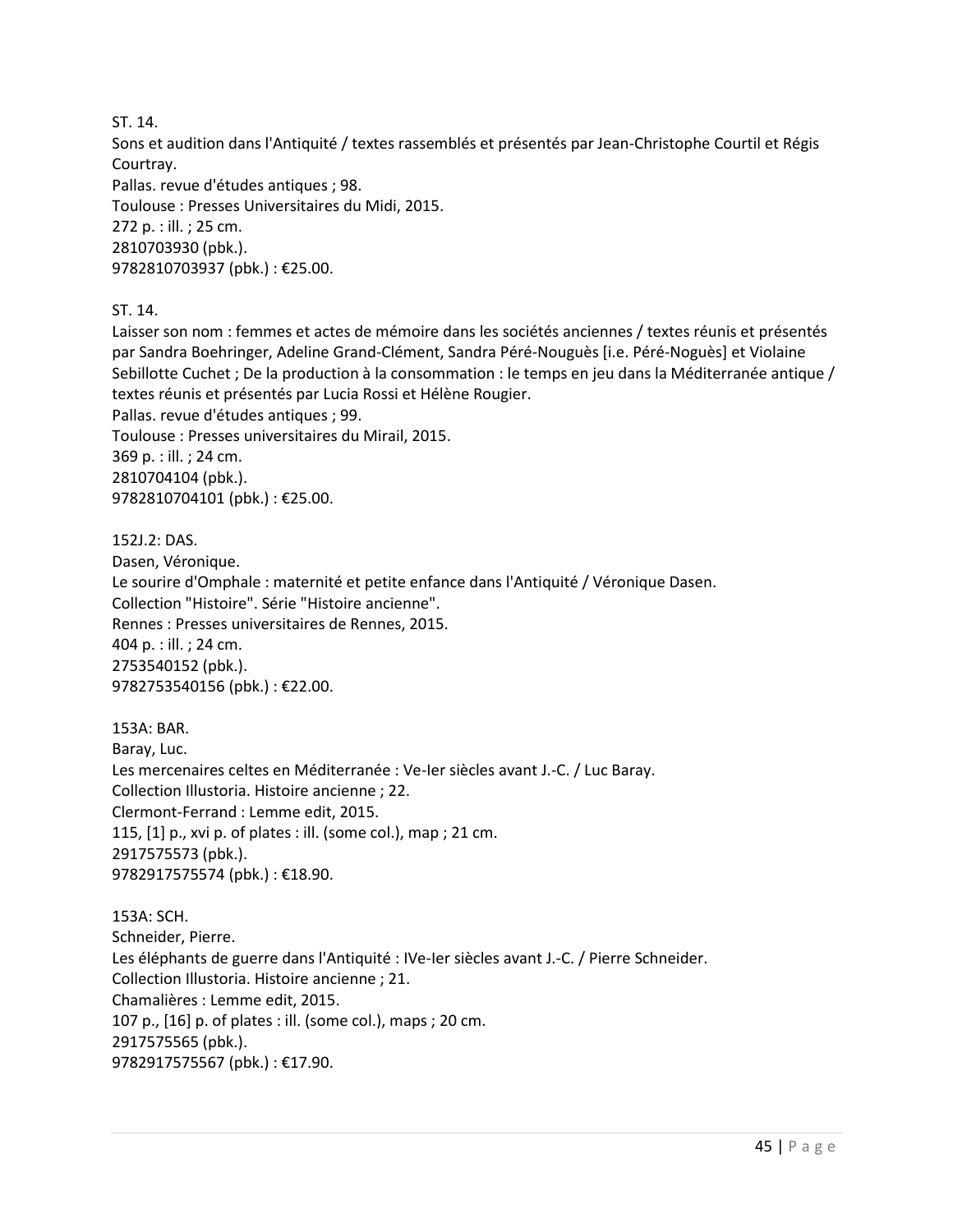153B: BLA. Blaineau, Alexandre. Le cheval de guerre en Grèce ancienne / Alexandre Blaineau ; préface de Pierre Brulé. Collection "Histoire". Série "Histoire ancienne." Rennes : Presses universitaires de Rennes, [2015]. 348 p. : ill. ; 24 cm. 2753541361 (pbk.). 9782753541368 (pbk.) : €20.00. H.

153B: CON.

Colloque La Grèce et la Guerre : actes / Philippe Contamine, Jacques Jouanna et Michel Zink, éd. Cahiers de la villa "Kérylos" ; no 26. Paris : Académie des inscriptions et belles-lettres : Diffusion de Boccard, 2015. iv, 303 p. : ill. (some col.), facsims ; 24 cm. 2877543331 (pbk.). 9782877543330 (pbk.) : €35.00.

153C: SCH.

Schamper, Jennifer.

Studien zu Paraderüstungsteilen und anderen verzierten Waffen der römischen Kaiserzeit / Jennifer Schamper.

1., Aufl.

Kölner Studien zur Archäologie der römischen Provinzen ; Bd. 12.

Rahden/Westf. : VML, Verlag Marie Leidorf, 2015.

247 p., 74 p. of plates : ill. ; 30 cm. 3896461400 (hbk.).

9783896461407 (hbk.) : €59.80.

153D: KEH. Law and transaction costs in the ancient economy / Dennis P. Kehoe, David Ratzan, and Uri Yiftach, editors. Law and society in the ancient world. Ann Arbor : University of Michigan Press, 2015. vi, 300 p. ; 24 cm. 0472119605 (hbk.). 9780472119608 (hbk.) : £83.50 / \$90.00. H. or R.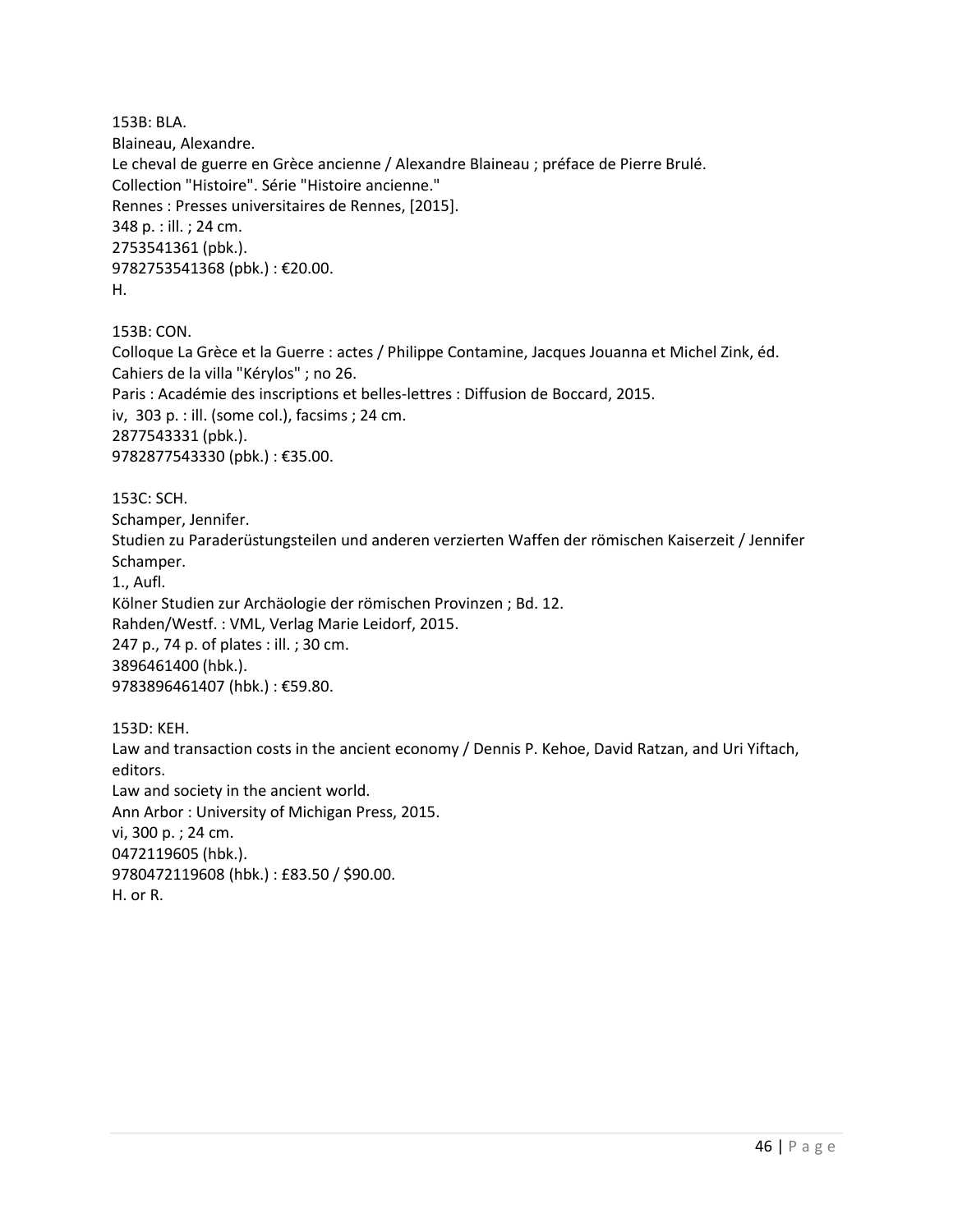153E: BRE. Bresson, Alain. The making of the ancient Greek economy : institutions, markets, and growth in the city-states / Alain Bresson ; translated by Steven Rendall. Expanded and updated English ed. Princeton : Oxford : Princeton University Press, 2016. xxvi, 620 p. : ill., maps ; 24 cm. 0691144702 (hbk.). 9780691144702 (hbk.) : £30.95 / \$45.00. 9781400852451 (e-book). H.

153G.3: COR. Spartacus in the television arena : essays on the Starz series / edited by Michael G. Cornelius. Jefferson, North Carolina : McFarland & Company, Inc., Publishers, 2015. viii, 212 p. ; 23 cm. 0786498013 (pbk.). 9780786498017 (pbk.) : £19.75. 9781476620305 (ebook).

### <span id="page-46-0"></span>**200: GENERAL CONGRESSES**

200: CON ACC.

Accademia Romanistica Costantiniana. 19, Organizzare, sorvegliare, punire : il controllo dei corpi e delle menti nel diritto della tarda antichità : in memoria di Franca de Marini Avonzo / [curato da Stefano Giglio]. Roma : Aracne, 2013. 839 p. : port. ; 24 cm. + CD-ROM (4 3/4 in.) in pocket at rear. 8854879231 (pbk.). 9788854852990 (pbk.) : €50.00.

# <span id="page-46-1"></span>**202: FESTSCHRIFTEN**

X202: LOH. Petasos : Festschrift für Hans Lohmann / Georg Kalaitzoglou, Gundula Lüdorf (Hg.). Mittelmeerstudien ; Bd. 2. Paderborn : Wilhelm Fink ; Ferdinand Schöningh, 2013. 363 p., 56 p. of plates : ill., maps, plans ; 30 cm. 3506777394 (Schönigh : hbk.). 9783506777393 (Schöningh : hbk.) : €98.00. 3770555244 (Fink : hbk.). 9783770555246 (Fink : hbk.) : €101.00.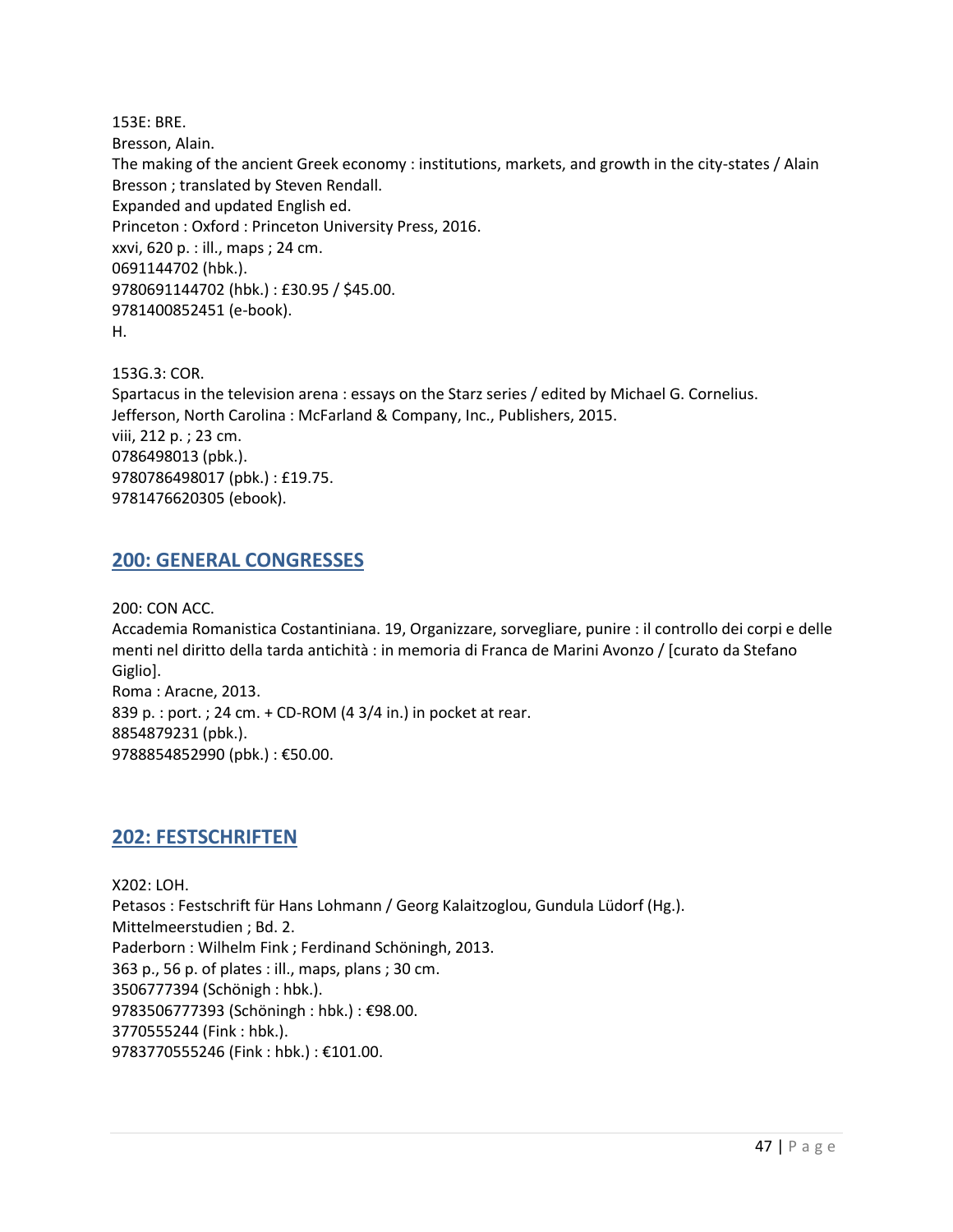202: LOR. Ob singularem modestiam : hommages Xavier Loriot / textes édités par Ariane Bourgeois ... [et al.]. AUSONIUS - Publications. Scripta antiqua ; 77. Pessac : Ausonius Éditions : Diffusion De Boccard, 2015. 172 p. : ill. (some col.), maps ; 24 cm. 2356131353 (pbk.). 9782356131355 (pbk.) : €25.00.

# <span id="page-47-0"></span>**203-206: CLASSICAL STUDIES ETC.**

203A: ADA. Adams, Matthew John. Teaching classics in English schools, 1500-1840 / Matthew Adams. Newcastle upon Tyne : Cambridge Scholars Publishing, 2015. viii, 189 p. ; 22 cm. 1443881147 (hbk.). 9781443881142 (hbk.) : £47.99. H. or R.

203C: KON. Konaris, Michael D., 1978- The Greek gods in modern scholarship : interpretation and belief in nineteenth and early twentieth century Germany and Britain / Michael D. Konaris. 1st ed. Oxford classical monographs. Oxford : Oxford University Press, 2016. x, 361 p. ; 22 cm. 0198737890 (hbk.). 9780198737896 (hbk.) : £75.00. H.

203C: WRI. Wrigley, Amanda. Greece on air : engagements with ancient Greece on BBC Radio, 1920s-1960s / Amanda Wrigley. Classical presences. Oxford : Oxford University Press, 2015. xix, 328 p. : ill. ; 22 cm. 0199644780 (hbk.). 9780199644780 (hbk.) : £75.00.